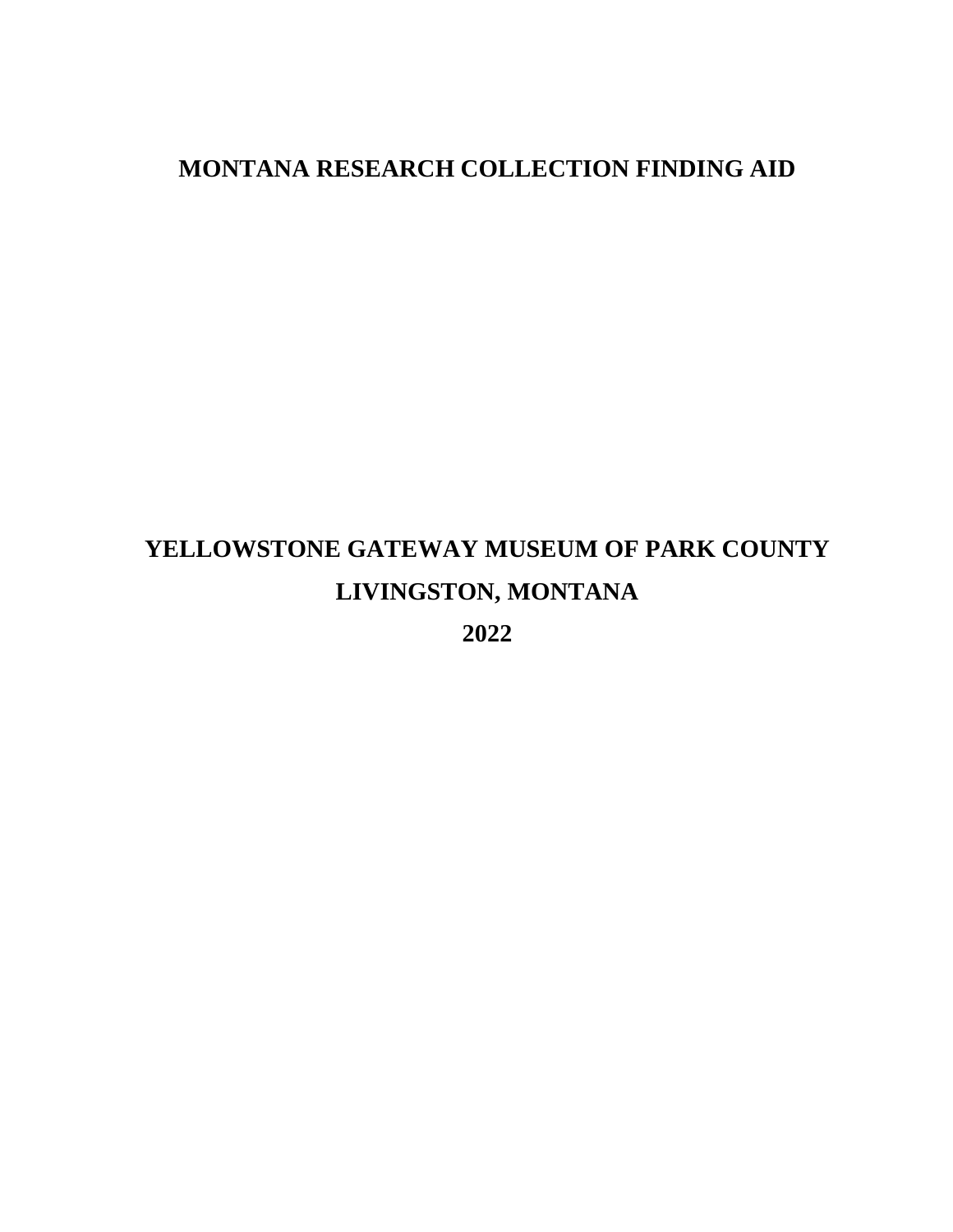# **MONTANA RESEARCH COLLECTION TABLE OF CONTENTS**

| Series 2 Research on Bozeman Trail, Montana and Yellowstone National Park10 |  |
|-----------------------------------------------------------------------------|--|
|                                                                             |  |
|                                                                             |  |
|                                                                             |  |
|                                                                             |  |
|                                                                             |  |
|                                                                             |  |
|                                                                             |  |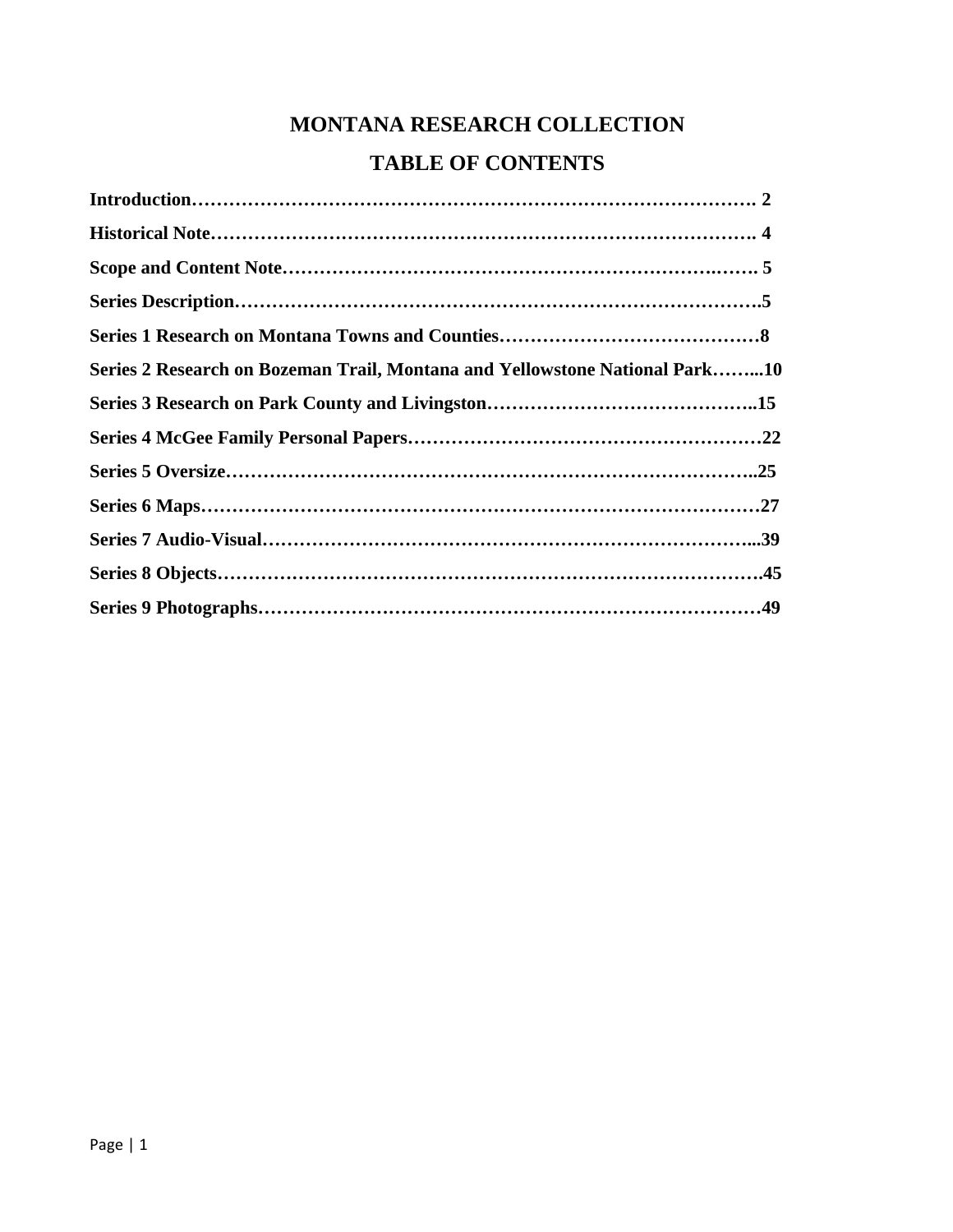## **MONTANA RESEARCH COLLECTION**

### **PROVENANCE:**

Warren McGee donated the bulk of the collection from 1982 to 2018 to the Yellowstone Gateway Museum of Park County. David Ricks donated cassette tapes documenting the Bozeman Trail talks and interviews (2019.046). The collection remains open for future donations. Funding for processing the collection was provided by the Montana History Foundation.

### **ACCESS:**

The collection is open for research. This finding aid can be found at: [http://yellowstonegatewaymuseum.org/research-your-history/.](http://yellowstonegatewaymuseum.org/research-your-history/)

#### **OWNERSHIP:**

Literary rights and copyrights have been assigned to the Yellowstone Gateway Museum of Park County.

#### **PUBLICATION RIGHTS:**

All requests for permission to publish, reproduce, or quote from material in the collection should be discussed with the appropriate librarian or archivist. Permission for publication may be given on behalf of the Yellowstone Gateway Museum of Park County as the owner of the physical item. It is not intended to include or imply permission of the copyright holder, which also must be obtained by the customer. The Museum does not assume any responsibility for infringement of copyright or publication rights of the manuscript held by the writer, heirs, donors, or executors. Reproduction restrictions are decided on a case-by-case basis.

#### **PREFERRED CITATION:**

[Identification of item], Montana Research Collection, Yellowstone Gateway Museum of Park County.

#### **SIZE:**

Number of boxes: 11 Oversize: approximately 300 items Audio Visual: 6 boxes Objects: 70 Photographic material: approximately 3,400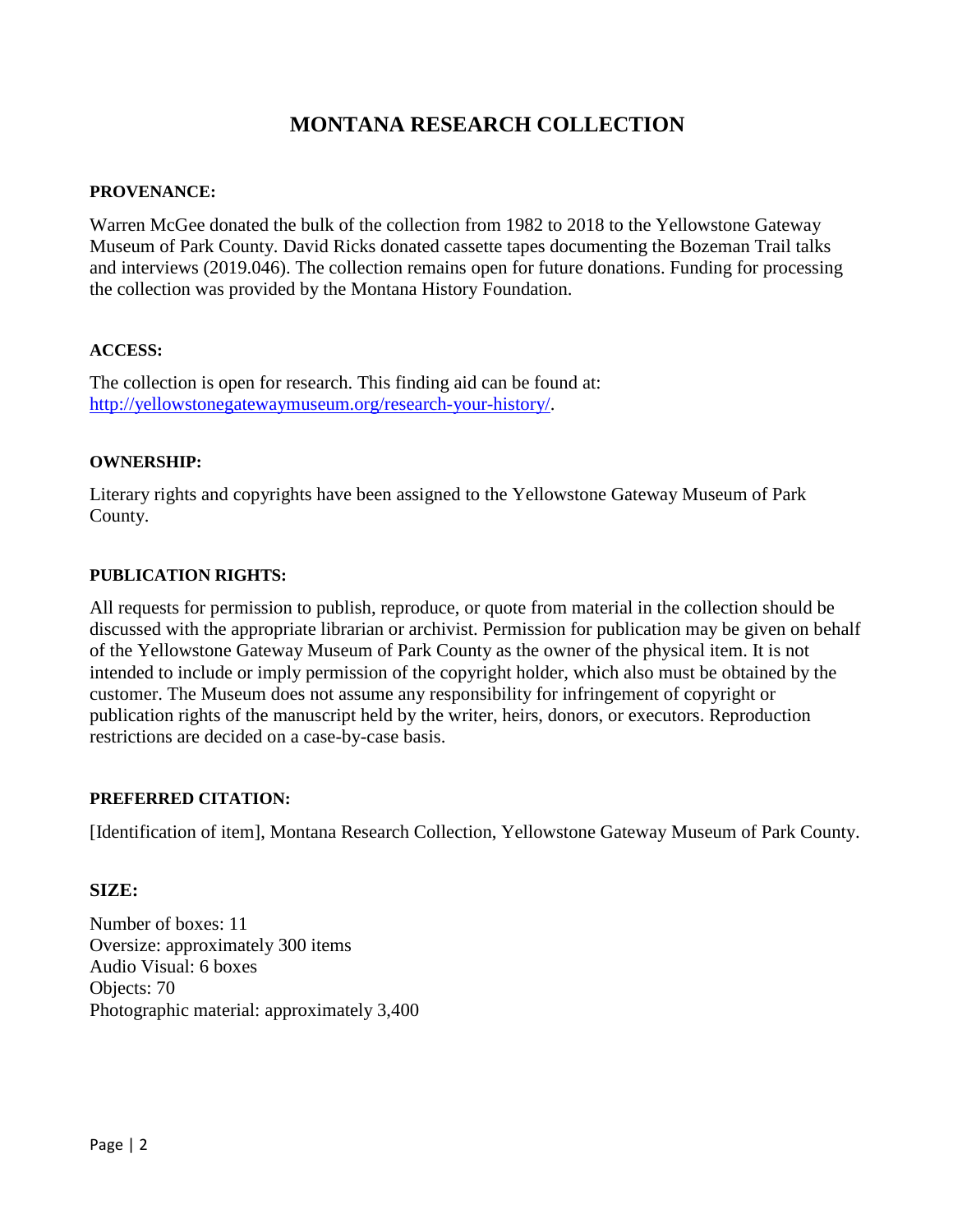## **PROCESSED BY:**

Kirby Barford George Bornemann Ellen Zazzarino

## **PUBLICATIONS PROCESSED BY:**

Bruce Graham

## **PHOTOGRAPHS AND OBJECTS PROCESSED BY:**

Karen Reinhart Kirby Barford Suzanne Brown

## **PROJECT MANAGER:**

Ellen Zazzarino

## **PROJECT DIRECTOR:**

Karen Reinhart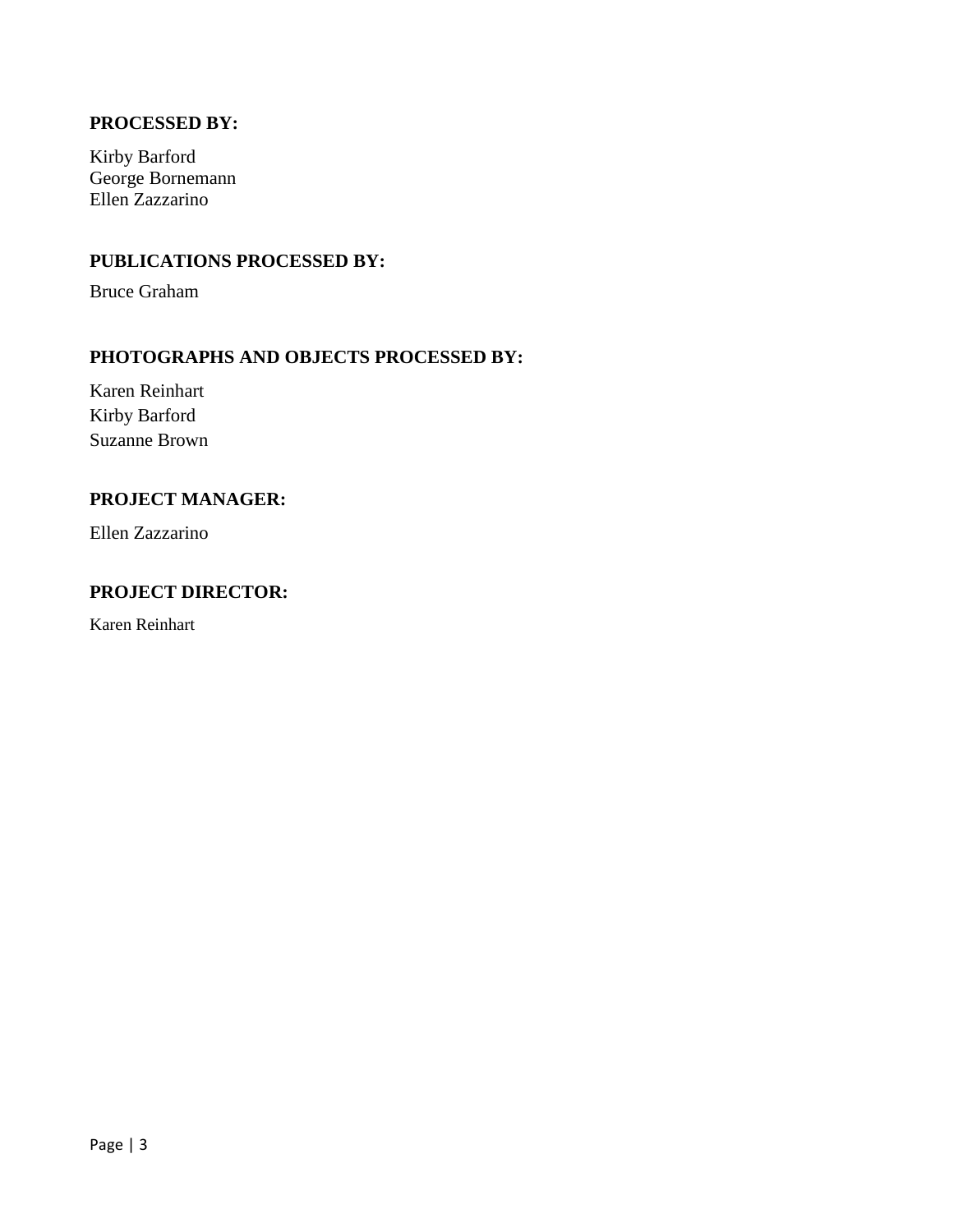# **MONTANA RESEARCH COLLECTION HISTORICAL NOTE**

Warren McGee was born Sept. 7, 1914 to Howard and Mildred McGee. He was one of five children. Howard McGee worked as an engineer for the Northern Pacific Railroad for 52 years in Livingston. Warren McGee graduated from Park County High School in 1933. After school he work in Yellowstone National Park in the summers as a "hand shovel runner" and as a dishwasher off season. In 1936 he began his career with the railroad as a brakeman for Northern Pacific in Livingston. When WWII broke out he was drafted into the Air Force and served for 33 months from 1942-1945. Afterwards he resumed his career with Northern Pacific. In 1946, he was promoted to conductor and married Bernice Lavold of Big Timber. Bernice and Warren had one child, Howard Knute, who was born on Sept. 21, 1946 and died on Nov. 6m 1971 in an auto accident. Warren McGee worked as a conductor between Billings and Butte or Helena until he retired in Oct. 1975.

Warren McGee's passion for trains began at an early age when he began taking photographs at the age of 30. His collection of train photographs numbered over 45,000. In addition, he took many photographs of events and sites throughout Park County.

Another one of Warren McGee's passion was history. He spent years researching the Bozeman Trail, Yellowstone Park and Yellowstone Trail. He saved all of his research and convinced others to donate their research and/or family papers to the Park County Museum now the Yellowstone Gateway Museum.

Warren was active in numerous civic activities and organizations including: chairing the Anti-Merger Committee, serving on the board of the Park County Museum, now the Yellowstone Gateway Museum, and the reclamation of the Sacajawea Park Lagoon. Warren developed a boat ramp at Harvat's Bridge on the Yellowstone, Warren also found time to work on walking paths, install a water line to water the grass and planted 350 trees in the parks.

Bernice and Warren McGee shared numerous civic awards. Bernice originated and managed the Senior Citizen's Meals on Wheels program, was an advocate for seniors and active with church activities. Bernice served as chairman of the park County Democratic Committee and was appointed by Gov. Tom Judge to be a delegate to the White House Conference on Aging.

Bernice McGee passed on Feb. 15, 2001 and Warren McGee passed in 2017 at the age of 102.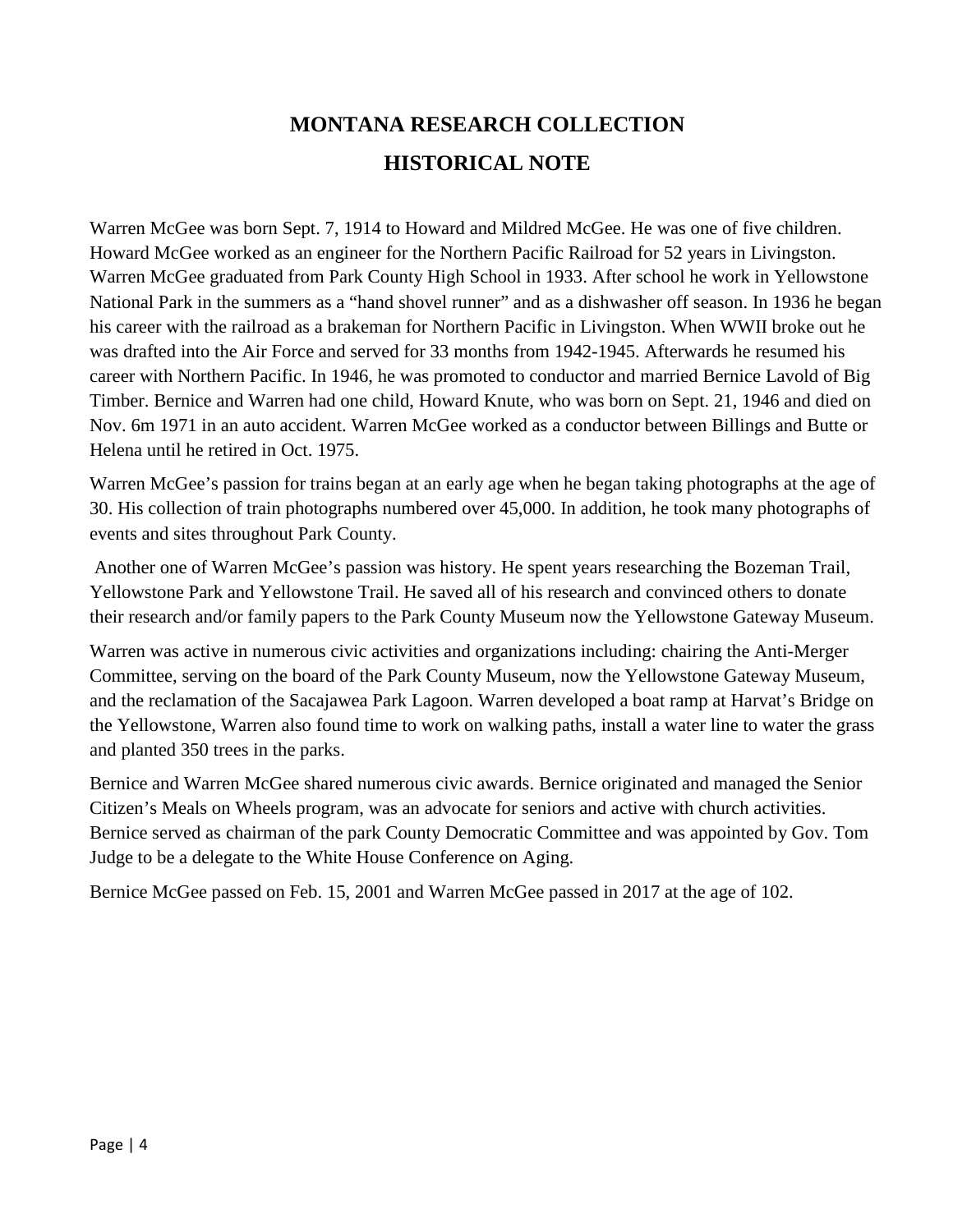# **MONTANA RESEARCH COLLECTION SCOPE AND CONTENT NOTE**

Warren McGee was a studious researcher, collector, activist and historian. Throughout his life he was actively involved in numerous organizations. He was passionate about Montana, Park County and Livingstons' history. McGee's focus includes the Bozeman Trail, Yellowstone Trail, Yellowstone National Park and the numerous historic sites and towns throughout Montana. This collection documents McGee's overall Montana research and participation with a focus on Park County and Livingston. McGee served on numerous boards in Park County and Livingston including The Livingston Depot Center and the Yellowstone Gateway Museum.

In 2018, additional material was donated by Warren McGee's estate. This donation included original documents generated by the Northern Pacific, Burlington Northern Railroad and Amtrak, McGee's research on railroads and his active participation in numerous railroad associations and historical organizations. The material from McGee's estate also included numerous boxes filled with his Montana research. Due to the volume, diversity and variety of material his donation was separated into three collections: The Northern Pacific Burlington Northern, Amtrak and Railroad Companies Collection, Railroad Research Collection and the Montana Research Collection. These three collections also include material donated by friends of McGee who shared his passion for the railroad and Montana history.

# **MONTANA RESEARCH COLLECTION SERIES DESCRIPTION**

## **SERIES 1 RESEARCH ON MONTANA TOWNS AND COUNTIES BOX 1 1894-2002**

This series arranged alphabetically contains research on Montana towns' history, economics, politics and infrastructure. The series includes numerous folders on the towns of Big Timber and Bozeman. Research materials comprise articles, newspaper clippings, research papers written by fellow historians and McGee's notes.

## **SERIES 2 RESEARCH ON BOZEMAN TRAIL, MONTANA, YELLOWSTONE BOX 2-5 1952-2006**

This series contains extensive research on the Bozeman Trail. McGee's research comprises notes, reports, maps, and contributions from fellow researchers on the history of the Bozeman Trail. This series also contains a variety of documents on Montana mining, energy issues, politics, history and McGee's involvement with history conferences. Research material includes clippings (original and copies),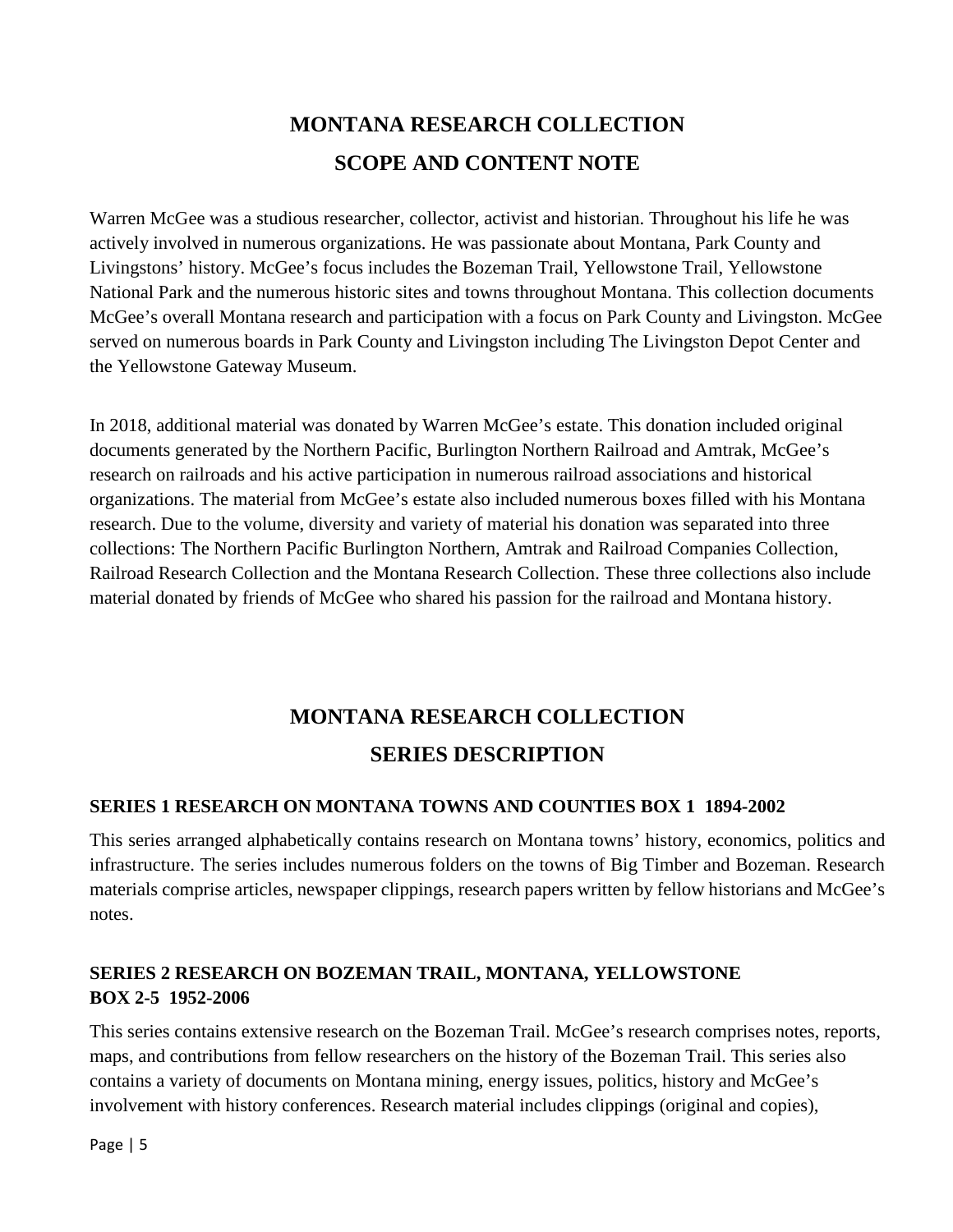McGee's notes, copies of diaries, newsletters and brochures. Box 5, FF1-FF16 contains extensive research on the history of Yellowstone National Park and the Yellowstone Trail. Yellowstone research documents include extensive McGee notes, maps and contributions from Doris Whithorn.

## **SERIES 3 PARK COUNTY AND LIVINGSTON RESEARCH BOX 5-9 1931-2005**

Contained in this series is an extensive collection of newspaper clippings on Park County and Livingston history, politics, business and class reunions. Box 5 FF17-FF28 comprises research on Park County history, economics, mining, and businesses. Material includes newspaper clippings (original and copies), brochures and maps. Box 8 FF15-FF24, includes the history of the Livingston Depot Center and McGee's involvement with the Foundation and creation of the Center. Box 9 FF14-FF20 contains extensive material on McGee's contributions in the rehabilitation of Sacajawea Park and Lagoon. Material consists of McGee notes, maps, design plans and environmental reports.

## **SERIES 4 MCGEE FAMILY PERSONAL PAPERS BOX 10 1910-2017**

This series contains an extensive collection of McGee's personal correspondence, awards he received, memberships, obituaries, vacations. It also contains articles on Warren and his wife Bernice. Material includes newspaper clippings, letters, cards and brochures. Included in the series are two scrapbooks, one of which is created by Edward J. Reeves, a family relative.

## **SERIES 5 OVERSIZE MONTANA RESEARCH 23 OVERSIZE FOLDERS 1884 (COPY) - 2000**

Oversize materials comprise newspaper pages, clippings, posters, calendars and placemats. McGee collected these items to document the history of Montana focusing on Livingston, Yellowstone Park and the Bozeman Trail.

## **SERIES 6 MAPS OVERSIZE FOLDERS 1-8, ROLLS 1-7, 1868-1993**

Warren McGee collected maps created by numerous agencies and businesses. These businesses include Conoco, Shell, and Rand McNally. McGee's extensive map collection includes the following agencies: Bureau of Land Management, U.S. Dept. of Agriculture Forest Service, General Land Office and the U.S.G.S. The maps compliment his research on the Bozeman Trail, Yellowstone, Livingston and the entire state of Montana. Many of the maps contain notes by McGee.

## **SERIES 7 AUDIO-VISUAL BOX 1-6 1974 - 2001**

Warren McGee recorded the numerous lectures, meetings and conferences he attended. Almost all of these events were filmed on VHS tapes or recorded on cassette tapes. The titles itemized in the finding aid are listed exactly as McGee noted on the tapes. Many of these cassette tapes were digitized.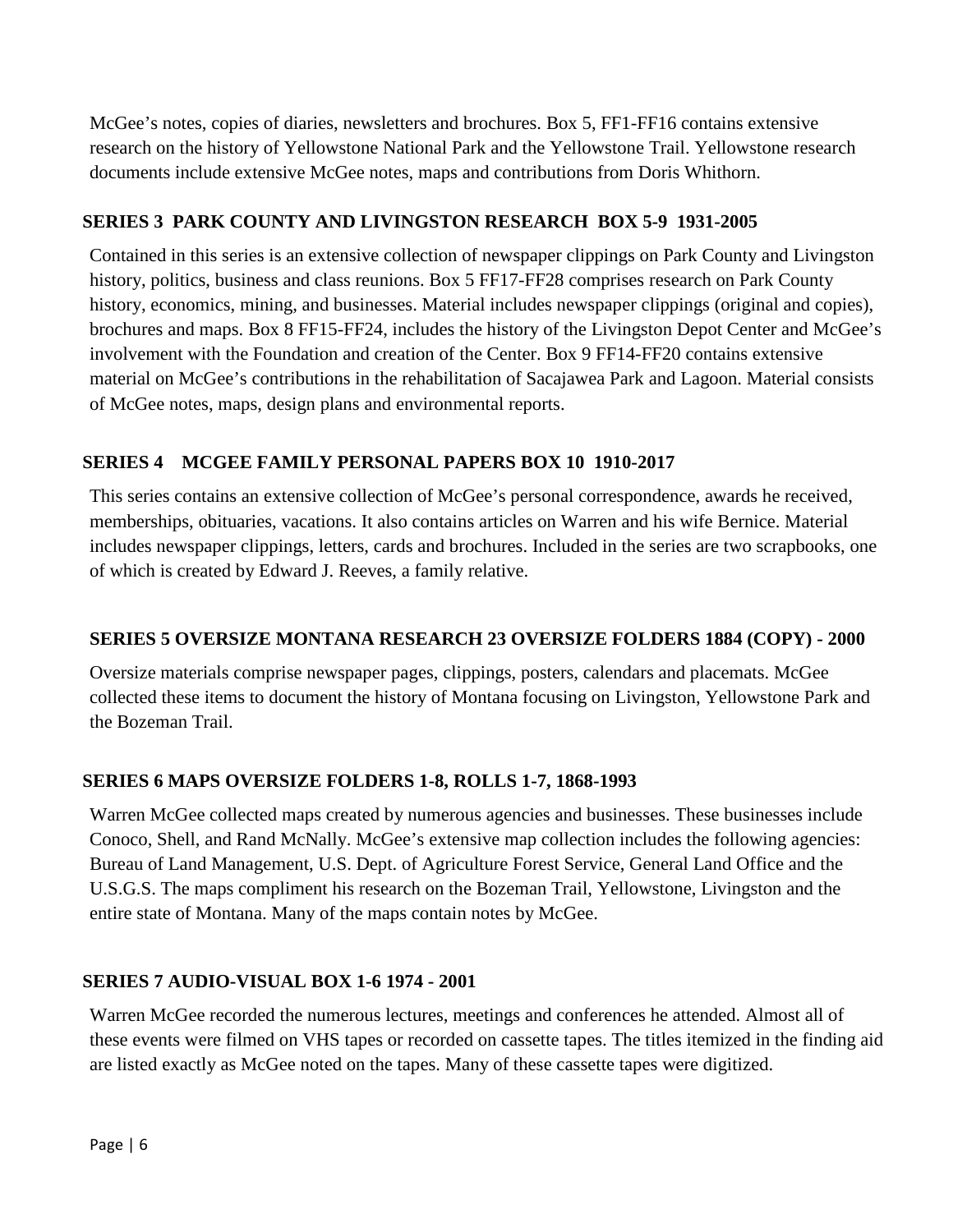## **SERIES 8 OBJECTS 70 ITEMS CA. 1940-1999**

The objects comprise of items that McGee collected as he traveled across Montana, from events he attended and personal belongings. The series includes camera equipment, pins, rubber stamps, glass jars, rulers and mementos.

## **SERIES 9 PHOTOGRAPHS**

The series is organized in the same order as the documents. It contains images of the Bozeman Trail, Yellowstone National Park, Park County and Livingston. It also contains images from numerous Park County High School reunions for the classes of 1933-1939 and personal photographs of the McGee family. McGee documented his research, most of the events he attended, his travels and his family with photographs.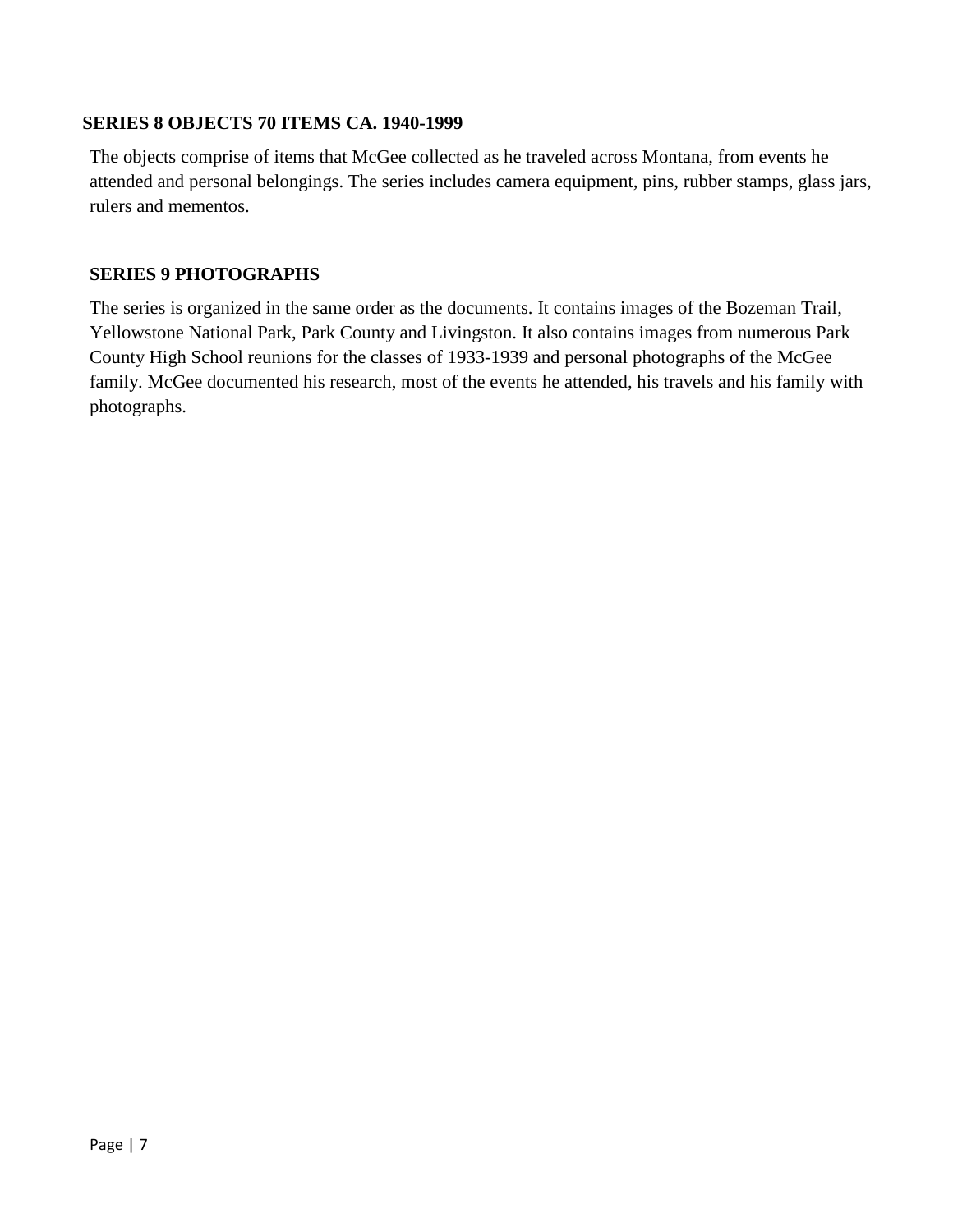## **MONTANA RESEARCH COLLECTION CONTAINER LIST**

## **SERIES 1 RESEARCH ON MONTANA TOWNS AND COUNTIES**

|                  | <b>Box 1/ES2B Montana Towns and Counties</b>                                                                                                                                                                                                        | <b>Dates</b>           |
|------------------|-----------------------------------------------------------------------------------------------------------------------------------------------------------------------------------------------------------------------------------------------------|------------------------|
| FF1              | Anaconda, Butte – History, Mining Politics: clippings, (copies<br>and originals)                                                                                                                                                                    | 1958, 1972-2002        |
| FF <sub>2</sub>  | Big Timber – Buildings, Bridges, Business, Mining: clippings<br>(copies and originals)                                                                                                                                                              | 1970-1999              |
| FF3              | Big Timber, Sweetgrass County - History: clippings (copies),<br>"Story of Big Timber" by Belinda Lavold Songstad, Big Timber<br>newsletter, "Pioneer memories" by the Pioneer Society of<br>Sweetgrass County, certificate                          | 1938, 1974-1986        |
| FF4              | Big Timber - History, Centennial: clippings, McGee letter,<br>centennial calendar                                                                                                                                                                   | 1975-1983              |
| FF <sub>5</sub>  | Big Timber – Oil Strike/Drilling: clippings                                                                                                                                                                                                         | 1981                   |
| FF <sub>6</sub>  | Big Timber - People, Family History: clippings (copies and<br>originals), Horatio Nelson Gage Family History (typescript)                                                                                                                           | 1938-1939<br>1983-1984 |
| FF7              | Big Timber – Robbers, Bandits: clippings (copies)                                                                                                                                                                                                   | 1939, 1974             |
| FF8              | Billings - Business, Buildings, Politics, Roads: clippings (copies<br>and originals)                                                                                                                                                                | 1977-1990              |
| FF9              | Billings – Tourism, Historic Sites, Buildings: brochures,<br>pamphlets, clippings (copies and originals)                                                                                                                                            | 1988-1994              |
| <b>FF10</b>      | Bozeman - Buildings, Museums, Business: clippings                                                                                                                                                                                                   | 1968-1999              |
| <b>FF11</b>      | Bozeman – Gallatin County History: clippings (originals and<br>copies), "Nelson Story" (typescript, copy), Early Mining Days, at<br>Trail Creek" by Rex R. LaBertew (typescript copy), Bozeman<br>Centennial pamphlet, photos (copies), newsletters | 1961-2001              |
| FF <sub>12</sub> | Bozeman – Gallatin County People, MSU, Big Sky: clippings<br>(originals and copies)                                                                                                                                                                 | 1974-2003              |
| FF13             | Bozeman – Gallatin County, History: "Logs of John and Margaret"<br>Tomlinson, Log 1 1852-1866", "Philo H. Tomlinson Family Book"                                                                                                                    | 1975, 1977             |
| FF <sub>14</sub> | Bozeman – Gallatin County Roads: clippings, (originals and<br>copies)                                                                                                                                                                               | 1976, 1985-1992        |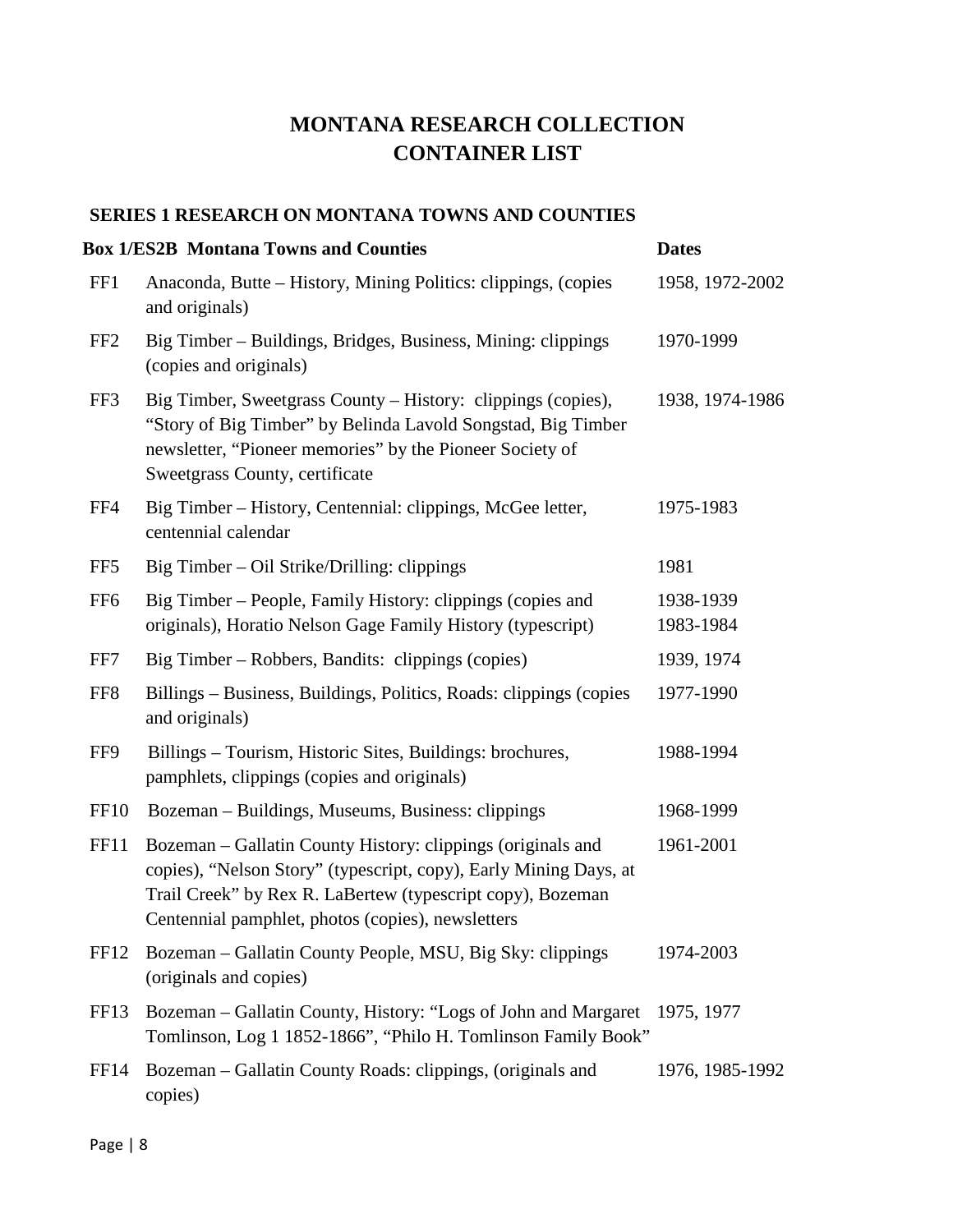|                  | <b>Box 1/ES2B Montana Towns and Counties</b>                                                                                                                                                                                       | <b>Dates</b>                  |
|------------------|------------------------------------------------------------------------------------------------------------------------------------------------------------------------------------------------------------------------------------|-------------------------------|
| FF <sub>15</sub> | Colstrip – History, Mining, Tourism: pamphlets, brochures<br>clippings                                                                                                                                                             | 1979-1983                     |
| FF <sub>16</sub> | Columbus, Laurel – Politics, Business, History: clippings<br>(originals and copies), McGee letter                                                                                                                                  | 1975-1983, 1992               |
| <b>FF17</b>      | Eastern Montana – Economics, Tourism, History: clippings,<br>brochure, McGee transcript                                                                                                                                            | 1932, 1960, 1975<br>1983-1995 |
| FF18             | Glendive – History, Tourism: clippings (copies and originals)<br>visitor guide, walking tour brochure, city map                                                                                                                    | 1981, 1995                    |
| <b>FF19</b>      | Great Falls – History, Business, Economy: clippings, area map                                                                                                                                                                      | 1976-1993                     |
| <b>FF20</b>      | Helena, Toston - History, Buildings, Tourism: clippings (copies<br>and originals), brochures, McGee letter                                                                                                                         | 1967-2001                     |
| FF <sub>21</sub> | Lewiston – History, Tourism: clippings, brochures, McGee<br>typescript "Historic Lewiston"                                                                                                                                         | 1986-2002                     |
| FF <sub>22</sub> | Northwest Montana – Glacier National Park, Towns: clippings,<br>brochure, announcement                                                                                                                                             | 1970-2000                     |
| FF <sub>23</sub> | Southwest Montana – History, Mining, Tourism: clippings<br>(originals and copies), brochures, photo with notes (copy)                                                                                                              | 1972-1990,<br>1939 (copy)     |
| <b>FF24</b>      | Sweetgrass County – Hunter Hot Springs: clippings, postcard,<br>McGee letter, Northern Pacific guide, article                                                                                                                      | 1894, 1975-1990               |
| FF <sub>25</sub> | Sweetgrass County - Mining, Melville: clippings, "Melville"<br>(copy)                                                                                                                                                              | 1912, 1980-2003               |
| FF <sub>26</sub> | Three Forks, Trident, Headwaters State Park, Toston Mining:<br>clippings, McGee notes, newsletter, Townsend map, history<br>of Sacajawea Hotel                                                                                     | 1967, 1976-1999               |
| FF <sub>27</sub> | Virginia City, Nevada City - History: clippings, brochures,<br>newsletters, "The Road Between Bozeman and Virginia City"<br>"From the Diary of W.W. Alderson" (typescript, handwritten),<br>Virginia City Players souvenir program | 1935, 1980-2002               |
| FF <sub>28</sub> | Virginia City – Preservation: clippings, donation brochure                                                                                                                                                                         | 1987-1998                     |
| FF <sub>29</sub> | West Yellowstone – Tourism: clippings, brochures                                                                                                                                                                                   | 1973-1999                     |
| <b>FF30</b>      | White Sulphur Springs – History: clippings                                                                                                                                                                                         | 1971-2001                     |
| FF31             | American History: clippings, magazine articles                                                                                                                                                                                     | 1929, 1990-1999               |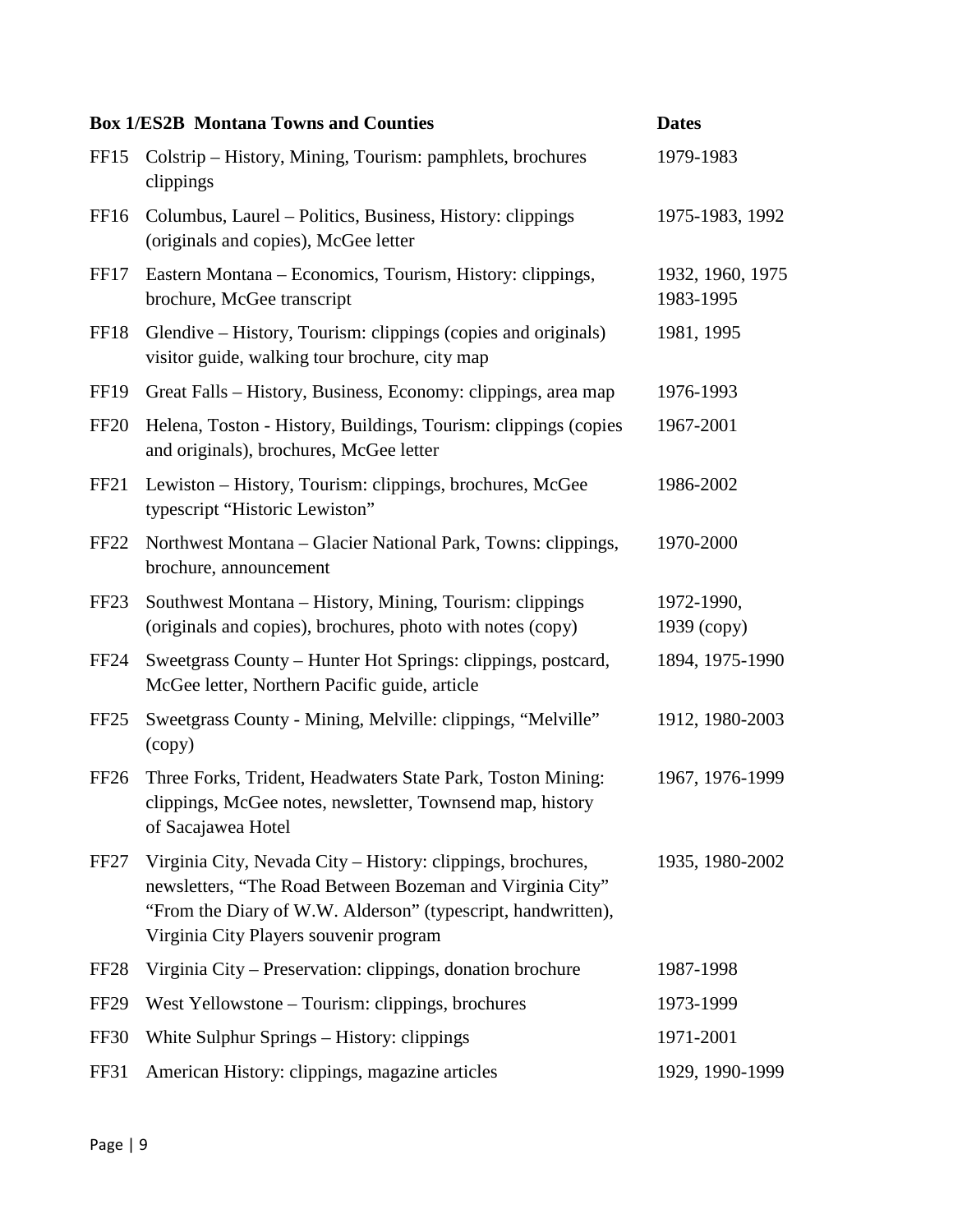| <b>Box 1/ES2B Montana Towns and Counties</b>                                                | <b>Dates</b>  |
|---------------------------------------------------------------------------------------------|---------------|
| FF32 "John M. Jacobs and the Bozeman Trail" by John Brown<br>(copy, donation by R.W. Moore) | $1936$ (copy) |
| FF33 "The Bozeman Trail" by Vie Willits (copy, donation by<br>R.W. Moore)                   | $1908$ (copy) |

## **SERIES 2 RESEARCH ON BOZEMAN TRAIL, MONTANA, YELLOWSTONE**

|                  | <b>Box 2/ES3B Bozeman Trail</b>                                                                                                                                                   | <b>Dates</b>                             |
|------------------|-----------------------------------------------------------------------------------------------------------------------------------------------------------------------------------|------------------------------------------|
| FF1              | Bozeman Trail/Bridger Trail: Lee H. Randall (copy, donation by<br>R.W. Moore)                                                                                                     | 1953                                     |
| FF <sub>2</sub>  | Bozeman Trail: clippings (original and copies), maps, brochures,<br>newsletters, McGee letters, Park County News (copy)                                                           | 1970-2000,<br>$1920$ (copy)              |
| FF3              | Bozeman Trail: clippings (originals and copies), maps, brochures,<br>newsletter, McGee letters                                                                                    | 1974-2001                                |
| FF4              | Bozeman Trail: clippings, maps, brochures, signage routes,<br>Montana, Wyoming Historic Trails Project (draft), Park<br>County News (copy)                                        | 1976-2003, 1920, (сору)<br>$1864$ (copy) |
| FF5              | Bozeman Trail Association: newsletters, brochures                                                                                                                                 | 1986-2001                                |
| FF <sub>6</sub>  | Bozeman Trail – McGee Research: letters, notes, maps (copies)                                                                                                                     | 1974-1978                                |
| FF7              | Bozeman Trail – McGee Research: McGee letters                                                                                                                                     | 1974-1988                                |
| FF <sub>8</sub>  | Bozeman Trail - McGee Research: McGee letters, maps, research<br>notes, McGee reports (typescript)                                                                                | 1977-2001                                |
| FF9              | Bozeman Trail: National Registration Form of Historic Places<br>Multiple Properties Document Form for Bozeman Trail in<br>Wyoming (copy)                                          | 1989                                     |
| <b>FF10</b>      | Bozeman Trail – Susan Doyle Research: Montana Magazine of<br>Western History, "Indian Perspectives" by Doyle (copy), letters,<br>"Evolution of the Bozeman Trail" by Doyle (copy) | 1990-1999                                |
| F11              | Energy Crisis – Oil Shortage, Alternative Fuels: clippings,<br>Congressional Record (copy) from Senator Baucus                                                                    | 1978-1990                                |
| FF <sub>12</sub> | Frontier Heritage Alliance: newsletters, meeting minutes, letters                                                                                                                 | 1996-2001                                |
| FF13             | Frontier Heritage Alliance: newsletters, letters, meeting minutes                                                                                                                 | 1997-2002                                |
| FF14             | Mining – Montana, Idaho: clippings                                                                                                                                                | 1974-1991                                |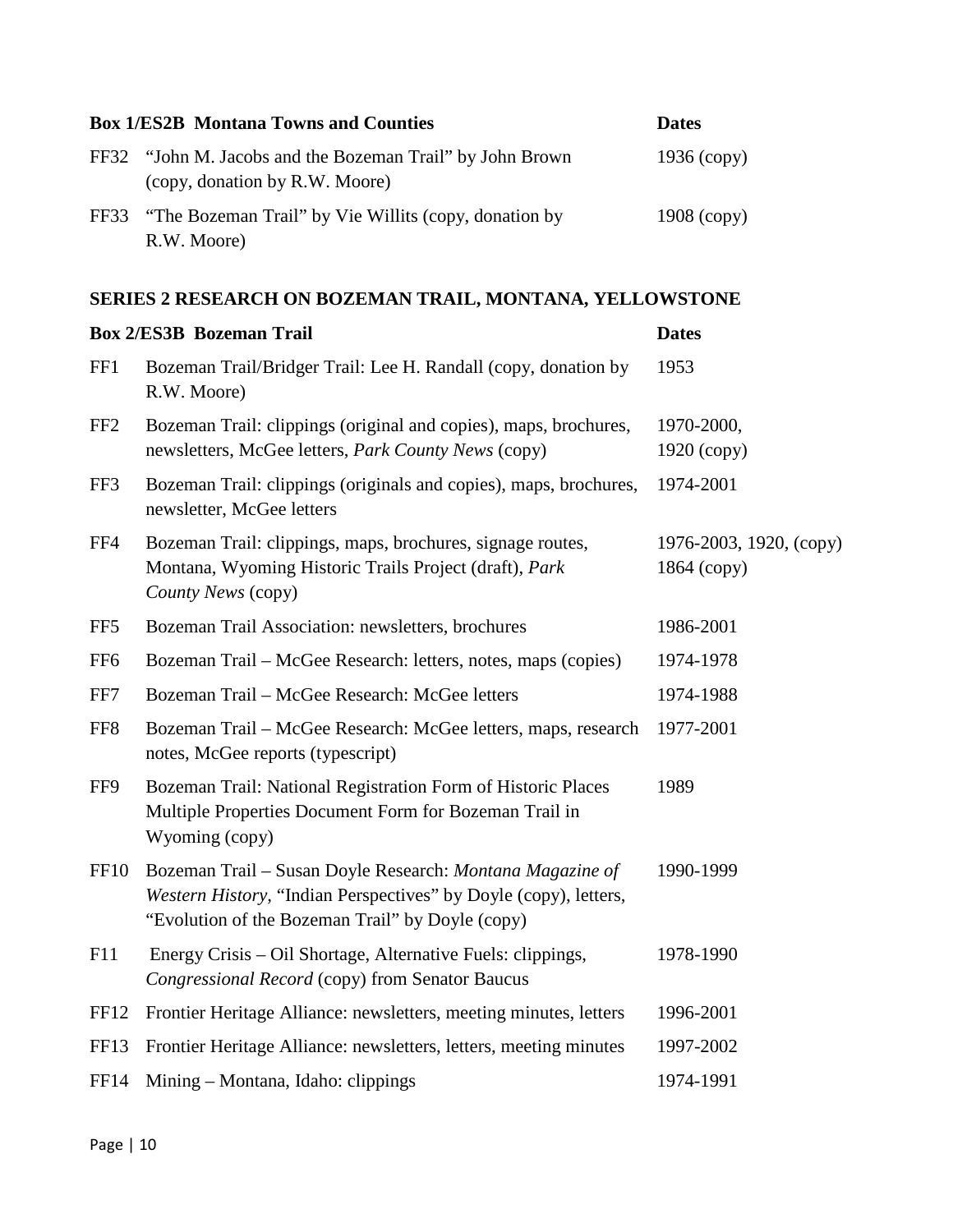|                  | <b>Box 2/ES3B Bozeman Trail</b>                                                                                                                                                                                                                            | <b>Dates</b>                |
|------------------|------------------------------------------------------------------------------------------------------------------------------------------------------------------------------------------------------------------------------------------------------------|-----------------------------|
| FF <sub>15</sub> | Montana Battlefields, Little Bighorn, Rosebud: clippings (copies<br>and originals), brochures, McGee notes                                                                                                                                                 | 1968-1999                   |
| FF <sub>16</sub> | Montana Bicentennial: clippings (copies and originals), brochures,<br>newsletters, register of activities, bumper stickers                                                                                                                                 | 1975-1976,<br>1988-1989     |
| FF17             | Montana – Buying/Selling Property: clippings (copies and<br>originals)                                                                                                                                                                                     | 1969, 1980-2002             |
| FF18             | Montana – Coal Mining: clippings (copies and originals)                                                                                                                                                                                                    | 1974-1990                   |
| <b>FF19</b>      | Montana – Coal Politics, Issues: clippings (copies and originals),<br>Congressional Record (copy) from Max Baucus                                                                                                                                          | 1974-1990                   |
| <b>FF20</b>      | Montana – Coal Bed Methane, Drilling, Issues: clippings,<br>Northern Plains Resource Council newsletter                                                                                                                                                    | 1979-2002                   |
| FF <sub>21</sub> | Montana – Crow Tribe, History, Coal, Issues: clippings (originals<br>and copies), brochure, typescript, Fort Laramie Treaty (copy)                                                                                                                         | 1976-2002,<br>$1868$ (copy) |
| FF <sub>22</sub> | Montana – Early Fur Trade, Frontier, Pioneers: clippings (originals 1958-1988)<br>and copies), Montana Magazine, McGee notes, "Upper Missouri<br>River" by Thomas P. Roberts, 1864 (copy), Montana Farmer (copy),<br>Homer Thomas diary (typescript, copy) |                             |
| FF <sub>23</sub> | Montana – Early Mining Days, Towns: clippings                                                                                                                                                                                                              | 1970-1983                   |
| <b>FF24</b>      | Montana – Environment, EPA, Pollution: clippings, Montana EPA 1975-2000<br><b>Public Notice announcements</b>                                                                                                                                              |                             |
|                  |                                                                                                                                                                                                                                                            |                             |

# FF1 Montana – Fort Benton: clippings (originals and copy), brochure 1982-1995 FF2 Montana – Fort's Buford, Custer, Abraham Lincoln, Maginnis: 1963-2002 clippings, McGee notes (typescript), brochure, newsletter, postcard FF3 Montana – Fort Peck Dam: clippings 1977-1996 FF4 Montana – Fort Union, History: clippings, brochures, newsletters 1987-1993 FF5 Montana-Montana Ghost Towns: clippings, *MT Ghost Town* 1962-1993 *Quarterly* (1993), brochures, Bannack souvenir booklet FF6 Montana Ghost Town Preservation Society: newsletter 1978-1983 FF7 Montana – History Conferences: bulletins, newsletters, brochures, 1976-2002 meeting minutes, McGee notes, letters

**Box 3/ES4B Montana Subjects Dates**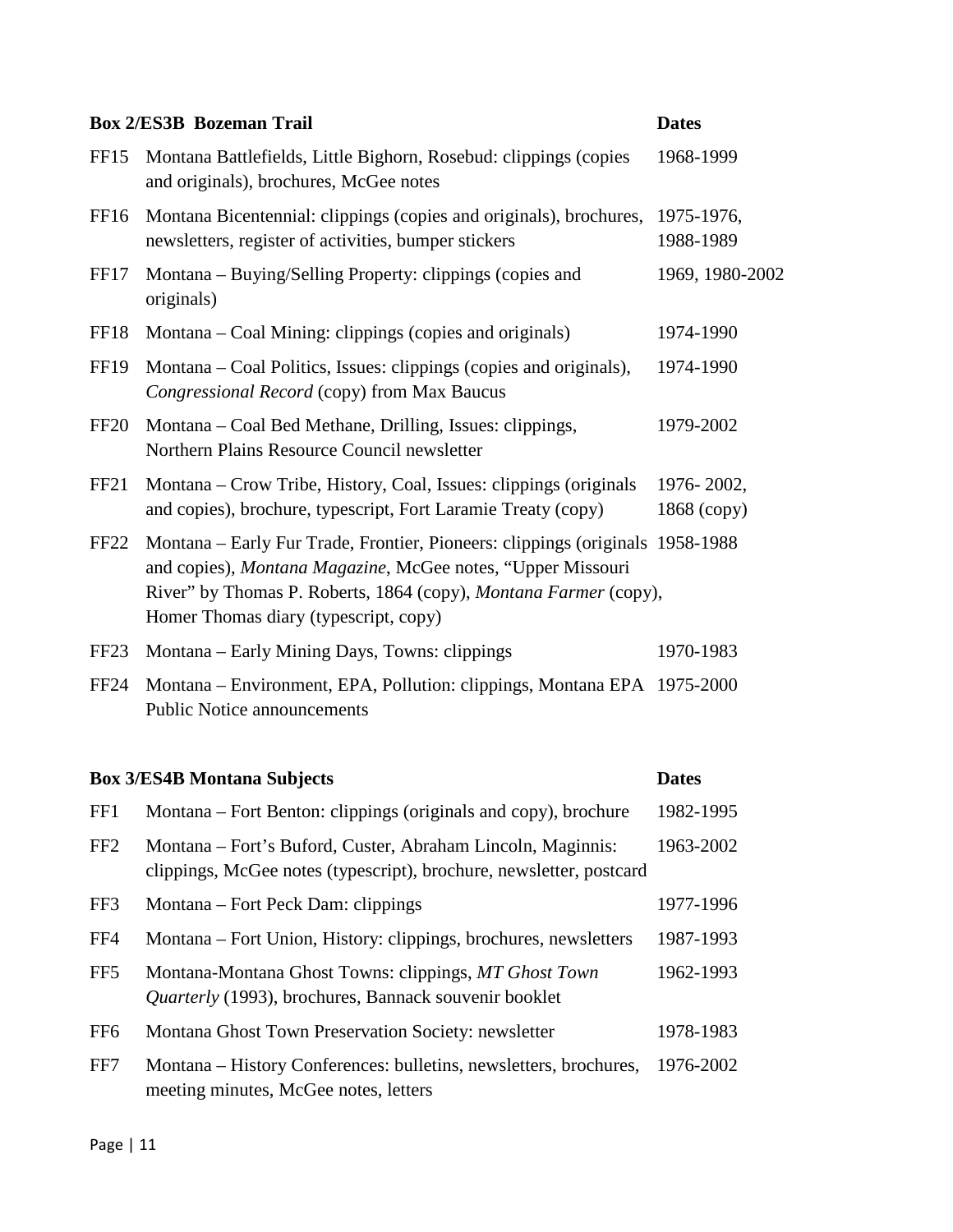|                  | <b>Box 3/ES4B Montana Subjects</b>                                                                                      | <b>Dates</b> |
|------------------|-------------------------------------------------------------------------------------------------------------------------|--------------|
| FF <sub>8</sub>  | Montana – Historical Society: clippings, newsletters, brochures,<br>"A Oral History For Montana, a Manual", McGee notes | 1974-1991    |
| FF9              | Montana – Hegben Lake Earthquake: clippings                                                                             | 1959-1998    |
| <b>FF10</b>      | Montana – Historic Preservation Plan: draft (copy), statement by<br>Bruce Ellis, President, Montana Historical Society  | 1975, 1989   |
| FF11             | Montana – Indian Tribes, Reservations, Issues: clippings, brochures 1956, 1977-1990                                     |              |
| FF <sub>12</sub> | Montana – Labor Unions: clippings                                                                                       | 1974-1985    |
| FF13             | Montana – Mines, Butte, Anaconda, Elkhorn: clippings, brochures, 1969-2000<br>McGee notes (typescript)                  |              |
| FF <sub>14</sub> | Canada – Mining: brochures, maps                                                                                        | 1985         |
| FF15             | Montana - Lewis and Clark Trail: clippings, brochures,<br>McGee notes                                                   | 1972-1992    |
| FF <sub>16</sub> | Montana – Movies Made in Montana: clippings                                                                             | 1975-1996    |
| FF17             | Montana – Museums, Historic Preservation: clippings (originals<br>copies), brochures, reference guides                  | 1972-1982    |
| FF18             | Montana – News, People, Sports: clippings, brochures, postcards,<br>announcements, "Montana Education Report" (copy)    | 1960-2002    |
| <b>FF19</b>      | Montana – Oil Industry, Issues: clippings, stock certificate from<br><b>Jack Hoover</b>                                 | 1966-1997    |
| FF <sub>20</sub> | Montana – Politics, Bill Clinton visits Montana: clippings                                                              | 1994-1998    |
| FF <sub>21</sub> | Montana – Politics, Montana Governors: clippings                                                                        | 1973-2004    |
| FF <sub>22</sub> | Montana - Politics, Senator Mike Mansfield: clippings                                                                   | 1974-2001    |
| FF <sub>23</sub> | Montana – Politics, Issues, Taxes, Budget: clippings                                                                    | 1974-2000    |
| <b>FF24</b>      | Montana – Politics, Scandals: clippings                                                                                 | 1974-2000    |
| FF <sub>25</sub> | Montana – State Legislature, Supreme Court: clippings,<br>sample ballot, campaign cards, House Bill 0474                | 1973-2001    |
| FF <sub>26</sub> | Montana-Ranching, Agriculture, Timber: clippings                                                                        | 1967-1999    |
| FF <sub>27</sub> | Montana – U.S. Congressmen: clippings, newsletters,<br>campaign announcements                                           | 1974-1996    |
| FF <sub>28</sub> | Montana – Public Land Topics, Issues: clippings, brochures,<br>State Legislative Scorecard (conservation voters)        | 1978-2001    |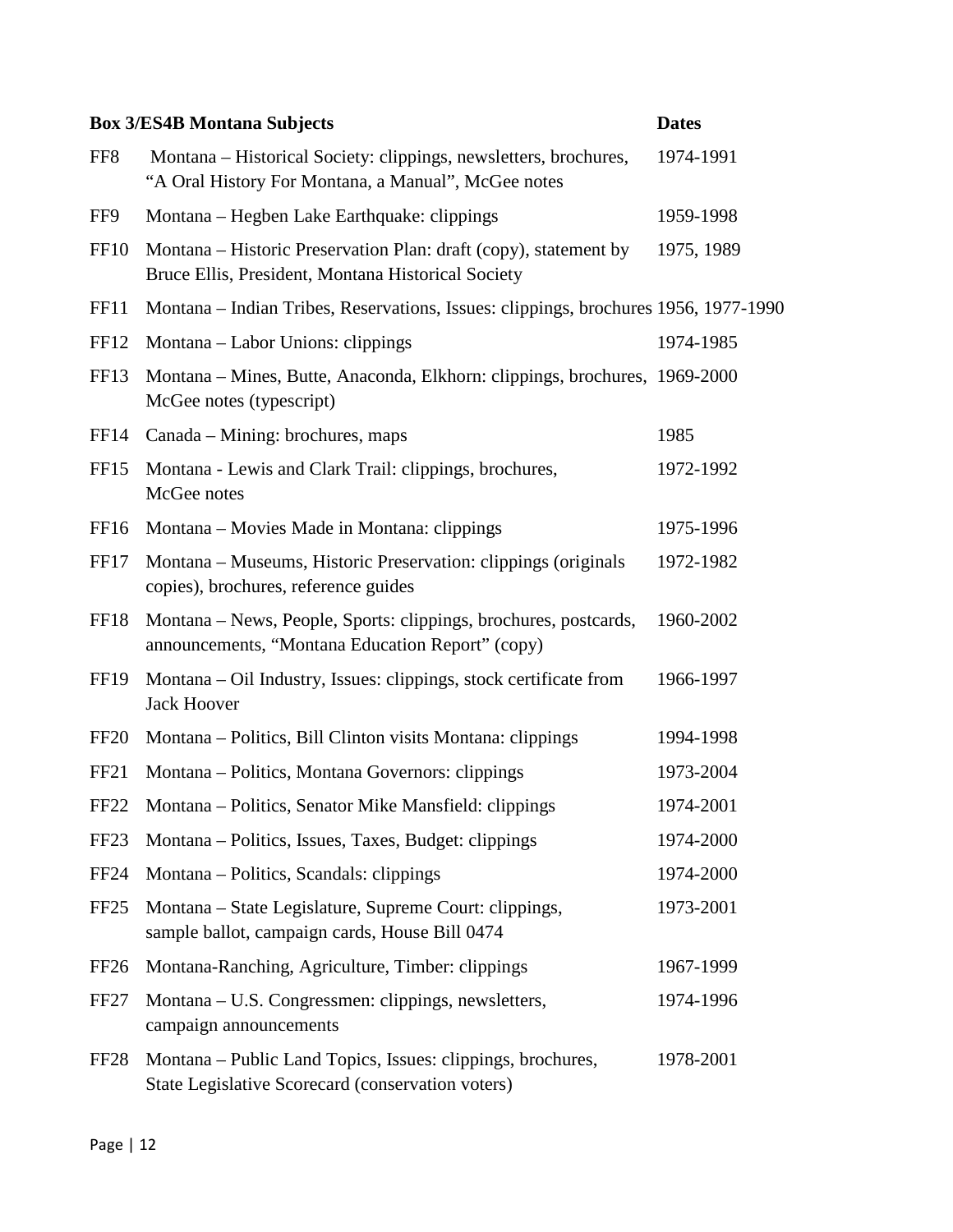|                  | <b>Box 3/ES4B Montana Subjects</b>                                                                                                                                                                                                                                                                  | <b>Dates</b>              |
|------------------|-----------------------------------------------------------------------------------------------------------------------------------------------------------------------------------------------------------------------------------------------------------------------------------------------------|---------------------------|
| <b>FF29</b>      | Montana - Public Service Commission, Power Plants, Energy:<br>clippings (originals and copies)                                                                                                                                                                                                      | 1974-2001                 |
|                  | <b>Box 4/ES5B Montana Subjects</b>                                                                                                                                                                                                                                                                  | <b>Dates</b>              |
| FF1              | Montana – Rivers, Early Navigation: brochures, McGee notes,<br>clippings (originals and copies), "The Upper Missouri River" by<br>Thomas P. Roberts (copy)                                                                                                                                          | 1976-1993                 |
| FF <sub>2</sub>  | Montana – Roads, Bozeman Pass Construction: letters,<br>clippings, "Transcript of a Highway Informational Meeting on<br>The Construction Project for the Interstate over Bozeman Pass"                                                                                                              | 1976-1978                 |
| FF3              | Montana – Roads, History: clippings, McGee letters, notes, maps,<br>Brochures, H.B. No. 547; Montana Dept. of transportation memos,<br>newsletters, proposal guidelines, and instructions form                                                                                                      | 1961-1993                 |
| FF4              | Montana – Roy W. Moore Research, History: Moore's notebook,<br>"Bottlers History" (typescript), "Daileys Diary 1866" (typescript),<br>"Trailing Campfires" by Elsa S. Edwards, "Diary of Cornelius<br>Hedges on Journey to Montana from Iowa 1864" (typescript, copy),<br>notes, clippings (copies) | 1974-1975                 |
| FF5              | Montana – Solar, Wind Energy Topics: clippings (originals and<br>copies), "Wind Energy Finds a Place" by Righter (copy)                                                                                                                                                                             | 1974-2001                 |
| FF <sub>6</sub>  | Montana - Water Issues: clippings (original and copy)                                                                                                                                                                                                                                               | 1982-2002                 |
| FF7              | Montana - Western Migration: "Overland to Montana in 1863"<br>by George Erwin 1844-1907" (copy), "36 Years in the Rockies<br>1864-1907" by Robert Vaughn (copy), "From Nebraska to Montana<br>1866: Diary of Thomas Creigh" edited by James Olson (copy)                                            | 1922 (copy),<br>not dated |
| FF <sub>8</sub>  | Montana – Western States, Floods, Water Issues: clippings                                                                                                                                                                                                                                           | 1960-1971                 |
| FF9              | Montana – Wildlife, Hunting, Fishing, Tourism: clipping,<br>brochures, newsletter, magazine article                                                                                                                                                                                                 | 1959-2002                 |
| FF <sub>10</sub> | National – Energy Crisis, Oil Embargo: clippings (original and<br>copies)                                                                                                                                                                                                                           | 1974-200                  |
| FF11             | National – Energy, Oil Prices, Oil Shortages: clippings                                                                                                                                                                                                                                             | 1974-1991                 |
| FF <sub>12</sub> | National - Energy Topics: clippings                                                                                                                                                                                                                                                                 | 1974-1985                 |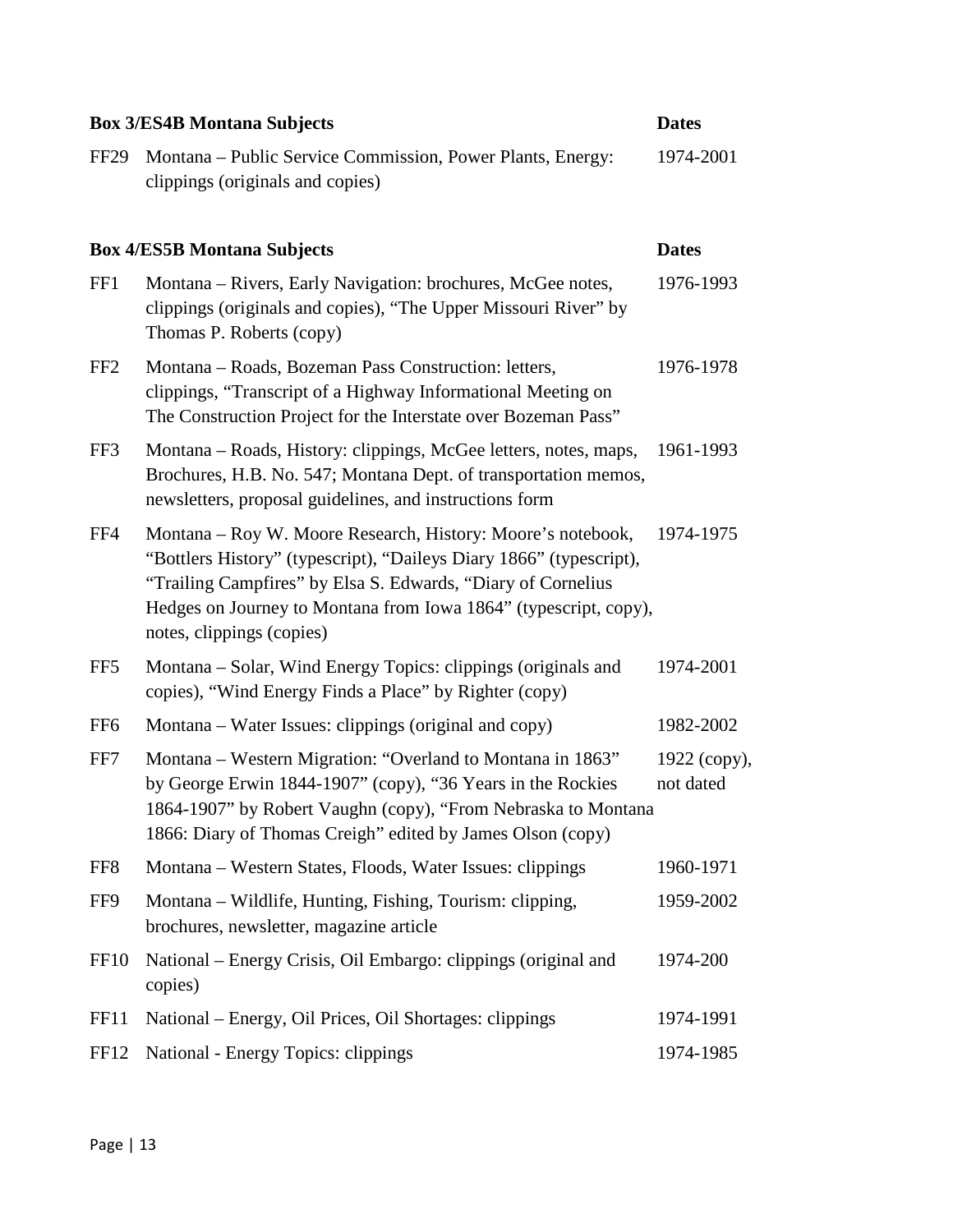|                  | <b>Box 4/ES5B Montana Subjects</b>                                                                                                                                                                             | <b>Dates</b>              |
|------------------|----------------------------------------------------------------------------------------------------------------------------------------------------------------------------------------------------------------|---------------------------|
| FF <sub>13</sub> | National – General News: clippings (original and copy), maps,<br>magazine articles                                                                                                                             | 1938-1963,<br>1974-2004   |
| FF <sub>14</sub> | National Politics: clippings, "U.S. House of Representatives<br>Record" (copy), signed copy photo of John Kerry, John Edwards,<br>H.R. 3090                                                                    | 1968-2004                 |
| <b>FF15</b>      | Nez Perce, Chief Joseph, Bear Paw, Big Hole Battlefields: maps,<br>clippings, "Chief Joseph Story" National Geographic, brochures,<br>Big Hole Battlefield brochure                                            | 1941-1993                 |
| FF <sub>16</sub> | Preservation, Rehabilitation Plans, Programs: archive bulletins,<br>brochures, preservation manuals                                                                                                            | 1977-1998                 |
| FF17             | Oregon Trail: clippings, maps, brochures, visitor guides                                                                                                                                                       | 1978-2002                 |
| <b>FF18</b>      | State/National Register of Historic Places: brochures, manuals,<br>newsletter                                                                                                                                  | 1970-1990                 |
| <b>FF19</b>      | Western History – Idaho: "Idaho Six Months in the New Gold<br>Regions, The Emigrants Guide" by J.R. Walsh (copy)                                                                                               | 1989, 1884 (сору)         |
| <b>FF20</b>      | Western History – Wagon Trains: clippings (originals and copy),<br>pamphlets, "Crossing the Plains 1864" by Dr. Robert Gabbey (copy)                                                                           | 1976-1983                 |
| FF <sub>21</sub> | Wyoming – History, Museums, Tourism: clippings, brochures,<br>newsletter, "Annals of Wyoming", Wyoming History Journal,<br>"Treaty with the Eastern Band Shoshoni and Bannock 1868"<br>(copy), map, newsletter | 1976-1998,<br>1868 (copy) |
|                  | <b>Box 5/ES2C Yellowstone National Park Research</b>                                                                                                                                                           | <b>Dates</b>              |
| FF1              | Yellowstone National Park - Bears, Fish, Wildlife Issues:<br>clippings                                                                                                                                         | 1980-2000                 |
| FF <sub>2</sub>  | Yellowstone National Park – Bison, Hunting, Brucellosis:<br>clippings                                                                                                                                          | 1985-1997                 |
| FF3              | Yellowstone National Park – Elk, Hunting: clippings,<br>Yellowstone Elk Herd Inc. memo                                                                                                                         | 1960, 1980-2000           |
| FF4              | Yellowstone National Park – History, Buildings, People: postcards, 1912-2000<br>clippings (originals and copies), Thomas Moran prints (copies),<br>"Mammoth Lies," "Jim Bridger's Yarns of Yellowstone" (copy) |                           |
| FF5              | Yellowstone National Park: Frank Roberts journal of road<br>materials at Frog Rock Pit                                                                                                                         | 1954                      |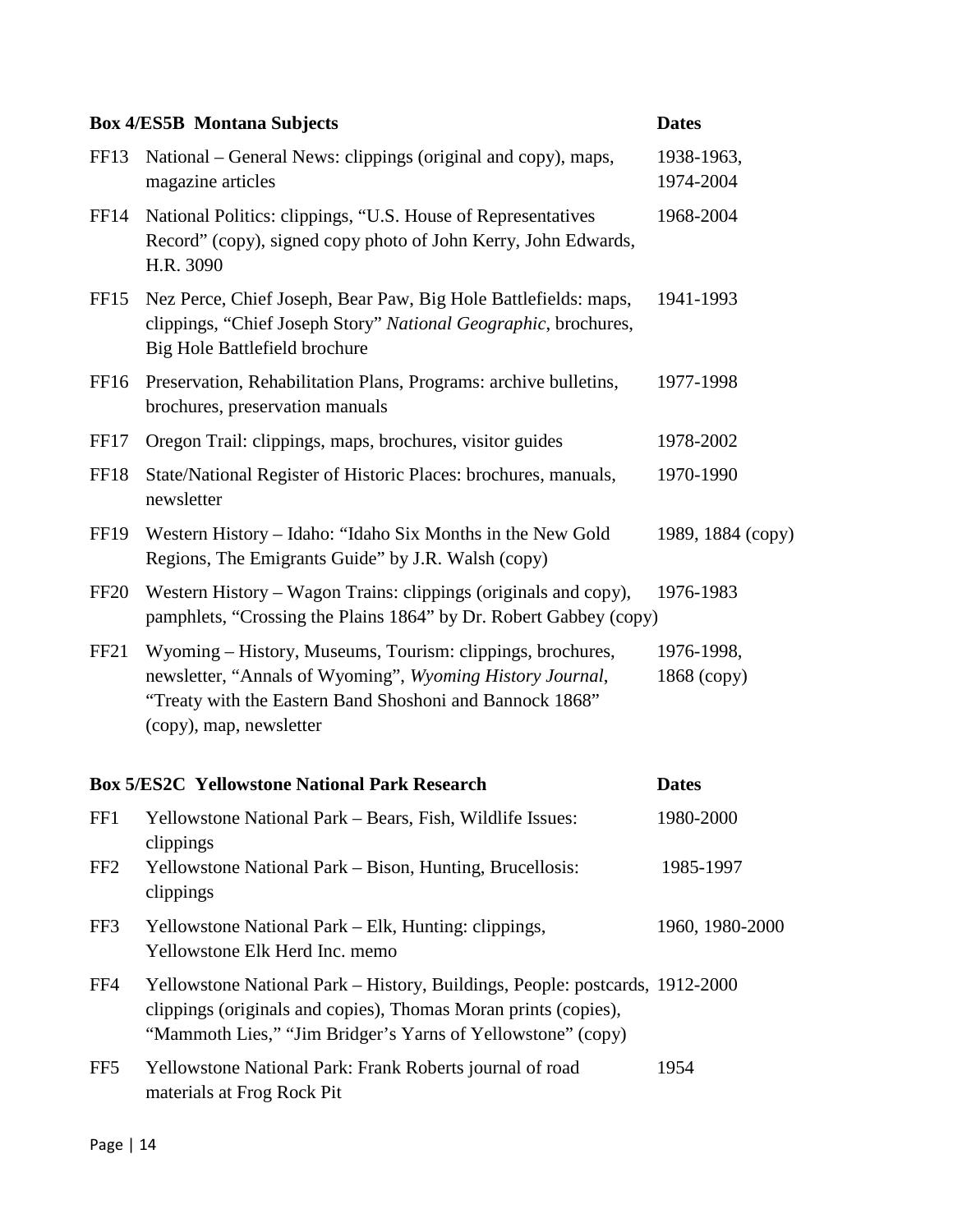|                  | <b>Box 5/ES2C Yellowstone National Park Research</b>                                                                                                                                   | <b>Dates</b>         |
|------------------|----------------------------------------------------------------------------------------------------------------------------------------------------------------------------------------|----------------------|
| FF <sub>6</sub>  | Yellowstone National Park: "A Fur Trade History of Yellowstone<br>National Park" by Fred Cowans (copy), clipping                                                                       | 1992                 |
| FF7              | Yellowstone National Park - Pollution, Tourism, Development,<br>Roads, Winter Use: clippings (originals and copies)                                                                    | 1972-2000            |
| FF <sub>8</sub>  | Yellowstone National Park - Road Grader: letters, notes                                                                                                                                | 1980-1981            |
| FF9              | Yellowstone National Park - Tourism Issues, Budget,<br>Geothermal: clippings                                                                                                           | 1980-2000            |
| FF <sub>10</sub> | Yellowstone National Park – Wildfires, Fires of 1988: clippings                                                                                                                        | 1985-1991            |
| FF11             | Yellowstone National Park - Wolf Reintroduction, Issues:<br>clippings                                                                                                                  | 1987-2001            |
| FF12             | Yellowstone Trail: clippings (original and copies), letters,<br>"Yellowstone Country Road Guide", "Yellowstone Trail Data"<br>Warren McGee, Doris Whithorn report on Yellowstone Trail | 1952-1998            |
| FF13             | Yellowstone Trail: "On the Yellowstone Trail Twin Cities -<br>Aberdeen-Yellowstone Park Trail", OT Peterson,                                                                           | 1977, 1914<br>(copy) |
| <b>FF14</b>      | Yellowstone Trail: clippings (original and copy), Nomination<br>Form for Historic Places, McGee/Whithorn letters, quick claim<br>deed 1893, Northern Pacific land survey (copy)        | 1988, 1996           |
| FF <sub>15</sub> | Yellowstone Wagon Train: clippings, maps, McGee notes,<br>registration forms, Wagon Train booklet, itineraries                                                                         | 1976-1978            |
|                  |                                                                                                                                                                                        |                      |

## **SERIES 3 PARK COUNTY AND LIVINGSTON RESEARCH**

|                  | <b>Box 5/ES2C Park County Research</b>                                                                      | <b>Dates</b> |
|------------------|-------------------------------------------------------------------------------------------------------------|--------------|
|                  | FF16 Park County – Airports: clippings                                                                      | 1980-1997    |
| FF17             | Park County – Alliance Development Corp.: letters, transaction<br>reports                                   | 2005-2006    |
|                  | FF18 Park County – Archaeology: clippings, newsletter                                                       | 1970-2002    |
|                  | FF19 Park County – Church Universal Triumphant: clippings<br>(original and copies), newsletters (1983-1985) | 1980-1993    |
| FF <sub>20</sub> | Park County – Church Universal Triumphant: clippings (originals<br>and copies)                              | 1984-1992    |
| FF <sub>21</sub> | Park County – Communication Towers: clippings                                                               | 1993         |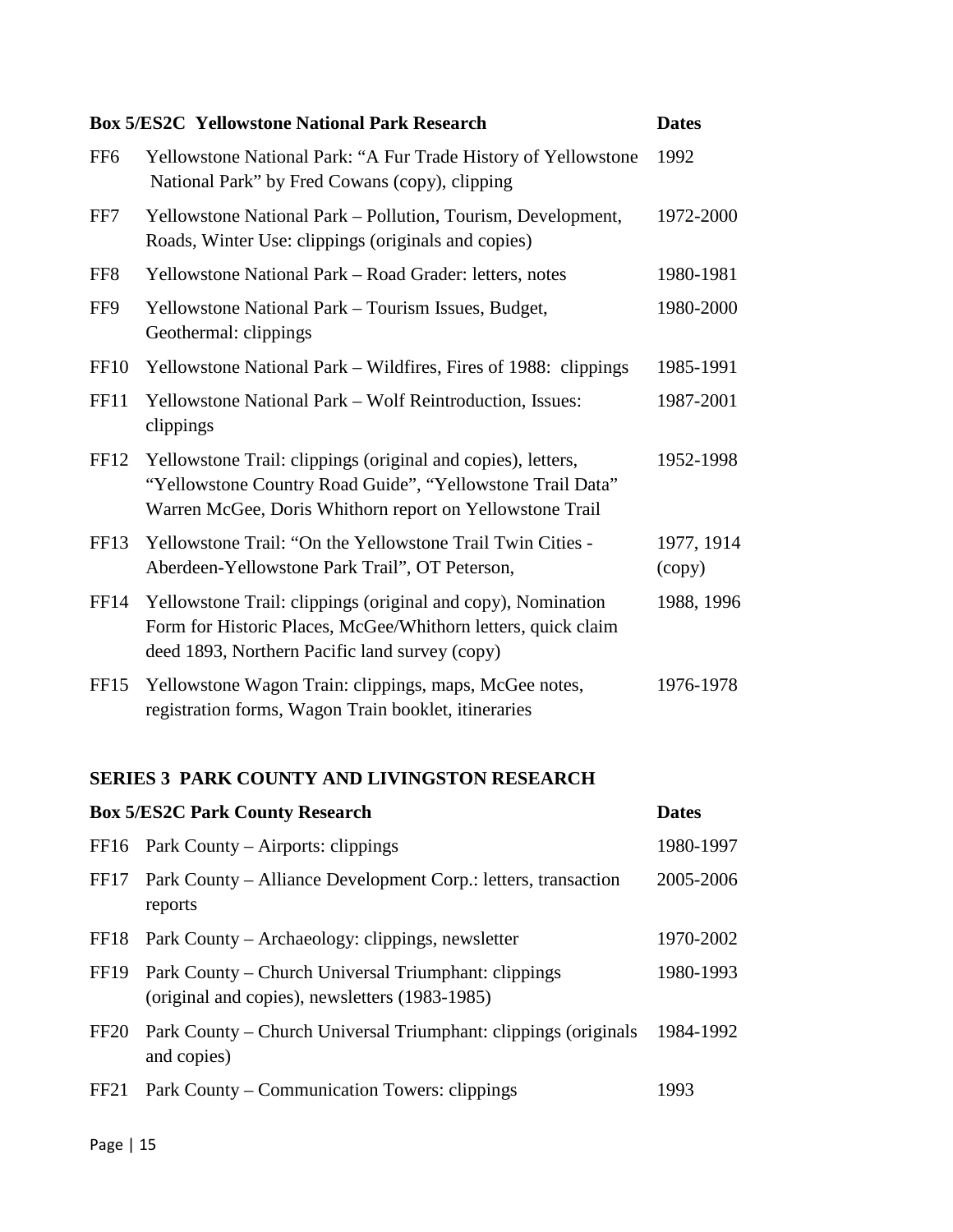|                  | <b>Box 5/ES2C Park County Research</b>                                                                                                                                                                                           | <b>Dates</b>                    |
|------------------|----------------------------------------------------------------------------------------------------------------------------------------------------------------------------------------------------------------------------------|---------------------------------|
| FF <sub>22</sub> | Park County – Cooke City, Mining, Tourism: clippings (originals<br>and copies), Crown Butte Mine brochure                                                                                                                        | 1982-1997                       |
| FF <sub>23</sub> | Park County – DePuy's Ranch: clippings, card                                                                                                                                                                                     | 1977-1988                       |
| FF24             | Park County – Dude Ranches, 63 Ranch, OTO: clippings,<br>63 Ranch Historical Nomination Form, OTO brochure                                                                                                                       | 1984-1991                       |
| FF <sub>25</sub> | Park County – Events, County Fair, July $4th$ : clippings, brochure,<br>letter to FDR (copy)                                                                                                                                     | 1939 (сору), 1952,<br>1976-1992 |
| FF <sub>26</sub> | Park County – Fishing, Fishing Derbies: clippings, brochures,<br>article copy                                                                                                                                                    | 1972-1999                       |
| FF <sub>27</sub> | Park County – Flooding: clippings, photos (copies)                                                                                                                                                                               | 1964-1997                       |
|                  | <b>Box 6/ES3C Park County Research</b>                                                                                                                                                                                           | <b>Dates</b>                    |
| FF1              | Park County - Gardiner, Corwin Springs: clippings (originals<br>and copies), postcard                                                                                                                                            | 1940-1957<br>1973-1995          |
| FF <sub>2</sub>  | Park County – Growth and Development: clippings (originals<br>and copies)                                                                                                                                                        | 1986-2003                       |
| FF3              | Park County – History: clippings, (originals and copies),<br>Livingston Enterprise (copy), historical data, family histories of<br>Falen, Gage, Williams (copies)                                                                | 1902-1992                       |
| FF4              | Park County – History: Park County News 1932-1939 (copy)<br>"Babcock's History of the Yellowstone Valley" (copy), McGee<br>notes (copy), clippings (originals and copies), family history of<br>John C. Walker, William Williams | 1908-1939,<br>1966-2002         |
| FF <sub>5</sub>  | Park County – Hospitals: clippings                                                                                                                                                                                               | 1971-1996                       |
| FF <sub>6</sub>  | Park County – Historical Society: clippings, (originals and copies)<br>3 <sup>rd</sup> annual historical tour, 1987                                                                                                              | 1969-2002                       |
| FF7              | Park County - Incinerator, Trash Issues: clippings (originals and<br>copies), Park County Landfill Closure                                                                                                                       | 1982-1997                       |
| FF8              | Park County – Jardine, Mining: clippings, Mineral Hill Fact<br>and Personnel Sheet, brochure                                                                                                                                     | 1977-1998                       |
| FF9              | Park County – Memberships: clippings, newsletters,<br>announcements, BPOE bumper sticker                                                                                                                                         | 1959-2001                       |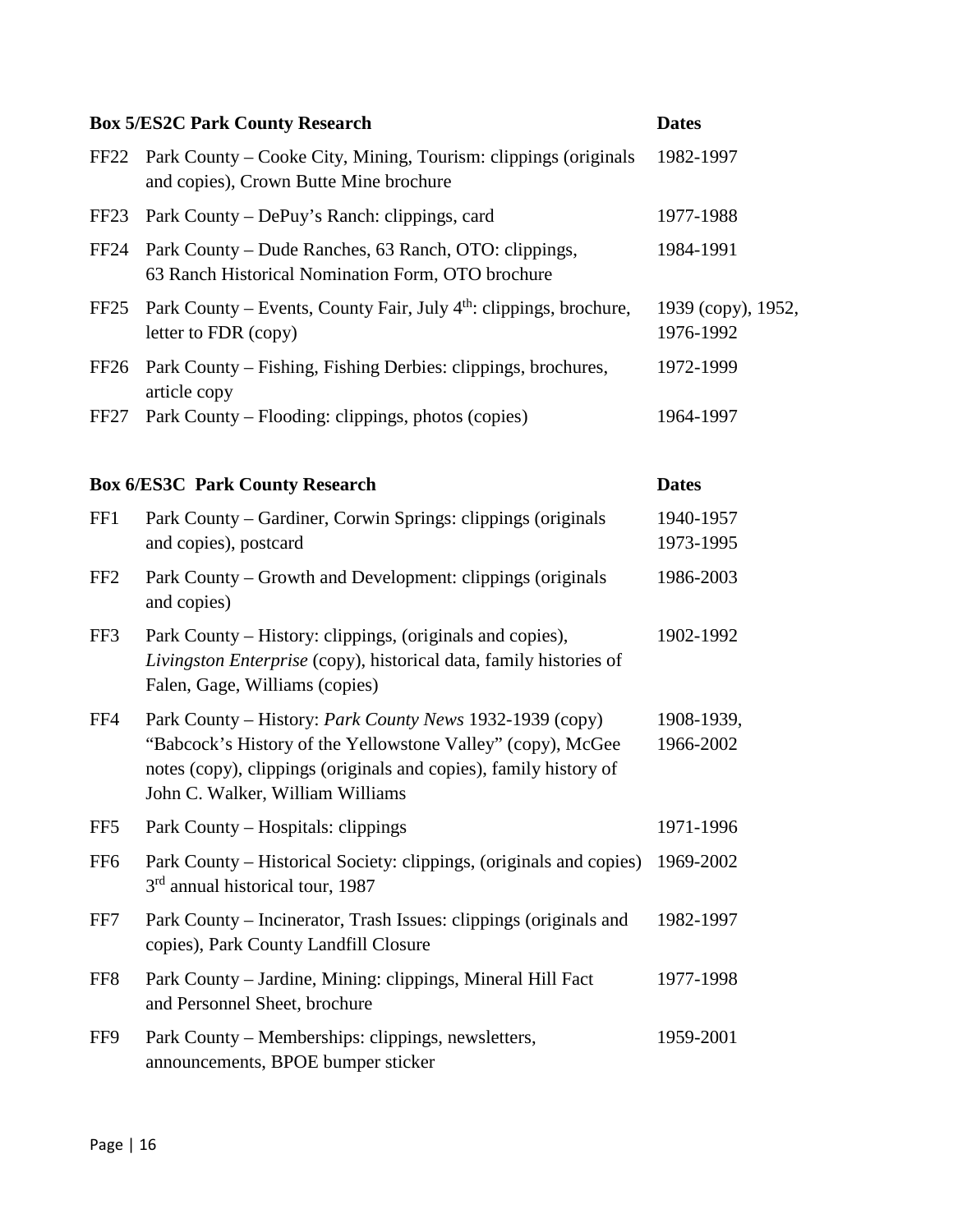|                  | <b>Box 6/ES3C Park County Research</b>                                                                                                                                                              | <b>Dates</b> |
|------------------|-----------------------------------------------------------------------------------------------------------------------------------------------------------------------------------------------------|--------------|
| FF <sub>10</sub> | Park County – Mining: clippings, "Early Mining Days at Trail<br>Creek" LaBertew, Monger 1961(copy), letter to McGee, Trail<br><b>Creek Mines</b>                                                    | 1961-1996    |
| FF11             | Park County History Museum/Yellowstone Gateway Museum:<br>charter members list                                                                                                                      | June 1967    |
| FF <sub>12</sub> | Park County History Museum/Yellowstone Gateway Museum:<br>clippings                                                                                                                                 | 1969-2002    |
| FF <sub>13</sub> | Park County Museum/Yellowstone Gateway Museum - Building<br>Projects: claim form, plans, notes, letters                                                                                             | 1970-1988    |
| FF <sub>14</sub> | Park County History Museum/Yellowstone Gateway Museum:<br>list of museum attendees, letter, catalog guide, cemetery research                                                                        | 1972-1977    |
| FF15             | Park County History Museum/Yellowstone Gateway Museum:<br>Montana local history in the MSU library annotated bibliography<br>arranged first by author then by community prepared by Minnie<br>Paugh | 1973         |
| FF <sub>16</sub> | Park County History Museum/Yellowstone Gateway Museum:<br>map orders, letters, receipts, invoices, brochures                                                                                        | 1974-1980    |
| FF17             | Park County History Museum/Yellowstone Gateway Museum:<br>Seminar on Historic Sites: notes, schedule, brochures, letters,<br>application, leaflets                                                  | May 1978     |
| FF18             | Park County History Museum/Yellowstone Gateway Museum:<br>letters, projects, notes, permit application, distribution documents,<br>plans, small notebook with hours worked at museum                | 1979-1980    |
| <b>FF19</b>      | Park County - Park County History Museum/Yellowstone<br>Gateway Museum – Projects: letters, notes, receipts, pamphlets,<br>clippings                                                                | 1981         |
|                  | <b>Box 7/ES4C Park County Research</b>                                                                                                                                                              | <b>Dates</b> |
| FF1              | Park County History Museum/Yellowstone Gateway Museum -<br>Building Projects: brochures, notes, receipts, invoices                                                                                  | 1981-1982    |
| FF <sub>2</sub>  | Park County History Museum/Yellowstone Gateway Museum -<br>Projects: notes, letters, receipts, distribution document                                                                                | 1982         |
| FF3              | Park County History Museum/Yellowstone Gateway Museum -<br>Park County History Book: clippings, order form, flyer, brochures,<br>notes, letters, guide to publicity and promotion campaign          | 1983-1984    |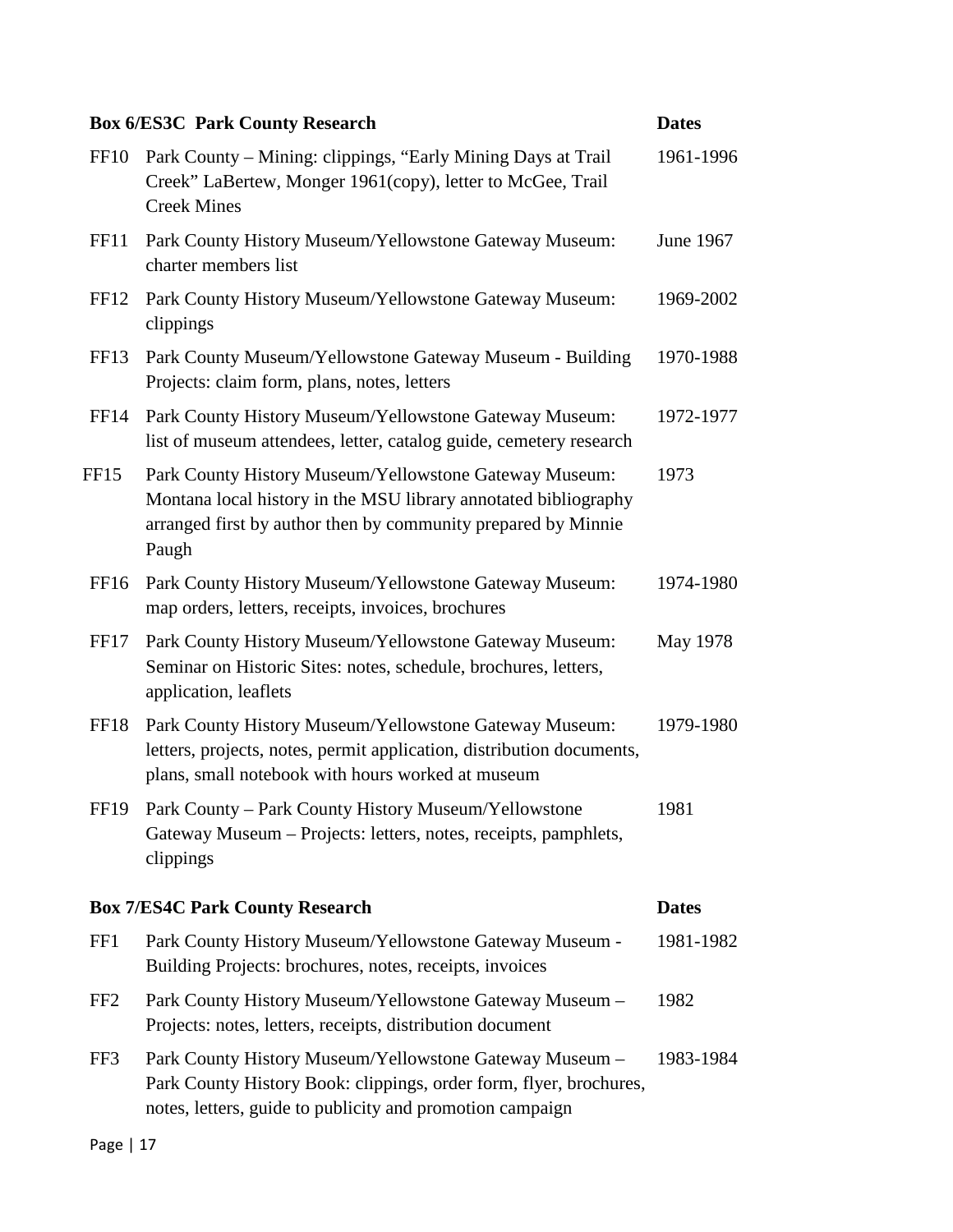|                  | <b>Box 7/ES4C Park County Research</b>                                                                                                                                                                                                    | <b>Dates</b> |
|------------------|-------------------------------------------------------------------------------------------------------------------------------------------------------------------------------------------------------------------------------------------|--------------|
| FF4              | Park County History Museum/Yellowstone Gateway Museum -<br>Projects: notes, letters, clippings, survey, budgets, contract, receipts                                                                                                       | 1983-1987    |
| FF <sub>5</sub>  | Park County History Museum/Yellowstone Gateway Museum -<br>1935 LaFrance Fire Engine: letters, manuals, title (copies), notes                                                                                                             | 1984         |
| FF <sub>6</sub>  | Park County History Museum/Yellowstone Gateway Museum -<br>1935 LaFrance Fire Engine: operations, service instructions,<br>overhaul instructions                                                                                          | 1984         |
| FF7              | Park County History Museum/Yellowstone Gateway Museum:<br>budgets, expenditures list, notes, meeting minutes, conservation<br>assessment survey, placemats, letters, contracts, invoices, caboose<br>note cards sold at museum, clippings | 1986-1996    |
| FF8              | Park County History Museum/Yellowstone Gateway Museum -<br>Solar Screen: notes, pamphlets                                                                                                                                                 | 1988         |
| FF9              | Park County History Museum/Yellowstone Gateway Museum -<br>Tours, Members: letter, notes, map, clipping membership list                                                                                                                   | 1990         |
| FF <sub>10</sub> | Park County History Museum/Yellowstone Gateway Museum:<br>letters, flyers, notes, time sheet, claim form, statements, invoices,<br>fixed assets master list                                                                               | 1992-1996    |
| FF11             | Park County History Museum/Yellowstone Gateway Museum:<br>newsletter, invitation, postcard                                                                                                                                                | 2003-2005    |
| FF <sub>12</sub> | Park County History Museum/Yellowstone Gateway Museum:<br>clippings, brochures, fundraising memos, letters, historical places<br>nomination forms                                                                                         | 1976-2007    |
|                  | FF13 Park County - Obituaries: clippings (originals and copies),<br>memorial cards                                                                                                                                                        | 1929-2001    |
|                  | FF13A Park County – Obituaries: clippings (originals, copies),<br>memorial cards                                                                                                                                                          | 1929-2001    |
| FF <sub>14</sub> | Park County – Paradise Valley, Chico, Emigrant: clippings<br>(originals and copies), "The Emigrant Hall Story" pamphlet,<br>National Register Bottler Ranch, "History of Yellowstone Valley"                                              | 1971-2002    |
| FF <sub>15</sub> | Park County – Park Branch Canal Company: photo (copy), map                                                                                                                                                                                | 1935         |
| FF <sub>16</sub> | Park County – People: clippings (originals and copies)                                                                                                                                                                                    | 1942-2000    |
| FF17             | Park County – Pioneers: clippings, family histories of Falen (copy) 1948-1982<br>"Kenney Story" Effecer, (copy)                                                                                                                           |              |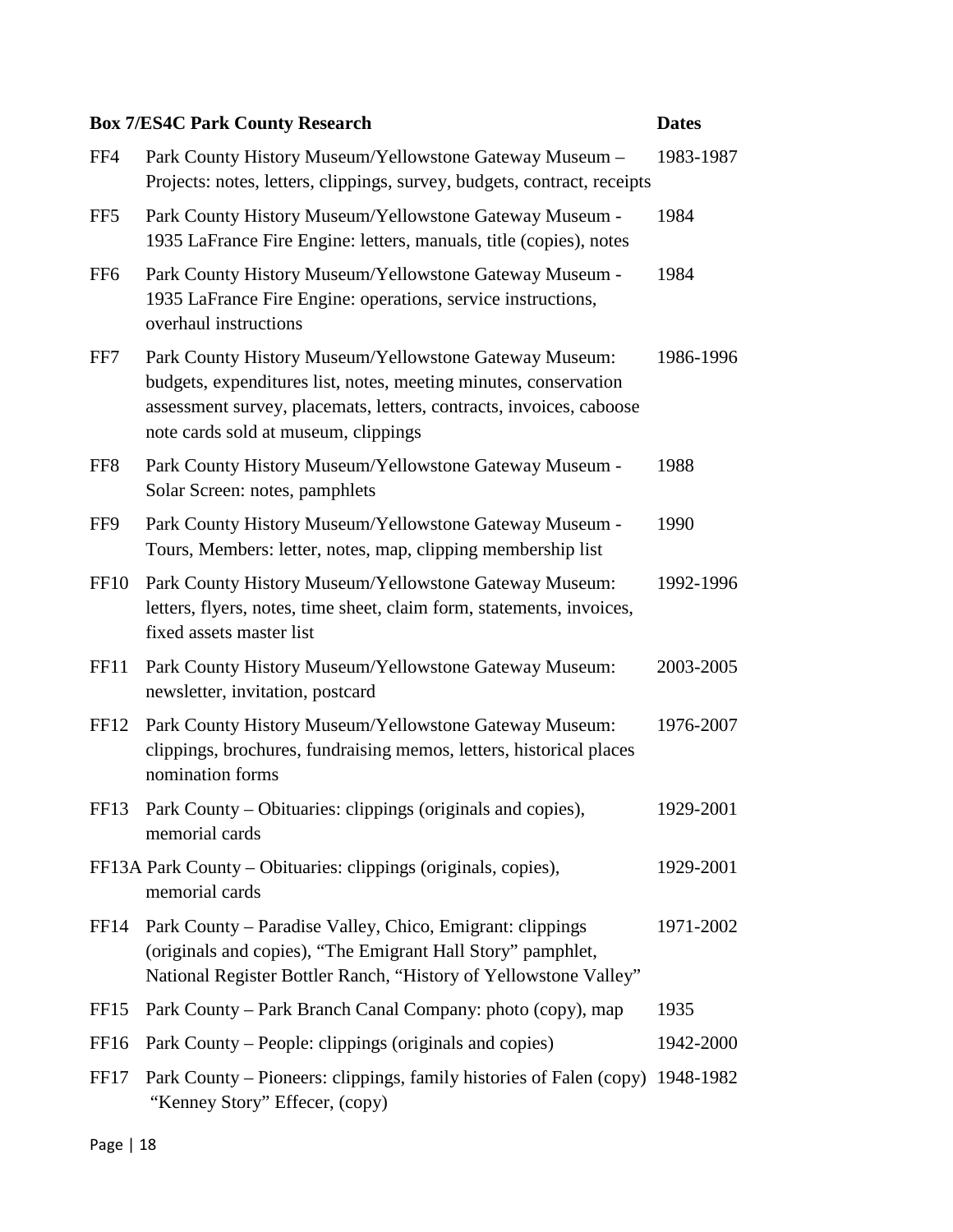|                            | <b>Box 7/ES4C Park County Research</b>                                                                                                                                   | <b>Dates</b>           |
|----------------------------|--------------------------------------------------------------------------------------------------------------------------------------------------------------------------|------------------------|
| FF18                       | Park County – Park County Pioneer Society: programs, clippings,<br>flyers                                                                                                | 1956-2000              |
| <b>FF19</b>                | Park County – Pioneer Society: clippings, meeting minutes,<br>brochures, programs                                                                                        | 1967-2003              |
| <b>FF20</b>                | Park County – Pioneer Society, Banquets: clippings, brochures,<br>programs, announcements                                                                                | 1984-1997              |
| FF <sub>21</sub>           | Park County – Politics, Taxes, Budgets, Politicians: clippings,<br>county commissioner reports, 1976 growth policy, Park County<br>phone directory 1978, sheriff's guide | 1973-1990              |
| FF <sub>22</sub>           | Park County – Public Land Issues: clippings                                                                                                                              | 1980-1997              |
| FF <sub>23</sub>           | Park County – Roads/Bridges: clippings                                                                                                                                   | 1976-1990              |
| <b>FF24</b>                | Park Country – Scenery of the Valley: clippings, card (copy)                                                                                                             | 1947-1987              |
| FF <sub>25</sub>           | Park County – Schools, School Boards: clippings,<br>History of Park County Schools by Jay Gleason (excerpt)                                                              | 1955-1995              |
| <b>FF26</b>                | Park County – Schools, School Boards, Sports: clippings, board<br>minutes, McGee notes                                                                                   | 1947-2002              |
| FF <sub>27</sub>           | Park County – Senior Citizens Center: clippings, newsletters                                                                                                             | 1983-2006              |
| <b>FF28</b>                | Park County – Shields Valley: clippings (originals and copies),<br>postcards, Tom Treglon history (copy)                                                                 | 1945-2000              |
| <b>FF29</b>                | Park County – Spring Creeks: clippings, brochures                                                                                                                        | 1970-1990              |
| <b>FF30</b>                | Park County – State Water Plan: draft copy, letters, agenda                                                                                                              | 1992                   |
| <b>FF31</b><br><b>FF32</b> | Park County – Weather: clippings (originals and copy)<br>Park County – Wildlife: clippings (originals and copies)                                                        | 1966-2000<br>1953-2001 |
|                            | <b>Box 8/ES5C Park County Research</b>                                                                                                                                   | <b>Dates</b>           |

| FF1             | Park County – Tourism, Recreation: clippings (originals and copy) 1980-1998  |           |
|-----------------|------------------------------------------------------------------------------|-----------|
| FF <sub>2</sub> | brochures, placemats<br>Park County – Wind Farm report: copy of final report | 1982      |
| FF3             | Park County – Wind Turbines: clippings                                       | 1979-1992 |
| FF4             | Park County – Yellowstone Boat Float: clippings, brochures,                  | 1968-1992 |
|                 | announcement                                                                 |           |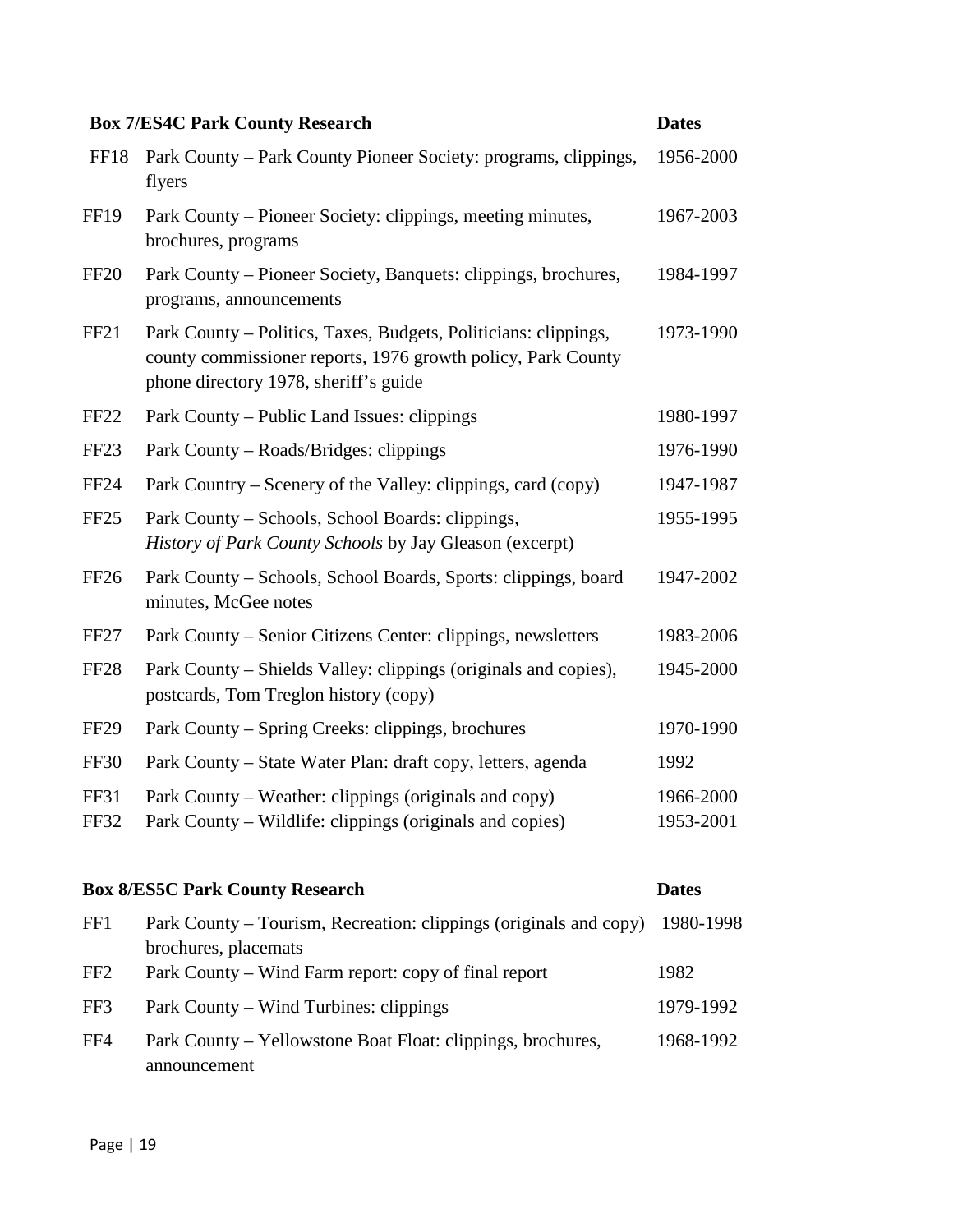|                  | <b>Box 8/ES5C Livingston Research</b>                                                                                         | <b>Dates</b>                           |
|------------------|-------------------------------------------------------------------------------------------------------------------------------|----------------------------------------|
| FF <sub>5</sub>  | Park County – Yellowstone River, Environmental Issues:<br>clippings, river flows, PCEC raffle tickets                         | 1981-2001                              |
| FF <sub>6</sub>  | Livingston – Attractions: clippings original and copies,<br>cards, brochures, newsletter                                      | 1976-1994                              |
| FF7              | Livingston – Brand S Lumber Mill: clippings                                                                                   | 1984-1996                              |
| FF <sub>8</sub>  | Livingston – Buildings: clippings (original and copies)                                                                       | 1968-1998                              |
| FF9              | Livingston – Business: clippings, brochures, menus, list of<br>business                                                       | 1961-1997, 1883,<br>1918-1964 (copies) |
| <b>FF10</b>      | Livingston – Chamber of Commerce: clippings, brochure,<br>newsletters                                                         | 1977-2001                              |
| FF11             | Livingston – City Infrastructure, Streets, Sidewalks: clippings<br>(copies)                                                   | 1970-2002                              |
| FF12             | Livingston – City Council Members, Meetings: clippings, memos,<br>meeting minutes                                             | 1977-2003                              |
| FF <sub>13</sub> | Livingston – City Elections: clippings, campaign cards                                                                        | 1976-2002                              |
| FF14             | Livingston – City Finances, Budgets, Taxes: clippings, minutes,<br>last will of David Williams (copy), status reports         | 1978-1997                              |
| FF15             | Livingston – Civic Center Restoration: clippings, building<br>expenditures (copies)                                           | 1979-2001                              |
| <b>FF16</b>      | Livingston – Civic Center: swimming pool study plans                                                                          | 1979-1986                              |
| <b>FF17</b>      | Livingston - Class Reunion Topics: postcard, commencement<br>announcement, clippings (copies), junior prom program            | 1928-1940<br>1893 (copy)               |
| FF18             | Livingston - Depot Center: clippings (original and copies)<br>newsletters, announcements, "History of Depot Building" Schrenk | 1986-2003                              |
| <b>FF19</b>      | Livingston – Depot Center, Exhibits: brochures, McGee notes,<br>clippings (original and copies)                               | 1992-1996                              |
| FF <sub>20</sub> | Livingston - Depot Center - McGee Railroad Photo Exhibit:<br>labels, notes                                                    | 1993                                   |
| FF <sub>21</sub> | Livingston – Depot Center Foundation: meeting minutes, grants,<br>list of members                                             | 1990-2006                              |
| FF <sub>22</sub> | Livingston – Depot Center Foundation: clippings, newsletters,<br>meeting minutes, membership drives                           | 1986-1997                              |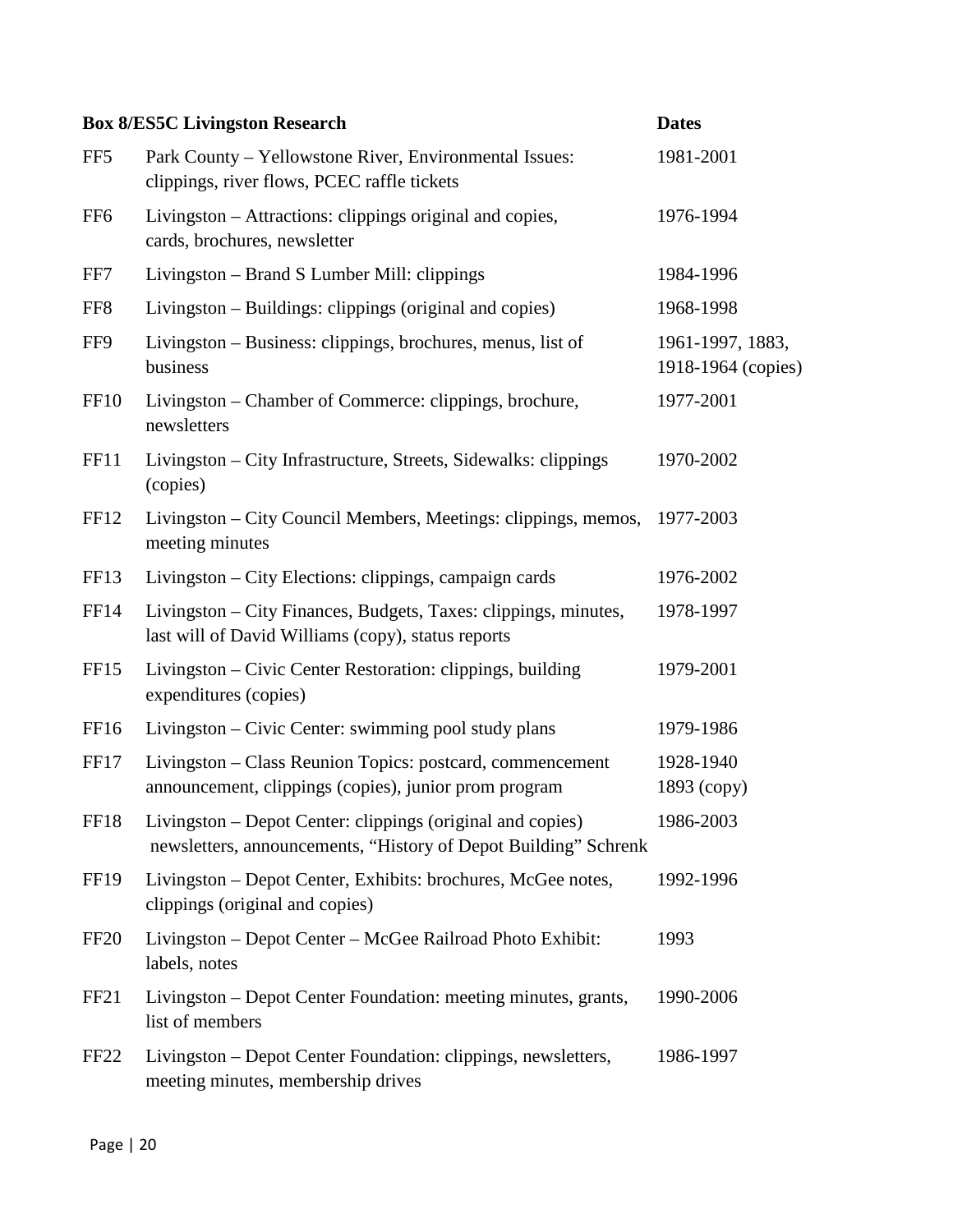|                  | <b>Box 8/ES5C Livingston Research</b>                                                                                          | <b>Dates</b> |
|------------------|--------------------------------------------------------------------------------------------------------------------------------|--------------|
| FF <sub>23</sub> | Livingston - Depot Center History: clippings (copies), brochures<br>"A New Depot for Livingston" Schrenk (copy)                | 1981-2002    |
| FF <sub>24</sub> | Livingston – Depot Center Sale, Restoration: clippings (originals<br>and copies)                                               | 1982-1993    |
| FF25             | Livingston - Downer Lumber Company: blank sale receipt book<br>and separation report sheets                                    | not dated    |
| FF <sub>26</sub> | Livingston – Fishing, Dan Bailey: clippings, postcards (copies)                                                                | 1968-1988    |
| <b>FF27</b>      | Livingston – Fire, Police Departments: clippings                                                                               | 1969-1997    |
| <b>FF28</b>      | Livingston – History: clippings (original and copies) Livingston<br>souvenir folder, McGee notes Livingston history, postcards | 1940-2002    |
| <b>FF29</b>      | Livingston – History: clippings (original and copies), "History of<br>Livingston" RW Moore 1974 (copy), brochures              | 1940-2003    |
| FF30             | Livingston – Historical Buildings: clippings, brochures                                                                        | 1958-2001    |
| <b>FF31</b>      | Livingston – Mayors Landing, Levees: clippings (original and<br>copies)                                                        | 1975-2000    |
| FF32             | Livingston – Model T Races: clippings                                                                                          | 1968-1970    |
| FF33             | Livingston – Movie Making in Town: clippings (original and copy) 1991-2001<br>donation tickets for a "River Runs Through It"   |              |

## **Box 9/ES2D Livingston Research Dates**

| FF1             | Livingston – Non Profit Organizations: Livingston Community<br>Trust statements, clippings                                                            | 1986-1996 |
|-----------------|-------------------------------------------------------------------------------------------------------------------------------------------------------|-----------|
| FF <sub>2</sub> | Livingston – Park Board Energy Audits: reports                                                                                                        | 1984-1985 |
| FF3             | Livingston – Park Board Information on Signs, Products, Supplies: 1986<br>brochures, pamphlets, McGee notes, guideline booklet for grant<br>proposals |           |
| FF4             | Livingston – Park Board: McGee notes, letters, plans                                                                                                  | 1977-1983 |
| FF <sub>5</sub> | Livingston – Park Board Meetings, Expenses: McGee notes                                                                                               | 1984-1992 |
| FF <sub>6</sub> | Livingston – Park Board Meetings: minutes, McGee notes, memo                                                                                          | 1979-1986 |
| FF7             | Park County – Public Land Issues: clippings (original and copy),<br>"Montana Wildlands Newsletter"                                                    | 1980-2001 |
| FF <sub>8</sub> | Livingston – Radio Stations: reference sheets, postcard                                                                                               | 1980      |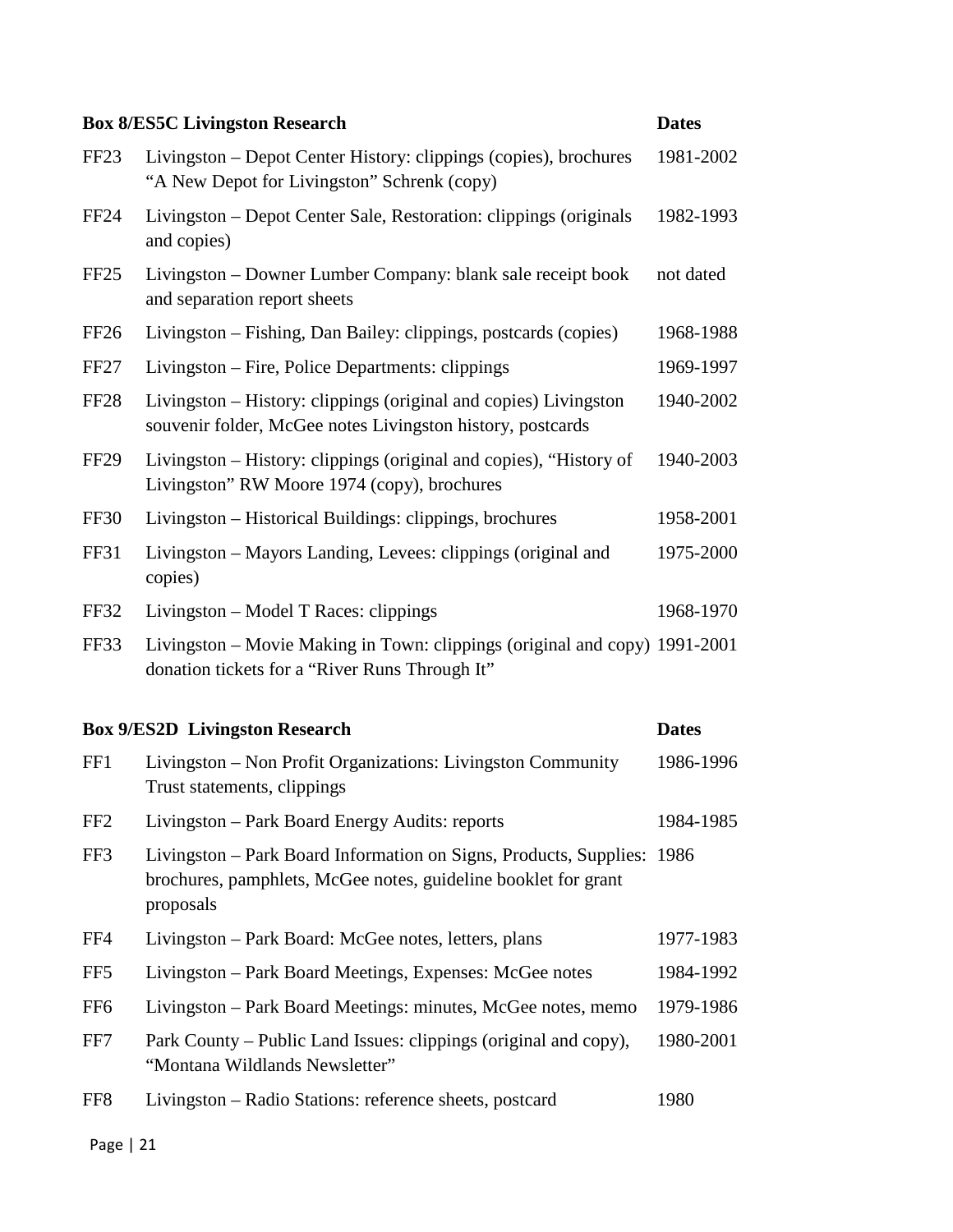|                  | <b>Box 9/ES2D Livingston Research</b>                                                                                   | <b>Dates</b>    |
|------------------|-------------------------------------------------------------------------------------------------------------------------|-----------------|
| FF9              | Livingston – Rail Yard Cleanup: clippings (original and copy),<br>EPA reports, memos, McGee letters                     | 1983-2002       |
| <b>FF10</b>      | Livingston - Rail Yard Cleanup: McGee notes, meeting minutes,<br>announcements, Public Health studies, EPA, Montana EPA | 1989-1994       |
| FF11             | Livingston – Rail Yard Cleanup: status reports, public meeting<br>minutes, Burlington Northern proposed plan            | 1991-2005       |
| <b>FF12</b>      | Livingston – Railroad Crossing Issues: clipping, letter                                                                 | 1978-1991       |
| FF13             | Livingston - Railroad Swap Meet, Model Train Exhibits:<br>clippings, flyers, McGee notes, announcements                 | 1981-1995       |
| FF14             | Livingston – Sacajawea Park, Lagoon Project: operation plan,<br>sediment study, lagoon meetings, maps, designs.         | 1979-1981       |
| FF <sub>15</sub> | Livingston - Sacajawea Park, Lagoon Project: EPA application,<br>McGee notes, concept plans                             | 1978-1980       |
| FF16             | Livingston - Sacajawea Park, Lagoon Project: McGee notes,<br>letters                                                    | 1976-1979       |
| FF17             | Livingston - Sacajawea Park, Lagoon Project: clippings                                                                  | 1980-2002       |
| <b>FF18</b>      | Livingston – Sacajawea Park, Lagoon Project: clippings (originals<br>and copies), meeting notes, McGee notes            | 1976-1982       |
| <b>FF19</b>      | Livingston – Sacajawea Park Project: committee notes, maps,                                                             | 1977-1982       |
| <b>FF20</b>      | Livingston - Sacajawea Park Restoration: "Final Report,<br>and Restoration of Park Lagoon" 1982 (copy)                  | 1981-1982       |
| FF <sub>21</sub> | Livingston – Swimming Pool: clippings (original and copy)                                                               | 1950-1985       |
| FF <sub>22</sub> | Livingston – Water Plant, Sewage Issues: clippings, Water<br>Analysis Report 1988, Water Standards 1989                 | 1980-1990       |
| FF <sub>23</sub> | Livingston – Sacajawea Park and Lagoon Construction,<br>Maintenance: clippings (copies)                                 | 1976, 1980-1992 |
| FF <sub>24</sub> | Livingston – Sewer, Water Issues, Topics: clippings,<br>"Sewer Inspection, Infiltration Study", 1972 (copy)             | 1972-1992       |

## **SERIES 4 MCGEE FAMILY PERSONAL PAPERS**

|     | <b>Box 10/ES3D McGee Family Personal Papers</b>      | <b>Dates</b> |
|-----|------------------------------------------------------|--------------|
| FF1 | "A to Z With Warren McGee": J.A. Phillips III (copy) | 1999         |
|     |                                                      |              |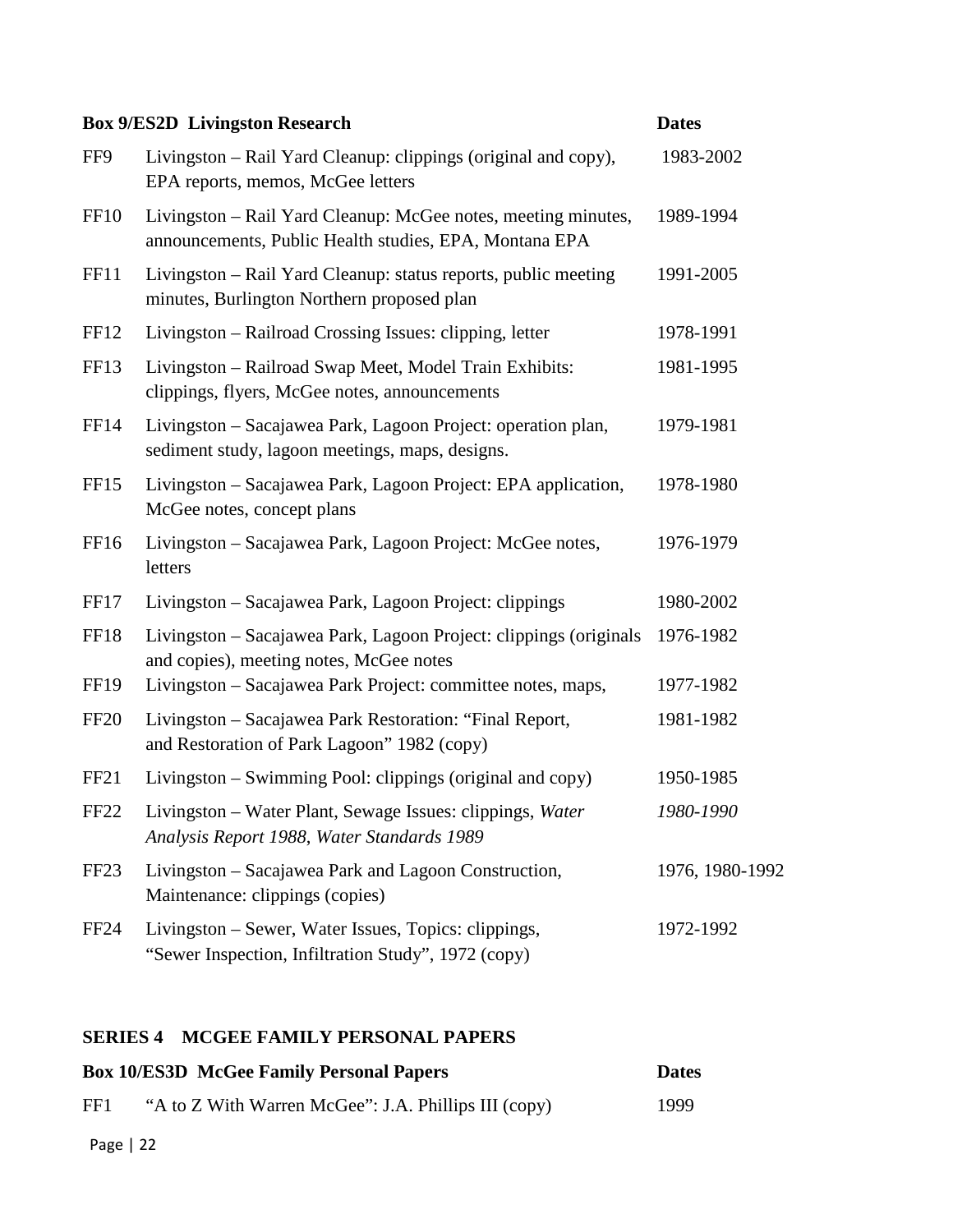|                  | <b>Box 10/ES3D McGee Family Personal Papers</b>                                                                                                                                                                | <b>Dates</b>      |
|------------------|----------------------------------------------------------------------------------------------------------------------------------------------------------------------------------------------------------------|-------------------|
| FF <sub>2</sub>  | Articles about Mr. and Mrs. McGee: clippings (copies and<br>original)                                                                                                                                          | 1964-1989         |
| FF3              | Awards and Accommodations: recognition letters, proclamation,<br>"A Tribute to Warren McGee" Rufus Cone                                                                                                        | 1988-1995         |
| FF4              | <b>Collection of Business Cards</b>                                                                                                                                                                            | 1975-2000         |
| FF <sub>5</sub>  | Correspondence, personal: letters, notes, cards, appointment<br>calendars, order form                                                                                                                          | 1939, 1975-1992   |
| FF <sub>6</sub>  | Correspondence on Research Work, Issues: letters, notes                                                                                                                                                        | 1975-2008         |
| FF7              | Council on Aging, Trip to California: clippings, brochure, menus,<br>announcements, visitor guides                                                                                                             | 1980-1982         |
| FF <sub>8</sub>  | Council on Aging, Trip to California: magazine, invitation, letters,<br>cards, airline schedules                                                                                                               | 1980-1982         |
| FF9              | Family Documents: correspondence: cards, license, registration<br>Mothers' will, letters, insurance policy, class play programs,<br>senior book, McGee's high school diploma                                   | 1929-2002         |
| <b>FF10</b>      | Finance: stockholder reports, newsletter, brochure                                                                                                                                                             | 1973-1995         |
| FF11             | Friends, Obituaries: clippings (original and copies), funeral<br>cards, announcements, letters, McGee's memorial obituary                                                                                      | 1942-2017         |
| <b>FF12</b>      | Hobbies, Personal Interest: clippings (original and copies),<br>cards, articles                                                                                                                                | 1967-2001         |
| FF <sub>13</sub> | Memberships: newsletter, clippings, notices, letters                                                                                                                                                           | 1967-2001         |
| FF14             | Livingston Senior Center: newsletter, meeting minutes,<br>announcements, clippings                                                                                                                             | 1982-1984         |
| FF <sub>15</sub> | Convention in Bozeman: photograph captions                                                                                                                                                                     | 2006              |
| FF <sub>16</sub> | Railroad Correspondence, Articles: letters, cards, newsletter<br>"On Track: Railroad Photographs of Warren McGee" Montana<br>Historical Society, "When the Railroad Leaves Town" Joseph<br>Schwieterman (copy) | 1976-2003         |
| FF <sub>17</sub> | Stationary: hotel envelopes, letter heads, note pads                                                                                                                                                           | 1976              |
| <b>FF18</b>      | Vacations, Canada: postcards, currency, brochure, clippings                                                                                                                                                    | 1973-1992         |
| <b>FF19</b>      | Vacations, North Dakota: brochures, visitor guides, newsletter                                                                                                                                                 | 1980-1992         |
| FF <sub>20</sub> | Vacations, Midwest, North East: cards, maps, brochure, clippings                                                                                                                                               | Sept. - Oct. 1982 |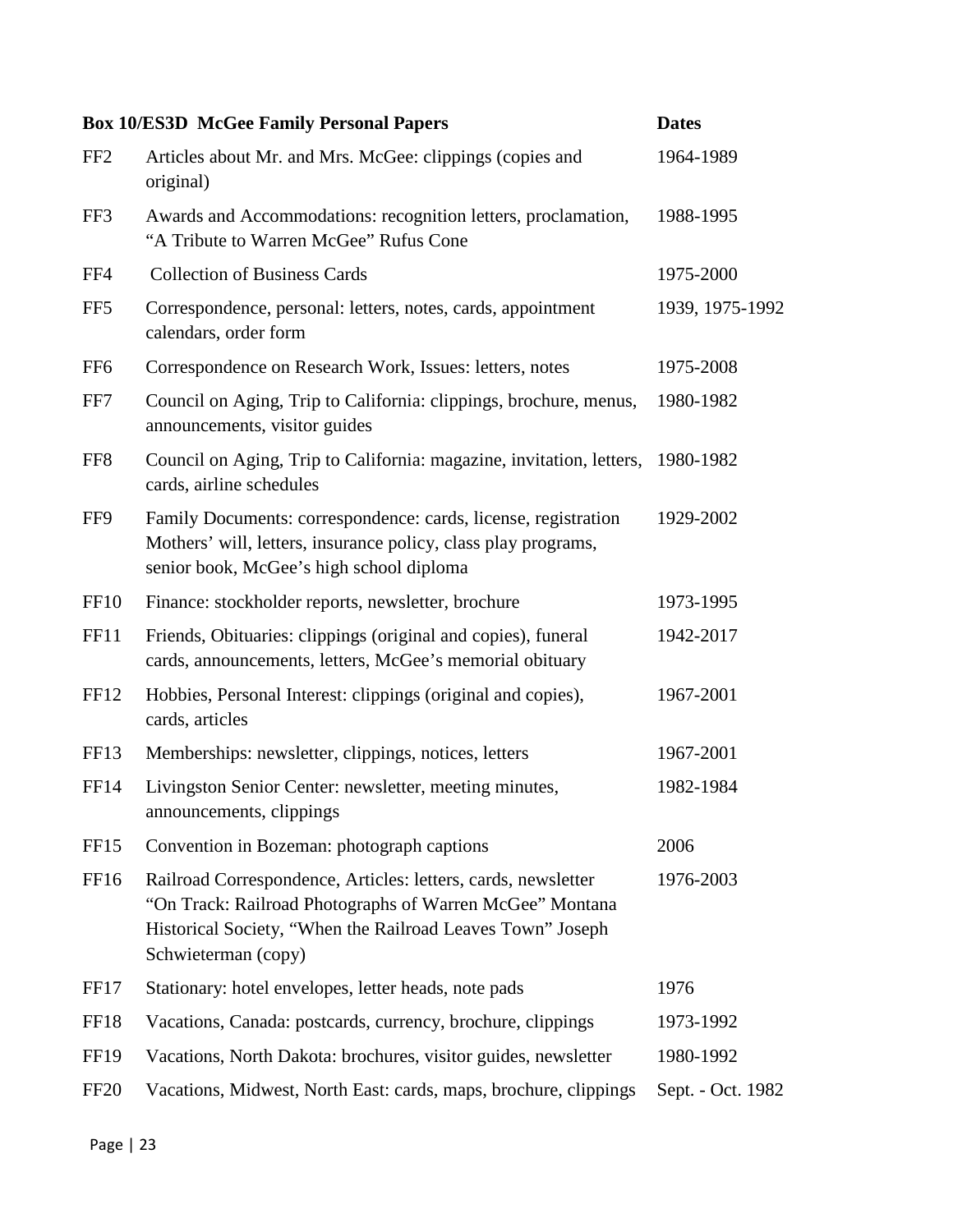|                  | <b>Box 10/ES3D McGee Family Personal Papers - Travel</b>                                                                                                                                  | <b>Dates</b>      |
|------------------|-------------------------------------------------------------------------------------------------------------------------------------------------------------------------------------------|-------------------|
| FF <sub>21</sub> | Vacations, Midwest, North East: maps, brochures, guides                                                                                                                                   | Sept. - Oct. 1982 |
| FF <sub>22</sub> | Vacations, Florida: clippings, visitor guides, brochures                                                                                                                                  | 1982-1983         |
| FF <sub>23</sub> | Vacations, Florida: clippings, visitor guides, brochures                                                                                                                                  | 1982-1983         |
| <b>FF24</b>      | Vacations, South Dakota, Wyoming: visitor guides, maps,<br>brochures                                                                                                                      | 1985              |
| FF <sub>25</sub> | Vacations, South Dakota, Black Hills, Bighorn Mts., N.E. WY:<br>S.D. Visitors Guide, Medora brochure, Wonderland Cave map                                                                 | Aug. 19-22, 1985  |
| FF <sub>26</sub> | Vacations, Oregon, Washington: postcards, brochures, maps,<br>clippings                                                                                                                   | 1962-1986         |
| FF <sub>27</sub> | Vacations, Salt Lake City, Wyoming: maps, brochures, postcards                                                                                                                            | 1993              |
| <b>FF28</b>      | Vacations, California, Nevada: clippings, brochure, maps, cards                                                                                                                           | 1993-2000         |
| FF <sub>29</sub> | Vacations, Idaho: maps, visitor guides, brochures                                                                                                                                         | 1995              |
|                  |                                                                                                                                                                                           |                   |
|                  | <b>Box 11/ES4D McGee's Personal Papers - High School Reunions</b>                                                                                                                         | <b>Dates</b>      |
| FF1              | Park County High School Class Reunions: reunion brochure,<br>list of graduates 1930-1934                                                                                                  | <b>July 1966</b>  |
| FF <sub>2</sub>  | Park County High School Class Reunions: notebook filled with<br>addresses, letters and obituaries for classes of 1931-1935                                                                | 1977-1994         |
| FF3              | Park County High School Class Reunions: clippings                                                                                                                                         | 1977              |
| FF4              | Park County High School Class Reunions for Classes of 1930-<br>1939: registration forms, summary of people attending, list of<br>teachers and class alumni, letter, clippings, notes      | 1979-1981         |
| FF <sub>5</sub>  | Park County High School Class Reunions: commencement<br>and play programs, 1938-1939 class list with notes, class of<br>1938 high school annual copy with notes on who died               | 1931-1938, 1980   |
| FF <sub>6</sub>  | Park County High School Reunions for Classes of 1933-1937:<br>information cards filled out by attendees of 1980 reunion                                                                   | 1980              |
| FF7              |                                                                                                                                                                                           |                   |
|                  | Park County High School Reunions for Classes of 1933-1937:<br>registration form, clippings, letter, sign up list of attendees,<br>list of songs and lyrics, program, letter, 1983 reunion | 1980-1983         |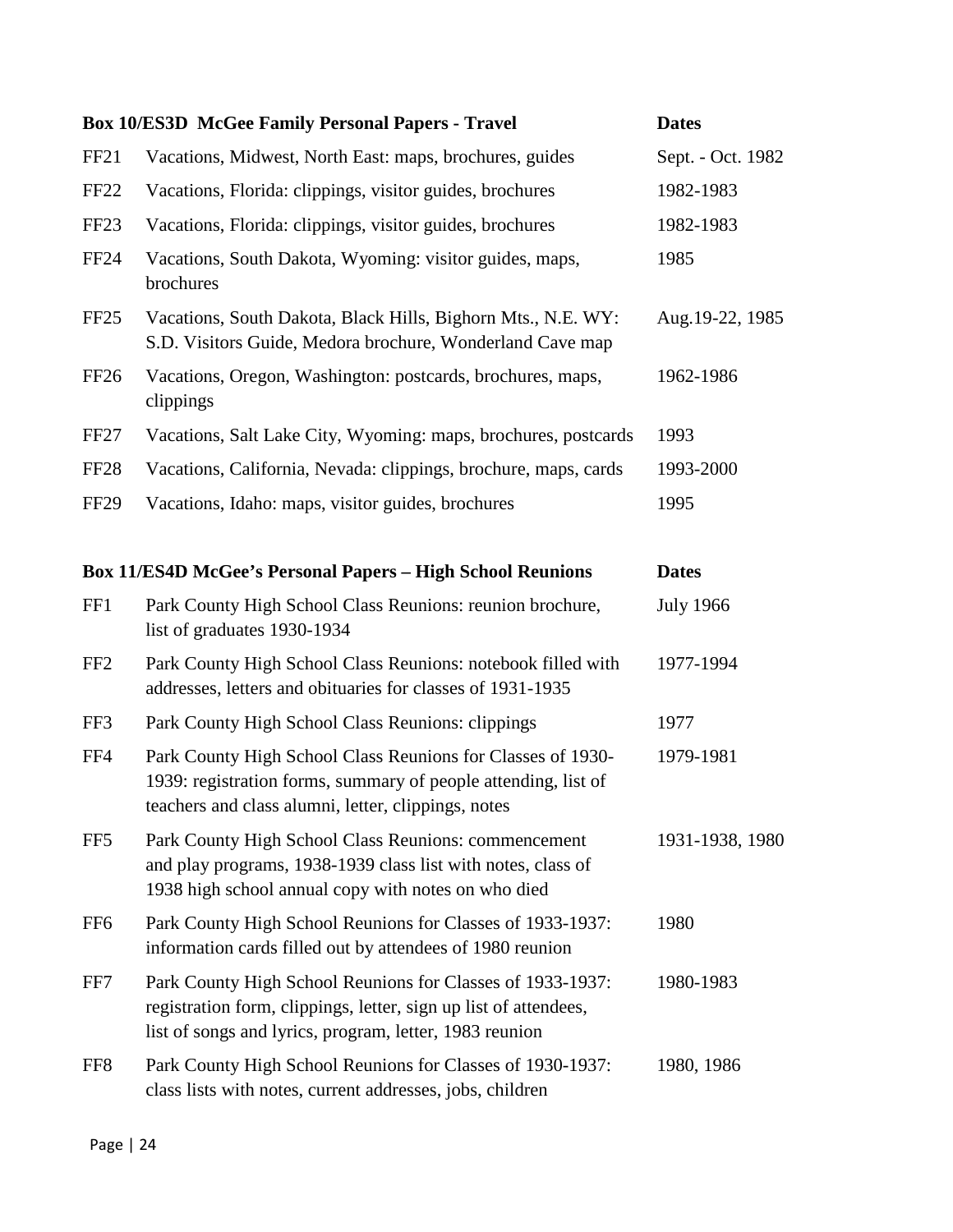|                                           | <b>Box 11/ES4D McGee's Personal Papers - High School Reunions</b>                                                                                                                                                         | <b>Dates</b> |
|-------------------------------------------|---------------------------------------------------------------------------------------------------------------------------------------------------------------------------------------------------------------------------|--------------|
| FF9                                       | Park County High School Class Reunions: invitations,<br>registration form                                                                                                                                                 | 1985         |
| <b>FF10</b>                               | Park County High School Reunions for Classes of 1930-1939:<br>financial tax returns, account statement, list of reunion expenses                                                                                          | 1983-1991    |
| FF11                                      | Park County High School Reunions for Classes of 1930-1939:<br>notes, letters, list of classmates unable to locate                                                                                                         | 1985-1989    |
| FF <sub>12</sub>                          | Park County High School Reunions for Classes of 1933-1937:<br>Program, invitations, meal menu, committee members, clippings                                                                                               | 1986         |
| FF13                                      | Park County High School Reunions for Classes of 1933-1937:<br>class lists with notes                                                                                                                                      | 1983-1986    |
| <b>FF14</b>                               | Park County High School Class Reunions: notebook<br>with lists of bills paid and people who paid to attend reunion                                                                                                        | 1986         |
| <b>FF15</b>                               | Park County High School Reunions for Classes of 1930-1939:<br>master address lists                                                                                                                                        | 1988-1989    |
| FF <sub>16</sub>                          | Park County High School Class Reunions, 1930-1939: list of<br>classmates                                                                                                                                                  | 1988-1989    |
| FF17                                      | Park County High School Reunions for Classes of 1930-1939,<br>1989 Reunion: invitations, registration, list of classmates not<br>located, receipts, notes, letters, calendar page, clippings,<br>classmates in attendance | 1988-1989    |
| FF18                                      | Park County High School Class Reunions 1930-1939, 1992<br>Reunion: invitation, letters, clippings                                                                                                                         | 1992-1993    |
|                                           | <b>Box 11/ES4D McGee's Family Scrapbooks</b>                                                                                                                                                                              | <b>Dates</b> |
| Book 1                                    | Edward J. Reeves Scrapbook (grey): poem, song lyrics, news<br>clippings, souvenir pamphlet USS Missouri                                                                                                                   | 1910-1969    |
|                                           | Book 2 Scraps And What Not (Red) – cartoon collages, news clippings                                                                                                                                                       | 1924-1939    |
| <b>SERIES 5 OVERSIZE MONTANA RESEARCH</b> |                                                                                                                                                                                                                           |              |

| <b>Oversize Folders/1ES5G Montana Research</b>         | <b>Dates</b> |
|--------------------------------------------------------|--------------|
| OVFF1 Bozeman Trail: clippings                         | 1996-2000    |
| <b>OVFF2</b> Livingston Enterprise Headlines: clipping | 1950-1992    |
| OVFF3 Montana, Hebgen Earthquake: clippings            | 1959         |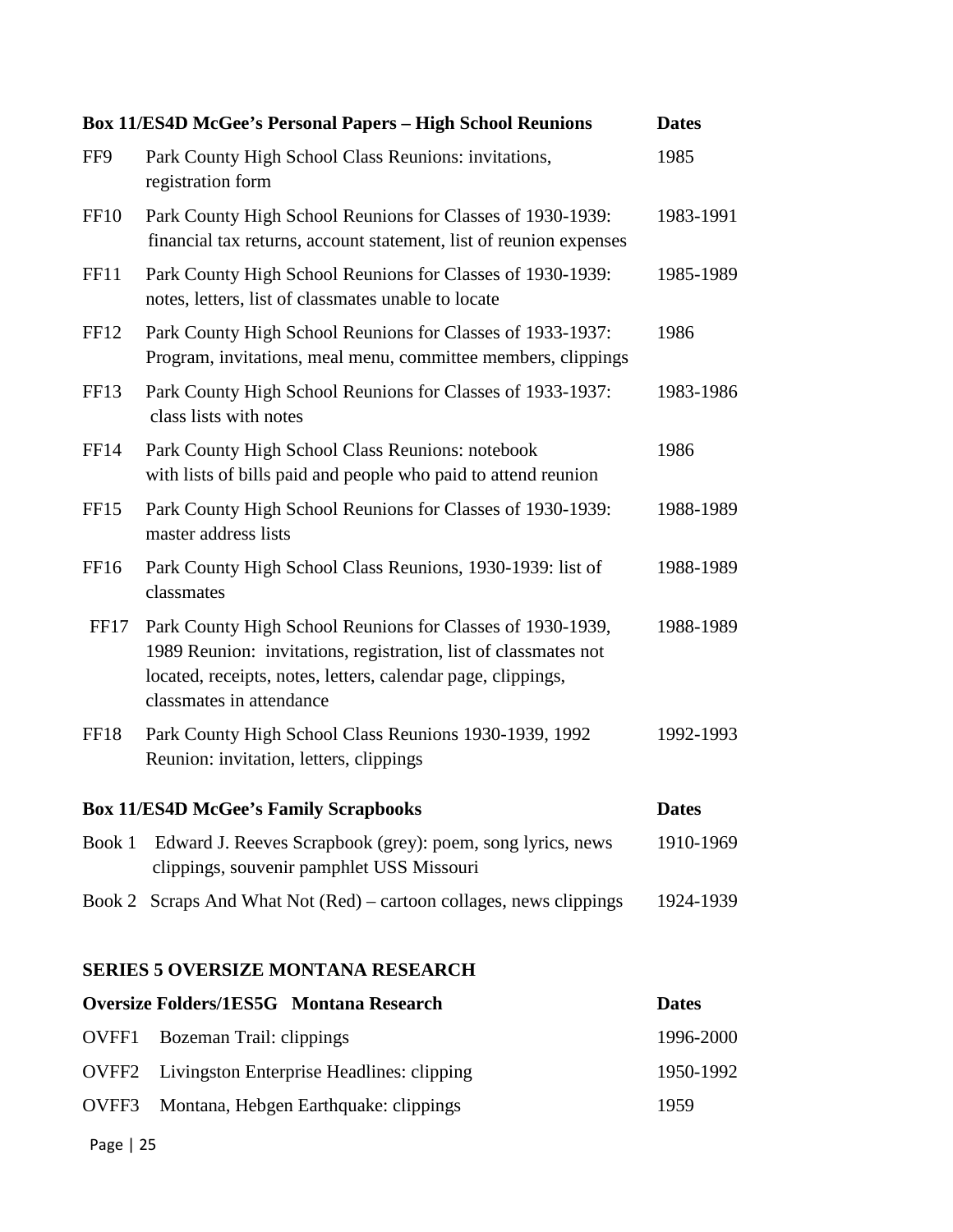|                   | <b>Oversize Folders/1ES4G Montana Research</b>                                                                                              | <b>Dates</b>                  |
|-------------------|---------------------------------------------------------------------------------------------------------------------------------------------|-------------------------------|
| OVFF4             | Montana, History: clippings                                                                                                                 | 1964, 1976-1986               |
| OVFF5             | Montana, History: Montana Survey Notes (copy), Montana map, 1887, 1902 (copies)<br>"Bozeman Trail through Stillwater County" article (copy) |                               |
| OVFF <sub>6</sub> | Montana, Mining, Ranching: clippings                                                                                                        | 1974-1998                     |
| OVFF7             | Montana, Mining, Ranching: placemats, article                                                                                               | 1952                          |
| OVFF8             | Montana, Politics, Energy, Business, Environment: clippings                                                                                 | 1976-2002                     |
| OVFF9             | Montana, Towns, Billings, Bozeman, Big Timber: clippings                                                                                    | 1983-2000                     |
|                   | OVFF10 Montana, Wildlife, Tourism: clippings                                                                                                | 1936, 1982-1999               |
|                   | <b>OVFF11</b> National News: clippings                                                                                                      | 1963                          |
|                   | <b>OVFF12</b> Park County, Pioneer Society: clippings                                                                                       | 1966-1997                     |
|                   | <b>OVFF13</b> Park County, Schools: clippings                                                                                               | 1953-1986                     |
|                   | OVFF14 Park County, Livingston, Events, News, People, Tourism:<br>clippings.                                                                | 1950-2000                     |
|                   | OVFF15 Park County, Livingston, History: placemats, Merriman Quarry 1890-2000 (copies)<br>History, articles (copies)                        |                               |
|                   | <b>OVFF16</b> Yellowstone National Park: maps                                                                                               | 1992-1993                     |
|                   | <b>OVFF17</b> Yellowstone National Park: clippings                                                                                          | 1953-1997                     |
|                   | OVFF18 Articles on Warren McGee: clippings, "McGee's Montana"<br>Classic Trains (copy)                                                      | 1981-2003                     |
|                   | OVFF19 Charles Russell Prints: three watercolor prints (copies)<br>OVFF20 Collection of Western Scenic Views: 13 color prints by            | not dated<br>not dated        |
|                   | <b>Chevron Gas Stations</b>                                                                                                                 |                               |
|                   | Map Case 2 Drawer 1 Montana Research                                                                                                        | <b>Dates</b>                  |
| OVFF1             | Bozeman Trail: poster                                                                                                                       | 2000                          |
| OVFF <sub>2</sub> | Livingston: McGuire Apts.: blueprints, clipping, photographs<br>(copies)                                                                    | 1963-1998,<br>ca. 1884 (copy) |
| OVFF3             | Montana: Lewis/Clark Foundation Map, Iron Road Cultural<br>Center, Yellowstone National Park placemat                                       | 1980, 1987                    |
| OVFF4             | Montana Historical Society: F.J. Haynes poster                                                                                              | not dated                     |
| OVFF5             | Park County Museum: posters                                                                                                                 | not dated                     |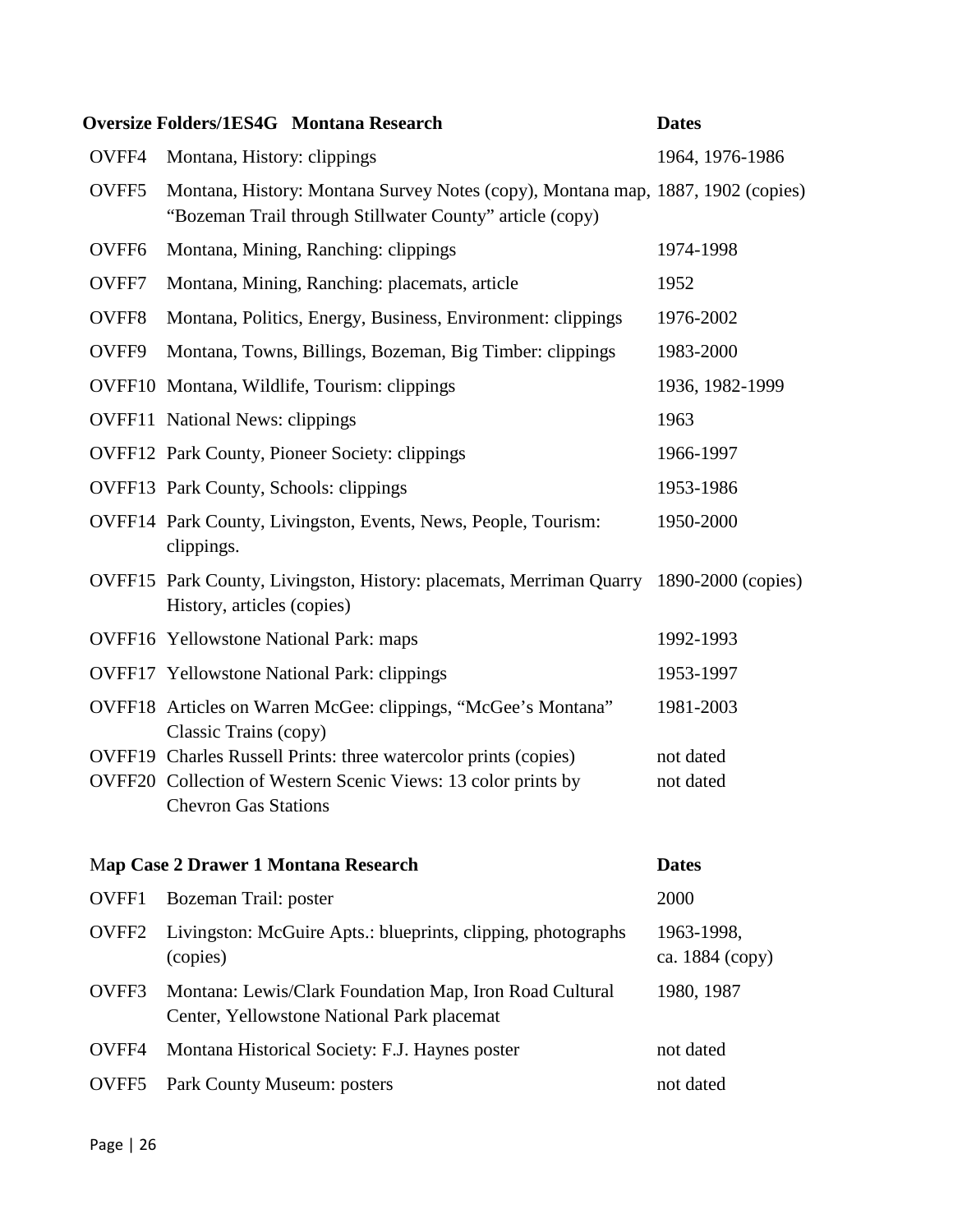|                   | Map Case 2 Drawer 1 Montana Research                                                                                                                                                                                            | <b>Dates</b>         |
|-------------------|---------------------------------------------------------------------------------------------------------------------------------------------------------------------------------------------------------------------------------|----------------------|
| OVFF <sub>6</sub> | Yellowstone Wagon Train: poster                                                                                                                                                                                                 | Aug. 1976, 1977      |
| OVFF7             | McGee Personal Posters, P: Park County News featured Harold<br>McGee's photographs, Montana Photographers Association<br>Poster International Livestock Exposition poster, souvenir<br>placemats                                | 1950-1973, not dated |
| OVFF8             | McGee Personal Poster: lithograph print                                                                                                                                                                                         | not dated            |
| OVFF9             | Montana Game/Fish, C. Russell, Livingston Employee Credit<br>Union: calendars                                                                                                                                                   | 1974-2003            |
|                   | <b>SERIES 6 OVERSIZE MONTANA MAPS</b>                                                                                                                                                                                           |                      |
|                   | <b>Oversize Rack/Shelf 4 OVFF 1 Oversize Montana Maps</b>                                                                                                                                                                       | <b>Dates</b>         |
| <b>OVFFI</b>      | War Dept. Map of the Yellowstone and Missouri Rivers and<br>Their Tributaries, overlaid with "Map Showing Many Battlefields<br>Of the Indian Wars and Trail of the Big Horn and Yellowstone<br>Expedition of 1876" (circa 1890) | 1876                 |
| OVFF1             | Official Map of the Territory of Montana Drawn for the Use of<br>The Territorial Schools (blueprint)                                                                                                                            | $1886$ (copy)        |
| OVFF1             | Gas Co-Op Highway Map Montana-Idaho-Wyoming                                                                                                                                                                                     | not dated            |
| OVFF1             | Map of Montana Printed Specially for the Montana History<br>Showing early county configuration                                                                                                                                  | $1885$ (copy)        |
| OVFF1             | Map of Montana                                                                                                                                                                                                                  | ca 1920s             |
| OVFF1             | Pulvers Auto Highway Map, State of Montana                                                                                                                                                                                      | ca 1920s             |
| OVFF1             | Rand McNally Official 1925 Auto Trails Map Montana                                                                                                                                                                              | $1925$ (copy)        |
| OVFF1             | Rand McNally Official 1925 Auto Trails Map Montana                                                                                                                                                                              | $1925$ (copy)        |
| OVFF1             | Conoco Official Road Map Montana                                                                                                                                                                                                | 1930                 |
| OVFF1             | Montana Frontier/Pioneer A One Page History Dedicated<br>To Old Timers                                                                                                                                                          | 1937                 |
| OVFF1             | Sovereign Service/Rand McNally Road Map Idaho-Montana-<br>Wyoming                                                                                                                                                               | 1940                 |
| OVFF1             | Shell Official Road Map of Montana                                                                                                                                                                                              | 1940                 |
| OVFF1             | Missouri Valley Authority in Blueprint (insert from<br><b>Sunday News)</b>                                                                                                                                                      | 1945                 |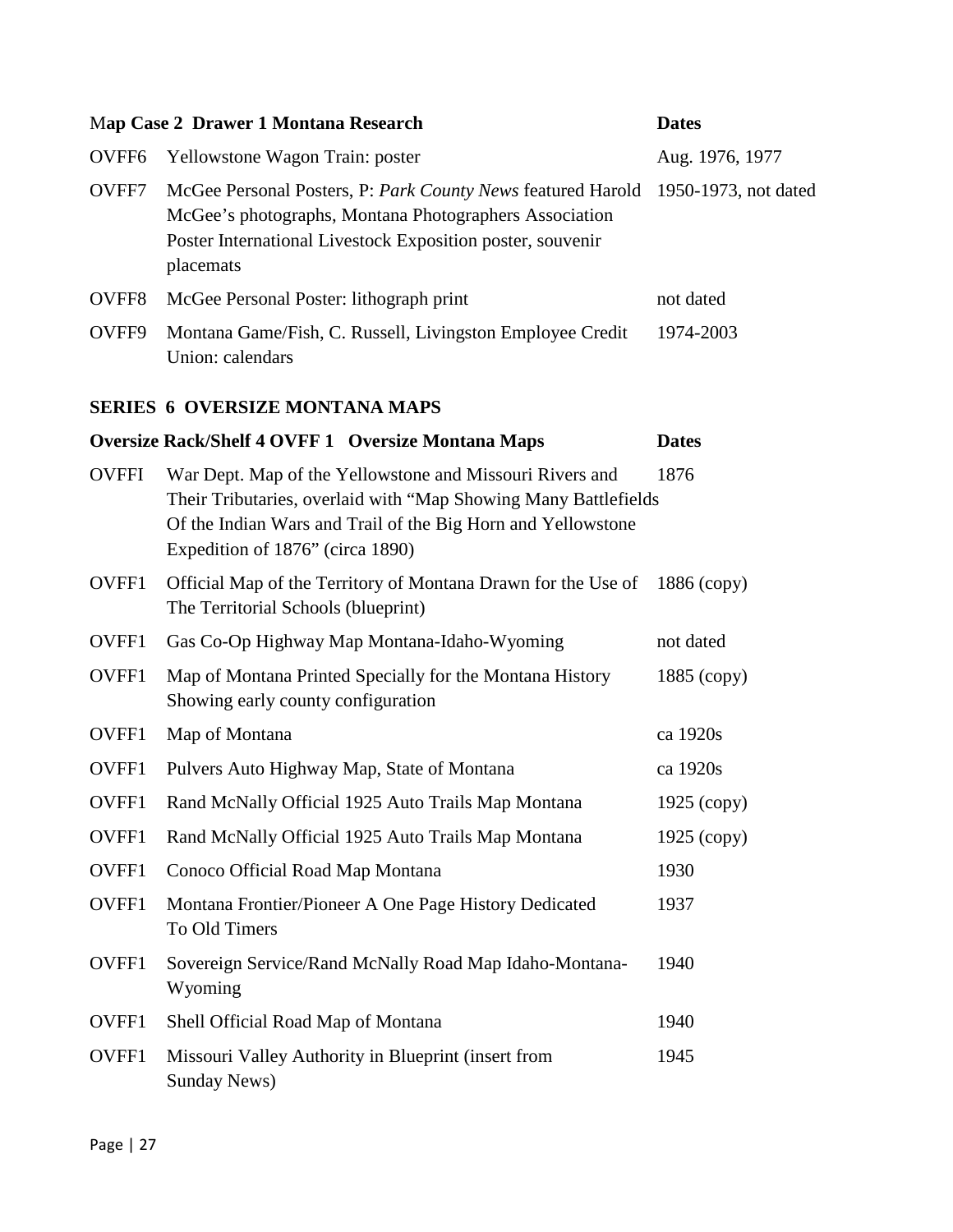|       | <b>Oversize Rack/Shelf 4 OVFF 1 Oversize Montana Maps</b>                                         | <b>Dates</b>       |
|-------|---------------------------------------------------------------------------------------------------|--------------------|
| OVFF1 | United States Department of Interior Geological Survey<br>State of Montana                        | 1966               |
|       | OVFF1 Montana The Big Sky Country Official 1974 Highway Map                                       | 1974               |
|       | <b>OVFF1</b> 1975-76 Montana Fishing Regulations                                                  | 1975               |
| OVFF1 | Existing Land Use Linear Patterns/Transportation<br>Montana Highway Department                    | 1976               |
|       | <b>OVFF1</b> Map of Historical Museums in Montana                                                 | 1980               |
|       | OVFF1 National Geographic The making of America Northern Plains                                   | 1986               |
|       | OVFF1 Montana Big Sky Country 2007-2008 Highway Map                                               | 2007               |
|       | Map Case 2 Drawer 3 OVFF1 Maps by City/County/Region                                              | <b>Dates</b>       |
|       | <b>OVFF1</b> Visit Big Horn Mountain Country Wyoming                                              | ca 1991            |
| OVFF1 | Map of Meagher County, (blown up and copied from a larger<br>map)                                 | ca 1880's          |
| OVFF1 | Plat of the Exterior Boundaries of the Townsite of Dornix<br>(now Big Timber)                     | 1883 (copy)        |
| OVFF1 | Fort Maginnis, M.T. and Surrounding Country                                                       | 1881 (copy)        |
| OVFF1 | Map of Reservation of Fort Maginnis, M.T.                                                         | 1881 (copy)        |
| OVFF1 | Map of the Country Surrounding Fort Maginnis, Mont.                                               | $1885$ (copy)      |
| OVFF1 | Historical Map of Gallatin County Montana                                                         | ca 1960 (copy)     |
|       | <b>OVFF1</b> Street Map of Helena, Montana                                                        | 1974               |
|       | OVFF1 Norwegian Settlement at Melville, Mt.                                                       | 1976               |
| OVFF1 | North Cascades Highway, WA (has diagram of stamp mill)                                            | ca 1970            |
| OVFF1 | Illustrated Map of Vashon-Maury Island, WA                                                        | 1941               |
| OVFF1 | Auto Road Map of Washington                                                                       | $1924$ (copy)      |
|       | <b>OVFF1</b> Auto Road Map of Washington                                                          | 1924 (copy)        |
|       | Map Case 2 Drawer 3 OVFF2 Bozeman Trail Research                                                  | <b>Dates</b>       |
|       | OVFF2 GLO Maps taped together with McGee notations, Norris to<br>Livingston; T2S, R1E to T2S, R9E | 1868-1909 (copies) |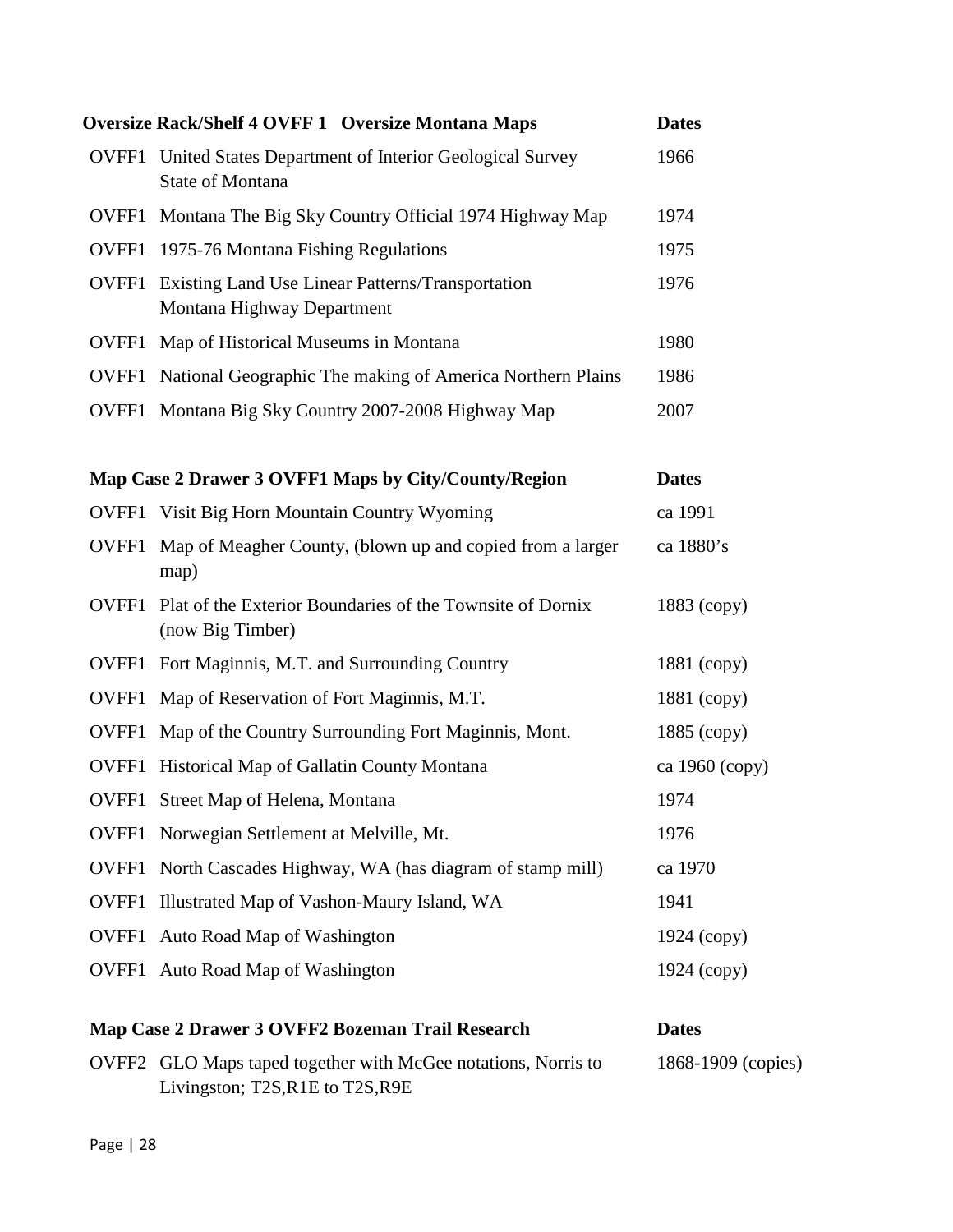|        | Map Case 2 Drawer 3 OVFF2-OVFF3 Bozeman Trail Research                                                   | <b>Dates</b>       |
|--------|----------------------------------------------------------------------------------------------------------|--------------------|
|        | OVFF2 GLO Maps taped together with McGee notations, Virginia City<br>to Norris; T3S, R1E to T6S, R3W     | 1869-1913 (copies) |
|        | OVFF2 GLO Maps taped together with McGee notations, Dehart to<br>Livingston; T1S, R9E to T1S, R13E       | 1873-1886 (copies) |
|        | OVFF2 GLO Map with McGee notations; T1S,R11E                                                             | $1877$ (copy)      |
|        | OVFF2 GLO Maps taped together with McGee notations, Bridger<br>Creek to Dehart; T1N,R14E to T2S,R16E     | 1886-1908 (copies) |
|        | OVFF2 GLO Maps taped together with McGee notations, Crow<br>Reservation to Pryor; T5S, R25E to T5S, R30E | 1887-1902 (copies) |
|        | OVFF2 GLO Maps taped together with McGee notations, Fort Smith<br>to Parkman, WY; T6S, R31E to T9S, R35E | 1888-1902 (copies) |
|        | OVFF2 GLO Maps taped together with McGee notations, Clarks Fork<br>Crossing; T4S, R23E to T4S, R24E      | 1890 (copies)      |
|        | OVFF2 GLO Maps taped together with McGee notations, Edgar to<br>Sanborn Creek; T4S, R17E to T4S, R23E    | 1891-1901 (copies) |
|        | OVFF2 GLO Maps taped together with McGee notations, Pryer to<br>Bridger Creek; T4S, R17E to T4S, R25E    | 1896-1903 (copies) |
|        | OVFF2 GLO Maps taped together with McGee notations, T5S, R19E to<br><b>T5S,R20E</b>                      | 1899 (copies)      |
| OVFF2  | GLO Maps taped together with McGee notations, Stockade to<br>Stillwater River; T3S, R16E to T3S, R19E    | 1899-1908 (copies) |
| OVFF3  | USGS Maps taped together with McGee notations, Madison<br>River to Virginia City; T2S, R2E to T6S, R3W   | 1949-1950          |
|        | OVFF3 USGS Map, Kelly Hills, with McGee notations, Crossing of<br>Yellowstone River; T1S, R12E           | 1951               |
| OVFF3  | USGS maps taped together with McGee notations, Chimney<br>Rock and Hopper Quads                          | 1951               |
| ES7C   | <b>Bozeman Trail Research</b>                                                                            | <b>Dates</b>       |
| Roll 1 | USFS map of Custer Nat. Forest with McGee notations,<br>T1S, R16E to T4S, R28E                           | 1964               |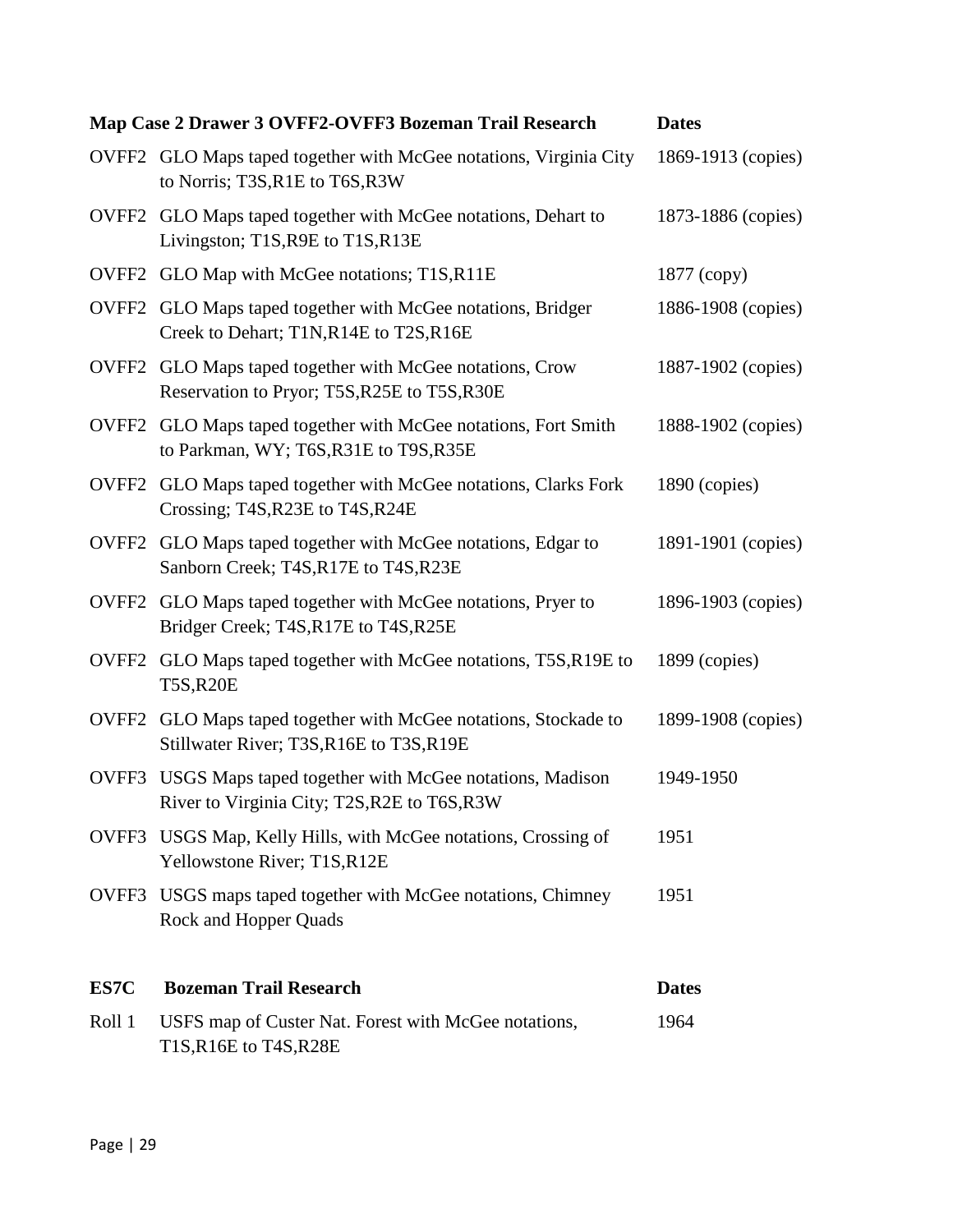|       | Map Case 2 Drawer 3 OVFF3 Bozeman Trail Research                                                                                                                              | <b>Dates</b>    |
|-------|-------------------------------------------------------------------------------------------------------------------------------------------------------------------------------|-----------------|
|       | OVFF3 Portions of USFS Maps taped together with McGee notations,<br>Custer and Gallatin Nat. Forests; T2S, R4E to T5S, R28E                                                   | 1964            |
|       | OVFF3 Beaverhead Nat. Forest Map; Ennis Ranger District Norris to<br>Virginia City; with McGee notations                                                                      | 1964            |
|       | OVFF3 USGS maps taped together with McGee notations, Yellowtail<br>Dam and Mountain Pocket Creek Quads                                                                        | 1964            |
|       | OVFF3 USGS maps taped together with McGee notations, Black<br><b>Gulch and Pass Creek West Quads</b>                                                                          | 1967            |
|       | OVFF3 USGS Map, Chilkoot Coulee Quad, with McGee notations                                                                                                                    | 1967            |
|       | OVFF3 USGS maps taped together with McGee notations, Pryor and<br>Deep Creek Quads; T5S, R25E to T5S, R27E                                                                    | 1967            |
|       | OVFF3 USGS maps taped together with McGee notations, Bear Coulee,<br>Mott Creek, and Camp Four Quads T4S, R28E to T5S, R30E                                                   | 1968            |
| OVFF3 | USGS maps taped together with McGee notations, Limestone<br>Canyon, Dry Soap Creek, and Willow Creek Dam Quads;<br>T7S, R31E to T8S, R34E                                     | 1969            |
| OVFF3 | Gallatin Nat. Forest Map; Bozeman Ranger District with<br>McGee notations, Trail Creek - Paradise Valley                                                                      | 1971            |
|       | OVFF3 BLM Recreation Access Maps taped together with McGee<br>notations, Judith Mts, Chain Buttes, West Garfield, and Jordan<br>Areas (not necessarily Bozeman Trail related) | 1971            |
| OVFF3 | MT Highway Dept. aerial photos taped together with McGee<br>notations, Norris to McAllister                                                                                   | 1975            |
|       | OVFF3 BIA Crow Indian Reservation Road System Map with McGee<br>notations; T4S, R25E to T9S, R35E                                                                             | 1975            |
|       | OVFF3 MT Highway Dept. Right-of-Way Map for new rest area in<br>Sweetgrass County; with McGee notations; T1S, R13E                                                            | 1975            |
|       | Map Case 2 Drawer 2 OVFF4 Livingston and Park County Maps                                                                                                                     | <b>Date</b>     |
|       | OVFF4 Original Plat of the Town of Livingston                                                                                                                                 | 1883 (4 copies) |
|       | OVFF4 Contract for Deed Vol 34 Pg 318; contains legal description<br>of good portion of Livingston Island, found with Lagoon<br>rehabilitation plans below.                   | 1957            |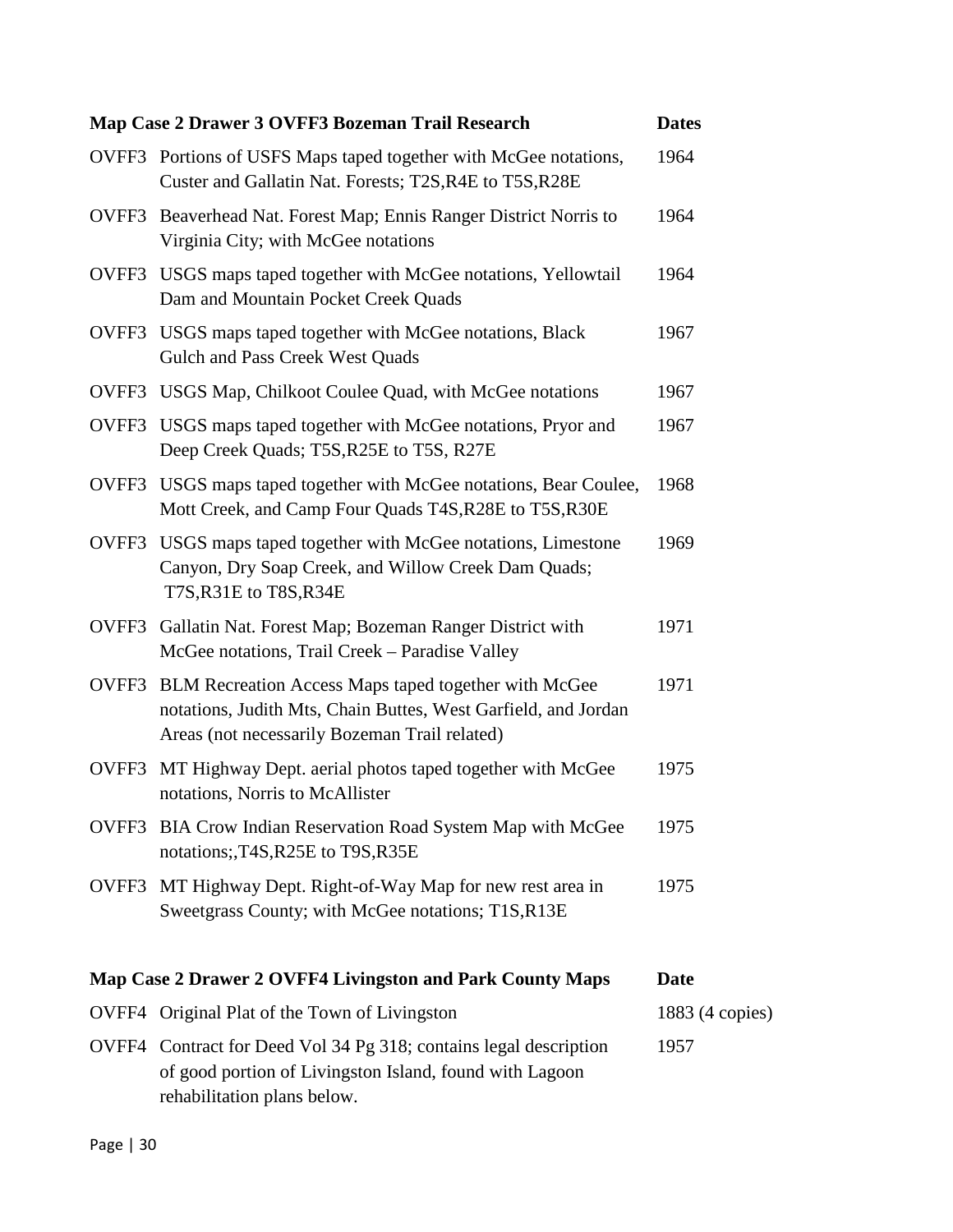|                   | Map Case 2 Drawer 2 OVFF4 Livingston and Park County Maps                                                                                                   | Date          |
|-------------------|-------------------------------------------------------------------------------------------------------------------------------------------------------------|---------------|
|                   | OVFF4 Quit Claim Deed, Vol 114 Pg. 356; contains legal description<br>of good portion of Livingston Island, found with Lagoon<br>rehabilitation plans below | 1970          |
|                   | OVFF4 Map of Park County with voting precincts colored in                                                                                                   | ca 1970       |
|                   | OVFF4 Map of Livingston with voting precincts colored in                                                                                                    | ca 1970       |
|                   | OVFF4 Map of Livingston to Carters Bridge with House District 82                                                                                            | ca 1970       |
|                   | OVFF4 Certificate of Survey No. 27, area of View Vista Trailer Court<br>and Sleeping Giant Middle School                                                    | $1974$ (copy) |
| ES7C              | <b>Livingston and Park County Maps</b>                                                                                                                      | <b>Date</b>   |
| Roll <sub>2</sub> | Department of Natural Resources Floodplain Study over-laid on<br>aerial photos. Yellowstone River, Suce Creek to Shields River                              | 1976          |
|                   | Map Case 2 Drawer 2 OVFF4 Livingston and Park County Maps                                                                                                   | Date          |
|                   | OVFF4 Conceptual Plan for Rehabilitation of Sacajawea Park and<br>Lagoon                                                                                    | 1977          |
|                   | <b>OVFF4</b> Construction Plans for Sacajawea Park Lagoon Rehabilitation                                                                                    | 1980          |
|                   | OVFF4 As-Built Survey of Rehabilitation of Sacajawea Park, Lagoon,<br><b>And Trout Stream</b>                                                               | 1983          |
|                   | OVFF4 Cartoon poster map of Livingston showing local businesses                                                                                             | 1990          |
|                   | OVFF4 Bozeman, Livingston, Gardiner Map, Cartoon Map showing<br><b>Businesses</b>                                                                           | 1993          |
|                   | <b>Oversize Rack/Shelf 4 OVFF 2 Oversize Yellowstone Maps</b>                                                                                               | <b>Dates</b>  |
|                   | OVFF2 Map of the Yellowstone National Park Army Corp. of Engineers, 1882 (copy)<br>Hals & Rydstrom                                                          |               |
|                   | OVFF2 Yellowstone Panoramic Map drawn by Bill O'Neill (2 copies)                                                                                            | 1965          |
| OVFF <sub>2</sub> | Map of Yellowstone and Grand Teton National Parks, U.S.<br>Department of the Interior, Visitor Map                                                          | 1973          |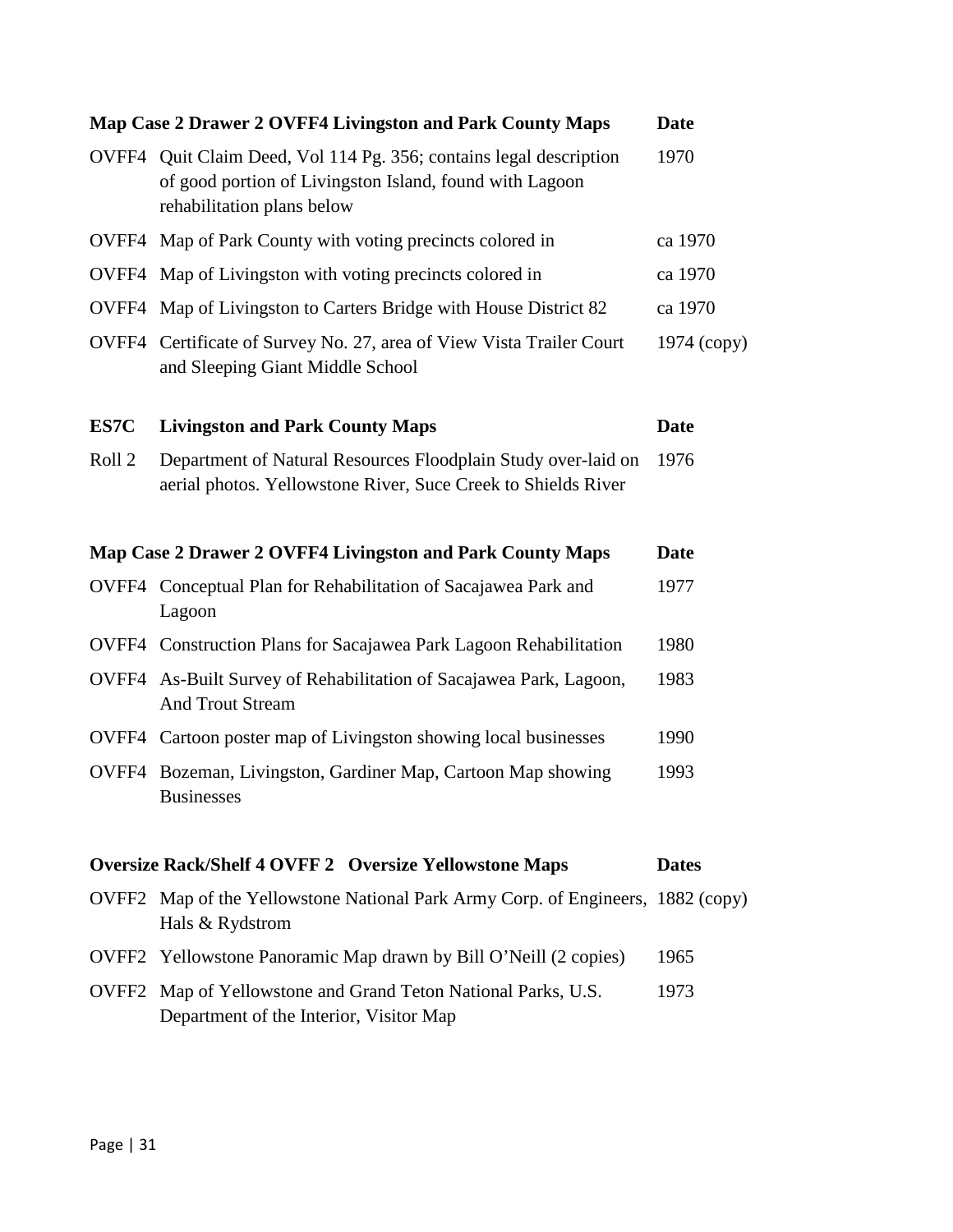|                   | <b>ES7C General Land Office (GLO) Maps</b>                                                                     | <b>Date</b>        |
|-------------------|----------------------------------------------------------------------------------------------------------------|--------------------|
| Roll <sub>3</sub> | Eleven GLO maps taped together with McKee Notations<br>T.1-3 S., R.22-26 E.; Billings to Young's Pt to Silesia | 1878-1906 (copies) |
|                   | Map Case 2 Drawer 2 OVFF5 General Land Office (GLO) Maps<br>(by Township and Range)(all copies)                | <b>Date</b>        |
|                   | OVFF5 Four GLO maps taped together with McKee notations T. 1-2 N.,<br>R.13-15 E.; Big Timber area              | 1877               |
|                   | OVFF5 GLO map with McKee Notations; T.1S., R10 E.                                                              | 1886               |
|                   | OVFF5 Four GLO maps taped together with McKee notations<br>T.1N./1S., R.12-14 E.                               | 1877-1886          |
|                   | OVFF5 GLO map with McKee notations; T.1S., R16 E.                                                              | 1890               |
|                   | OVFF5 GLO map with McKee notations; T.2S., R6 E.                                                               | 1869               |
|                   | OVFF5 GLO map; T.2S., R9 E.                                                                                    | 1873               |
|                   | OVFF5 GLO map; T.2S., R9 E.                                                                                    | 1888               |
|                   | OVFF5 GLO map; T. 2 S., R. 10 E.                                                                               | 1881               |
|                   | OVFF5 GLO map; T. 2 S., R. 10 E.                                                                               | 1884               |
| OVFF5             | Three GLO maps taped together with McKee notations<br>T.1-2S., R.9-10 E.                                       | 1873-1913          |
| OVFF5             | Three GLO maps taped together with McKee notations<br>T.3 S., R.7-8 E.                                         | 1888-1929          |
|                   | OVFF5 GLO map with McKee notations; T.3S., R.9 E.                                                              | 1888               |
|                   | OVFF5 GLO map with McKee notations; T.3S., R.9 E.                                                              | 1874               |
| OVFF5             | GLO map with McKee notations; T.4S., R.9 E.                                                                    | 1888               |
| OVFF <sub>5</sub> | GLO map with McKee notations; T.4S., R.9 E.                                                                    | 1874               |
| OVFF <sub>5</sub> | GLO map with McKee notations; T.4S., R.18 E.                                                                   | 1900               |
| OVFF <sub>5</sub> | GLO map with McKee notations; T.4S., R.24 E.                                                                   | 1891               |
| OVFF5             | GLO map with McKee notations; T.4S., R.28 E.                                                                   | 1921               |
| OVFF5             | GLO map with McKee notations; T.5S., R.19 E.                                                                   | 1900               |
| OVFF <sub>5</sub> | GLO map with McKee notations; T.5S., R.20 E.                                                                   | 1900               |
| OVFF5             | GLO map with McKee notations; T.5S., R.21 E.                                                                   | 1899               |
| OVFF5             | GLO map with McKee notations; T.5S., R.21 E.                                                                   | 1902               |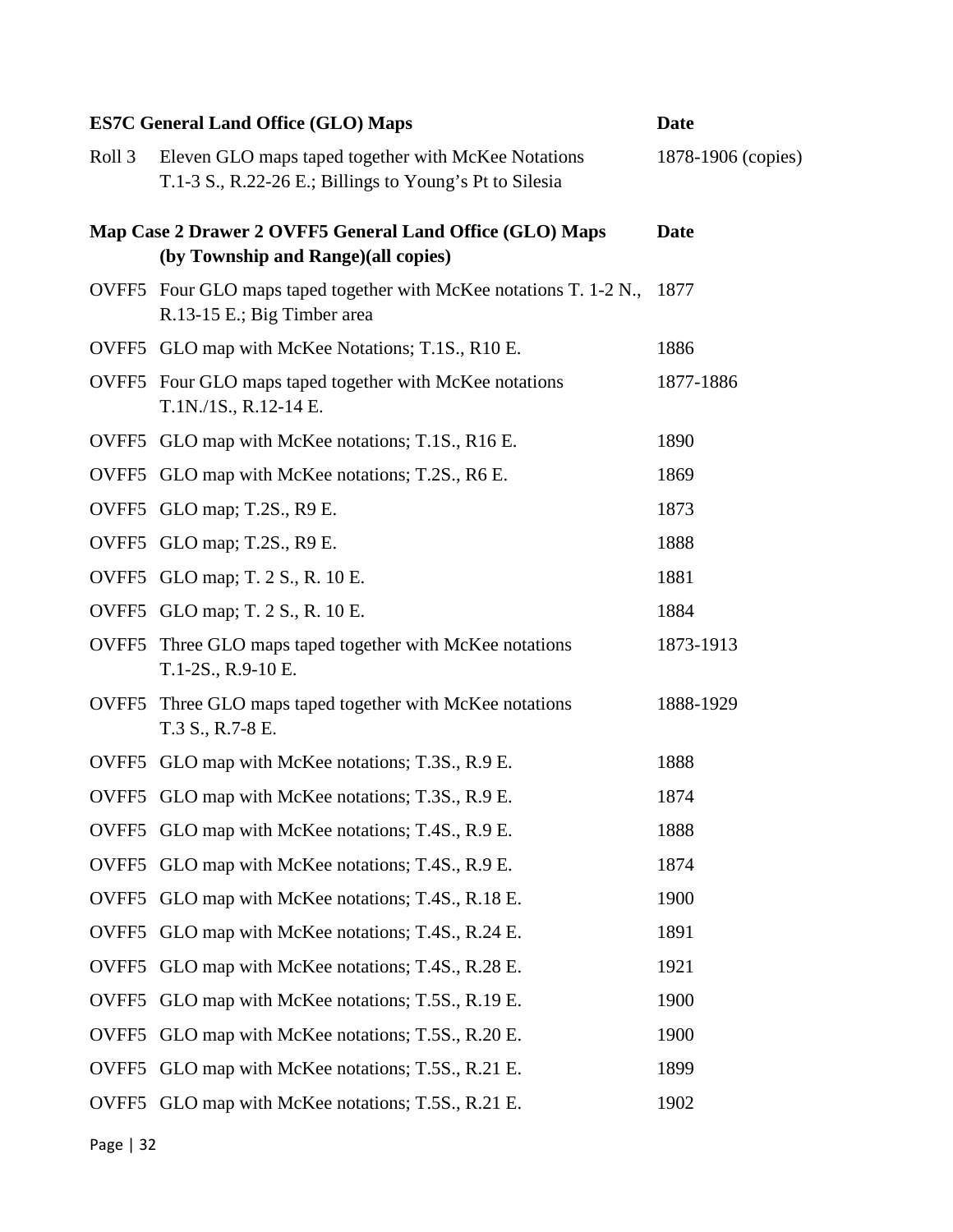| Map Case 2 Drawer 2 OVFF5 General Land Office (GLO) Maps |                                              | Date |
|----------------------------------------------------------|----------------------------------------------|------|
|                                                          | (by Township and Range)(all copies)          |      |
| OVFF5                                                    | GLO map; T.5S., R.25 E.                      | 1914 |
|                                                          | OVFF5 GLO map; T.5S., R.25 E.                | 1903 |
| OVFF5                                                    | GLO map with McKee notations; T.5S., R.26 E. | 1887 |
| OVFF <sub>5</sub>                                        | GLO map with McKee notations; T.5S., R.26 E. | 1904 |
| OVFF <sub>5</sub>                                        | GLO map with McKee notations; T.5S., R.26 E. | 1904 |
| OVFF <sub>5</sub>                                        | GLO map; Wyoming; T. 50 N., R. 82 W.         | 1882 |
| OVFF5                                                    | GLO map; Wyoming; T. 51 N., R. 82 W.         | 1882 |
| OVFF5                                                    | GLO map; Wyoming; T. 52 N., R. 82 W.         | 1881 |
| OVFF5                                                    | GLO map; Wyoming; T. 53 N., R. 83 W.         | 1881 |
| OVFF <sub>5</sub>                                        | GLO map; Wyoming; T. 54 N., R. 83 W.         | 1881 |
| OVFF5                                                    | GLO map; Wyoming; T. 55 N., R. 83 W.         | 1881 |
| OVFF5                                                    | GLO map; Wyoming; T. 55 N., R. 84 W.         | 1881 |
| OVFF5                                                    | GLO map; Wyoming; T. 56 N., R. 84 W.         | 1881 |
| OVFF5                                                    | GLO map; Wyoming; T. 57 N., R. 84 W.         | 1882 |
|                                                          | OVFF5 GLO map; Wyoming; T. 57 N., R. 85 W.   | 1882 |
|                                                          | OVFF5 GLO map; Wyoming; T. 58 N., R. 84 W.   | 1884 |

## **Oversize Rack/Shelf 4 OVFF3 Oversize State/Federal Agency Maps Dates**

| OVFF3 U.S Dept. of Agriculture, Forest Service; Shoshone National<br>Forest, WY; T. 44-59 N., R. 101-111 W.      | ca. 1920        |
|------------------------------------------------------------------------------------------------------------------|-----------------|
| OVFF3 U.S Dept. of Agriculture, Forest Service; Gallatin National<br>Forest, MT; T. 11 S. - 5 N., R. 1-9 E.      | 1923            |
| OVFF3 U.S Dept. of Agriculture, Forest Service; Absaroka National<br>Forest, MT; T. 9 S. - 7 N., R. 7-16 E.      | 1925 (2 copies) |
| OVFF3 U.S Dept. of Agriculture, Forest Service; Madison National<br>Forest, MT; T. 16 S. - 2 N., R. 5 E. $-6$ W. | 1926 (2 copies) |
| OVFF3 U.S Dept. of Agriculture, Forest Service; Absaroka National<br>Forest, MT; T. 11 S. - 7 N., R. 5-18 E.     | 1937            |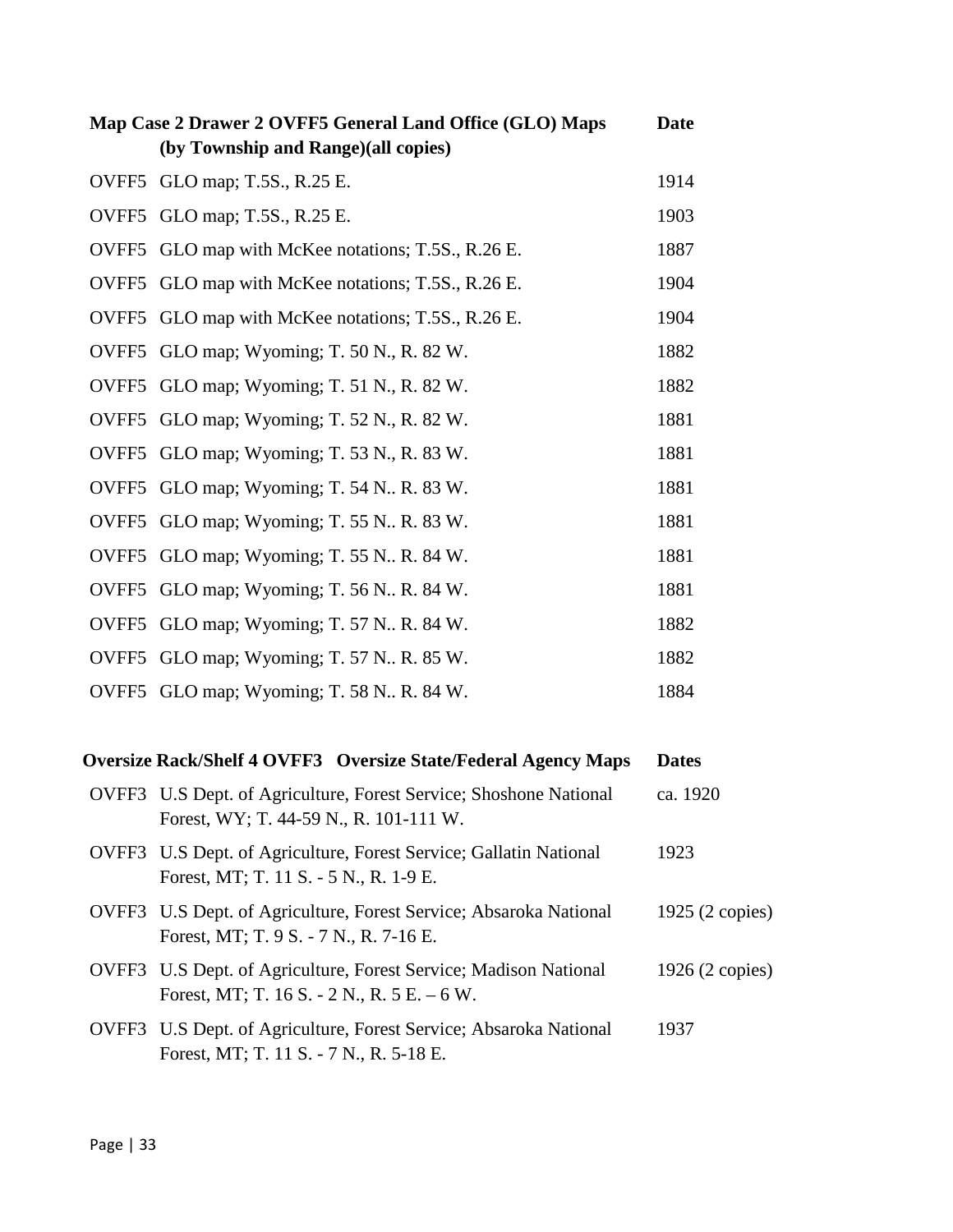## **Oversize Rack/Shelf 4 OVFF3 Oversize State/Federal Agency Maps Dates**

|       | OVFF3 U.S Dept. of Agriculture, Forest Service; Helena National<br>Forest, MT; Lincoln Ranger District T. $8 - 17$ N., R. $1 E - 10 W$ .                                                              | ca.1950 (2 copies) |
|-------|-------------------------------------------------------------------------------------------------------------------------------------------------------------------------------------------------------|--------------------|
|       | OVFF3 U.S Dept. of Agriculture, Forest Service; Gallatin National<br>Forest, MT; T. 15 S. - 6 N., R. 1-23 E.                                                                                          | 1952               |
|       | OVFF3 U.S Dept. of Agriculture, Forest Service; Kootenai National<br>Forest, MT & ID; T. 18. - 37 N., R. 20-34 W., small flyer<br>attached "The Antlers" Recreation Area                              | 1955               |
|       | OVFF3 U.S Dept. of Agriculture, Forest Service; Shoshone National<br>Forest, WY; T. 29 - 57 N., R. 99-110 W.                                                                                          | 1956               |
| OVFF3 | National Geographic Society Map of United States showing<br>areas administered by National Park Service                                                                                               | 1958               |
|       | OVFF3 State of Montana, State Highway Commission, Hwy 89 plans<br>from Allens Spur to Calender St.                                                                                                    | 1960               |
|       | OVFF3 State of Montana, State Highway Commission, Interstate 90<br>plans from Exit 330 to Hwy 89 North                                                                                                | 1960               |
|       | OVFF3 Pony Express Route; Missouri to California; published by<br><b>American Pioneer Trails Association</b>                                                                                          | 1961               |
|       | OVFF3 South Dakota Recreation Guide Map; Perkins County                                                                                                                                               | ca 1964            |
|       | OVFF3 Montana Fish and Game & Forest Service map of Little Belt<br>Mountains                                                                                                                          | 1964               |
| OVFF3 | U.S. Dept. of Agriculture, Forest Service; map of Custer<br>National Forest, Montana Unit (2 copies)                                                                                                  | 1964               |
| OVFF3 | U.S. Dept. of Agriculture, Forest Service; map of Custer<br>National Forest, South Dakota Unit (2 copies)                                                                                             | 1964               |
|       | OVFF3 U.S. Dept. of Interior, Bureau of Land Management, Red Lodge<br>Recreation Access Guide Map; some McGee notations                                                                               | 1967               |
|       | OVFF3 U.S. Dept. of Interior, Bureau of Land Management Missouri<br>Breaks Recreation Access Guide Map; some McGee notations<br>T. 20-26 N., R. 14-24 E.                                              | ca 1967            |
| OVFF3 | U.S. Dept. of Interior, Bureau of Land Management Malta<br>Recreation Access Guide Map; some McGee notations,<br>T. 28-37 N., R. 27-34 E. small flyer of Bowdoin National<br>Wildlife Refuge attached | ca 1967            |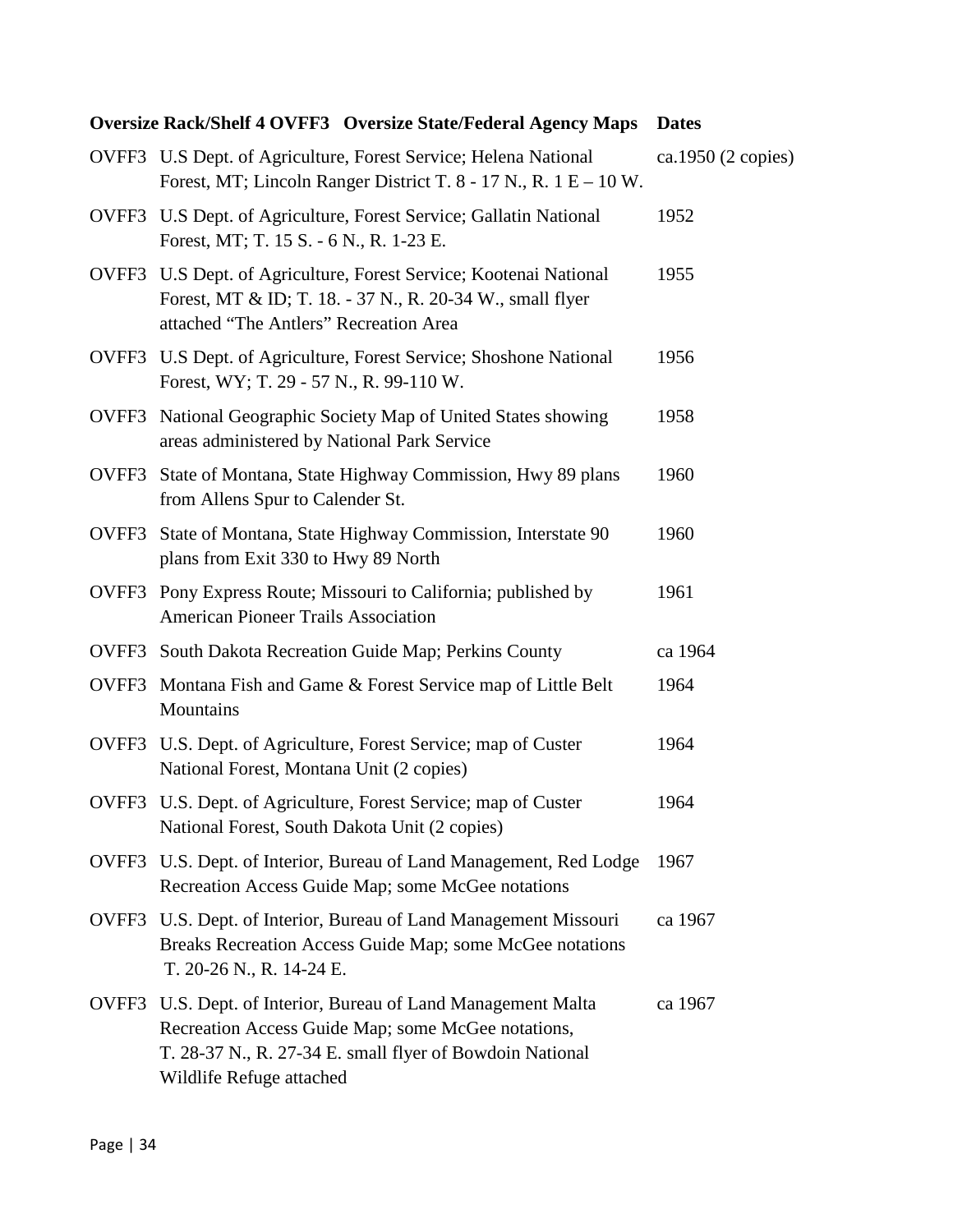## **Oversize Rack/Shelf 4 OVFF 3 Oversize State/Federal Agency Maps Dates**

|       | OVFF3 U.S. Dept. of Interior, Bureau of Land Management Little<br>Rockies Recreation Access Guide Map; T. 21-30 N., R. 21-27 E.<br>(2 copies)                                                                 | ca 1967 |
|-------|---------------------------------------------------------------------------------------------------------------------------------------------------------------------------------------------------------------|---------|
|       | OVFF3 U.S. Dept. of Interior, Bureau of Land Management State of<br>Montana Map; with McGee notations on railroad routes                                                                                      | 1967    |
| OVFF3 | U.S. Dept. of Agriculture, Forest Service Beartooth Primitive<br>Area, Custer National Forest Map; T. 9-5 S., R. 13-20 E.                                                                                     | 1968    |
| OVFF3 | U.S. Dept. of Interior, Bureau of Land Management Missouri<br>Breaks Recreation Access Guide Map; some McGee notations<br>T. 20-26 N., R. 14-24 E.                                                            | 1969    |
| OVFF3 | U.S. Dept. of Interior, Bureau of Land Management Pryor<br>Mountains Recreation Access Guide Map; T. 6-9 S., R. 23-29 E.                                                                                      | 1969    |
| OVFF3 | U.S. Dept. of Agriculture, Forest Service, Lolo National<br>Forest Map; Superior Ranger District; T. 41-49 N., R. 24-32 W.                                                                                    | 1969    |
| OVFF3 | U.S. Dept. of Agriculture, Forest Service; Anaconda-Pintlar<br>Wilderness, Deerlodge Bitterroot, Beaverhead National Forests<br>Map; T. 1-5 N., R. 13-18 W.                                                   | 1970    |
| OVFF3 | U.S. Dept. of Interior, Bureau of Land Management Musselshell<br>Recreation Access Guide Map; T. 7-13 N., R. 22-31 E.                                                                                         | 1970    |
| OVFF3 | U.S. Dept. of Agriculture, Forest Service; Beaverhead National<br>Forest Map; T. 13 S. - 3 N., R. 3 E. -19 W.                                                                                                 | 1970    |
| OVFF3 | U.S. Dept. of Agriculture, Forest Service; Gallatin and Custer<br>National Forest Map; T. 7-9 S., R. 13-28 E.; (bottom portion of<br>map only)                                                                | 1970    |
|       | OVFF3 U.S. Dept. of Agriculture, Forest Service; Gallatin National<br>Forest Map; West Half; T. 2 S. - 15 S., R.1 W. - 10 E.                                                                                  | 1970    |
|       | OVFF3 U.S. Dept. of Agriculture, Forest Service, Gallatin National<br>Forest Map; T. 41-49 N., R. 24-32 W.                                                                                                    | 1970    |
|       | OVFF3 U.S. Dept. of Agriculture, Forest Service, Kootenai National<br>Forest Map; Fisher River Ranger District; T. 25-33 N.,<br>R. 24-31 W                                                                    | 1970    |
|       | OVFF3 U.S. Dept. of Agriculture, Forest Service, Gallatin National<br>Forest Map; Livingston Ranger District; with McGee notations of<br>Yellowstone Wagon Route on one copy, T. 2-8 S., R. 5-12 E (3 copies) | 1971    |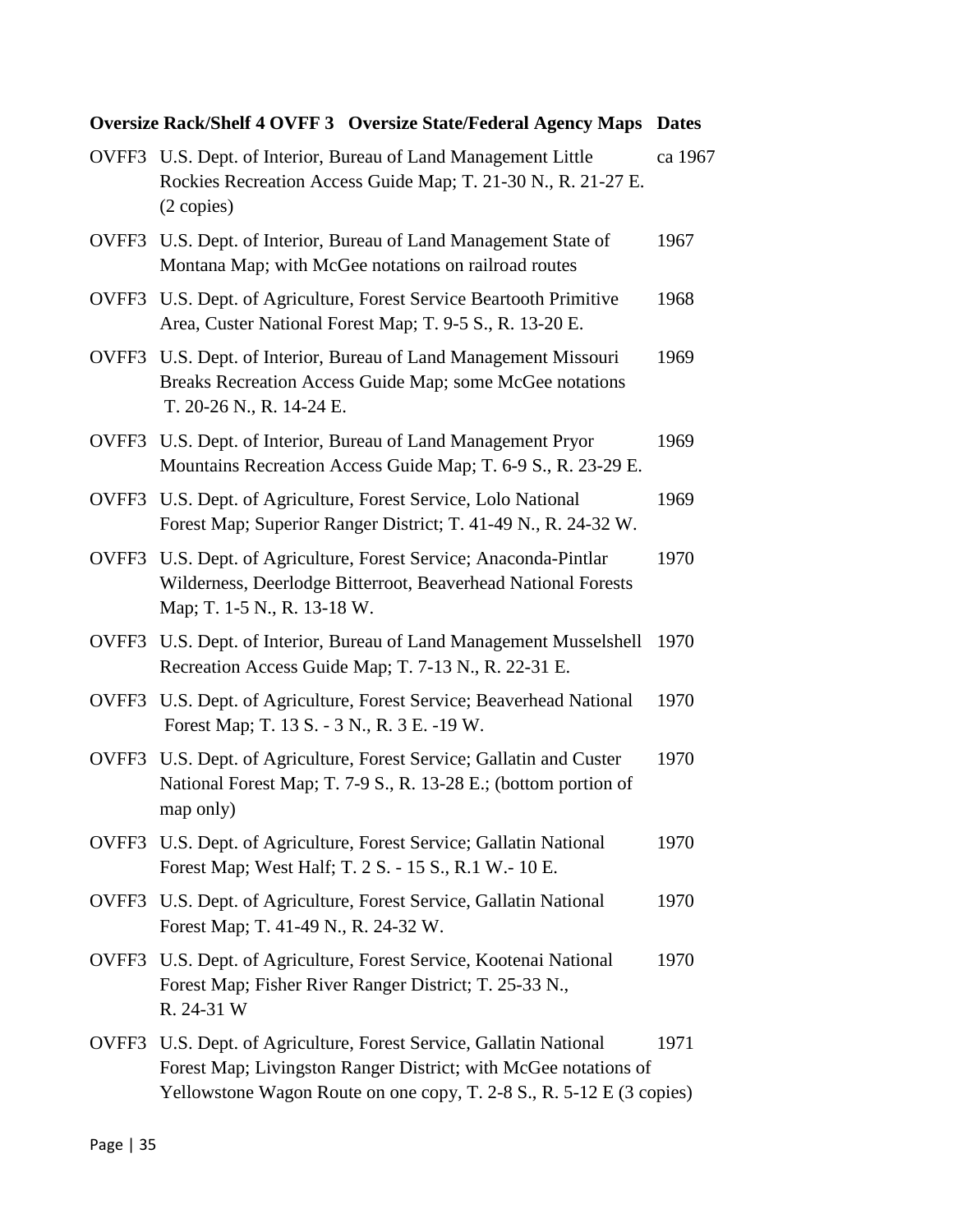|       | <b>Oversize Rack/Shelf 4 OVFF 3 Oversize State/Federal Agency Maps Dates</b>                                                                                          |         |
|-------|-----------------------------------------------------------------------------------------------------------------------------------------------------------------------|---------|
|       | OVFF3 Beartooth High Lake Country; Custer, Gallatin and Shoshone<br>National Forests; T. 4-9 S., R. 11-20 E.                                                          | 1971    |
|       | OVFF3 U.S. Dept. of Agriculture, Forest Service; Helena National<br>Forest Map; T. 6 - 17 N., R. 5 E. -10 W                                                           | 1971    |
|       | OVFF3 U.S. Dept. of Interior, Bureau of Land Management Fort Benton 1971<br>Recreation Access Guide Map; with McGee notation; T. 23-27 N.,<br>R. 7-14 E.              |         |
|       | OVFF3 U.S. Dept. of Interior, Bureau of Land Management Lodge Grass 1972<br>Quad Map SE-29; with McGee notations T. 3-8 S., R. 31-37 E.                               |         |
|       | OVFF3 U.S. Dept. of Interior, Bureau of Land Management Chain Buttes 1972<br>Recreation Access Guide Map; with McGee notations;<br>T. 16-21 N., R. 23-29 E.           |         |
|       | OVFF3 Bureau of Land Management Quad Map SE-20<br>T. 3 N. - 3 S., R. 31-37 E.                                                                                         | 1972    |
|       | OVFF3 Bureau of Land Management Quad Map SE-21<br>T. 2 N. - 3 S., R. 37-43 E.                                                                                         | 1972    |
|       | OVFF3 U.S Dept. of Agriculture, Forest Service; Beartooth Country                                                                                                     | ca 1972 |
|       | OVFF3 U.S Dept. of Agriculture, Forest Service; Gallatin Forest top<br>half of map; T. 3-7 N.; R. 4-13 E.;                                                            | ca 1972 |
|       | OVFF3 U.S Dept. of Agriculture, Forest Service; Gallatin Forest<br>bottom strip of map; T. 7-9 S.; R. 4-17 E.;                                                        | ca 1972 |
|       | OVFF3 U.S Dept. of Agriculture, Forest Service; Gallatin National<br>Forest; T. 13 S.-6 N.; R. 1-17 E.;                                                               | 1973    |
|       | OVFF3 U.S. Dept. of Interior, Bureau of Land Management Jordan<br>Recreation Access Guide Map; T. 16-25 N., R. 37-43 E.                                               | 1973    |
|       | OVFF3 U.S. Dept. of Interior; Coal Mineral Right Ownership Fort<br>Union Region; Northern Great Plains Resource Program.                                              | 1974    |
|       | OVFF3 U.S. Dept. of Interior, Bureau of Land Management Lodge<br>Grass Quad Topographic Map; Showing Surface and<br>Mineral Management Status; T. 4-9 S., R. 30-38 E. | 1980    |
| OVFF3 | U.S. Dept. of Interior, Bureau of Land Management Lodge<br>Grass Quad Topographic Map; Showing Surface<br>Management Status; T. 4-9 S., R. 30-38 E.                   | 1980    |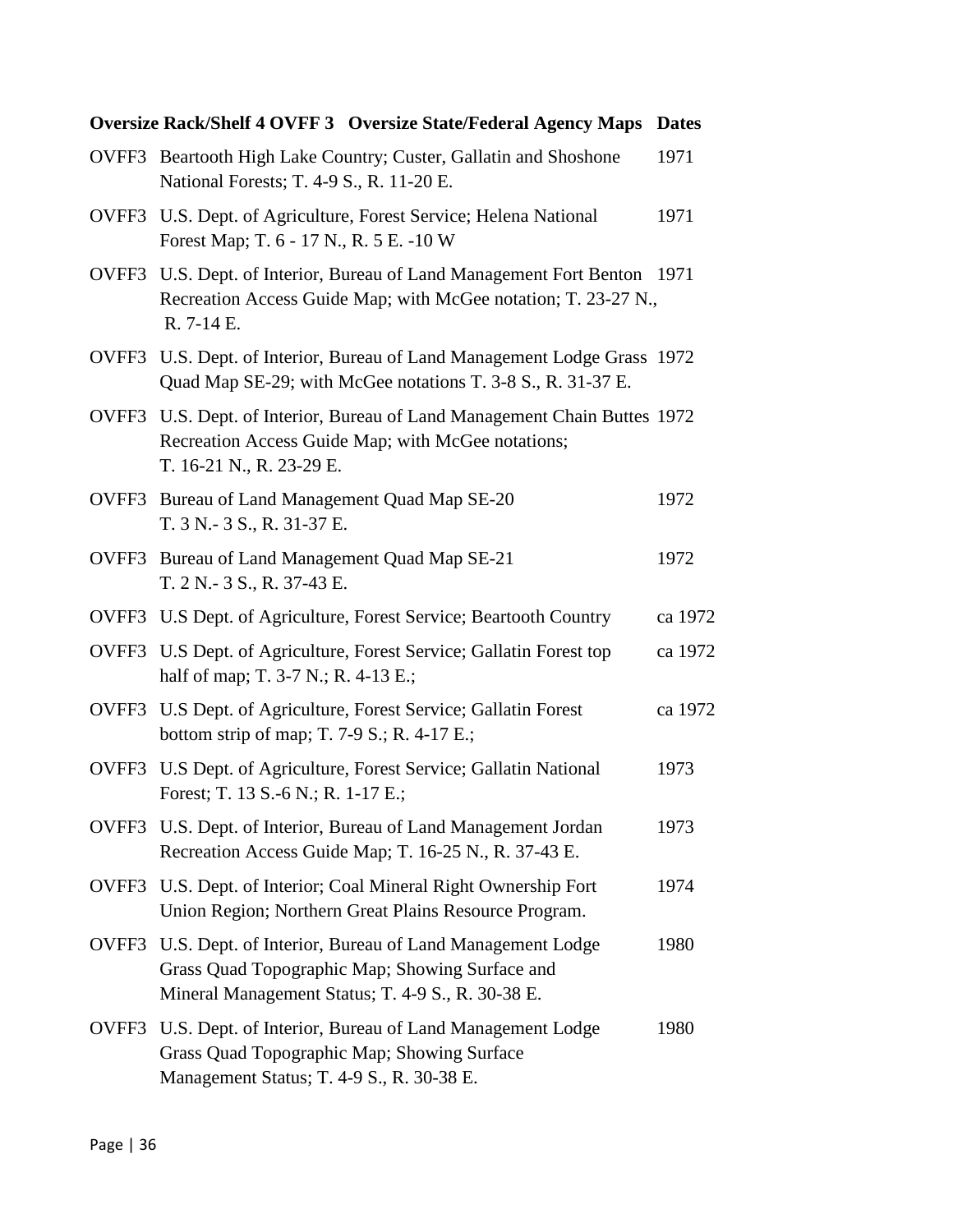## **Oversize Rack/Shelf 4 OVFF 3 Oversize State/Federal Agency Maps Dates** OVFF3 U.S Dept. of Agriculture, Forest Service; Gallatin National 1983 Forest Travel Plan Map; T. 15 S.-7 N.; R. 5-17 E.; OVFF3 National Wilderness Preservation System Map; U.S. 1987

- OVFF3 Western Emigrant Trails map; published by Oregon- 1991 California Trails Association
- OVFF3 Official Highway Map of Wyoming; Wyoming Transportation 1993 Commission

#### **ES7C Oversize State/Federal Agency Maps Dates**

Geological Survey

| Roll 4 | U.S Dept. of Agriculture, Forest Service; Gallatin National<br>Forest, East Half; with McGee Notations; T. 9 S.-6 N.; R. 5-17 E.                                                                        | 1962    |
|--------|---------------------------------------------------------------------------------------------------------------------------------------------------------------------------------------------------------|---------|
| Roll 5 | U.S Dept. of Agriculture, Forest Service; Lolo National Forest,<br>West Half; T. 9-26 N.; R. 19-32 W.                                                                                                   | 1965    |
| Roll 6 | U.S Dept. of Agriculture, Forest Service; Lolo National Forest,<br>East Half; T. 6-20 N.; R. 9-20 W.                                                                                                    | 1966    |
| Roll 7 | U.S. Dept. of Interior, Bureau of Land Management Little<br>Rockies, Telegraph Creek and South Valley Recreation Access<br>Guide Maps; taped together, with McGee notations, T. 21-30 N.,<br>R. 21-41 E | 1971-72 |

## **Map Case 2 Drawer 2 OVFF 6 United States Geological Survey (USGS Dates 15 Minute Topographic Maps (by Quadrangle Name) (all copies unless otherwise noted)**

| OVFF6 USGS Topo Map, Big Snowy Mountain Quad                                   | 1893 (2 copies) |
|--------------------------------------------------------------------------------|-----------------|
| OVFF6 USGS Topo Map, Big Timber Quad, with McGee notations of<br>Bozeman Trail | 1893 (3 copies) |
| OVFF6 USGS Topo Map, Dillon Quad, with McGee notations                         | 1893 (2 copies) |
| OVFF6 USGS Topo Map, Fort Benton Quad                                          | 1897 (2 copies) |
| OVFF6 USGS Topo Map, Fort Logan Quad                                           | 1886 (2 copies) |
| OVFF6 USGS Topo Map, Fridley Peak Quad                                         | 1955 (original) |
| OVFF6 USGS Topo Map, Great Falls Quad                                          | 1886 (2 copies) |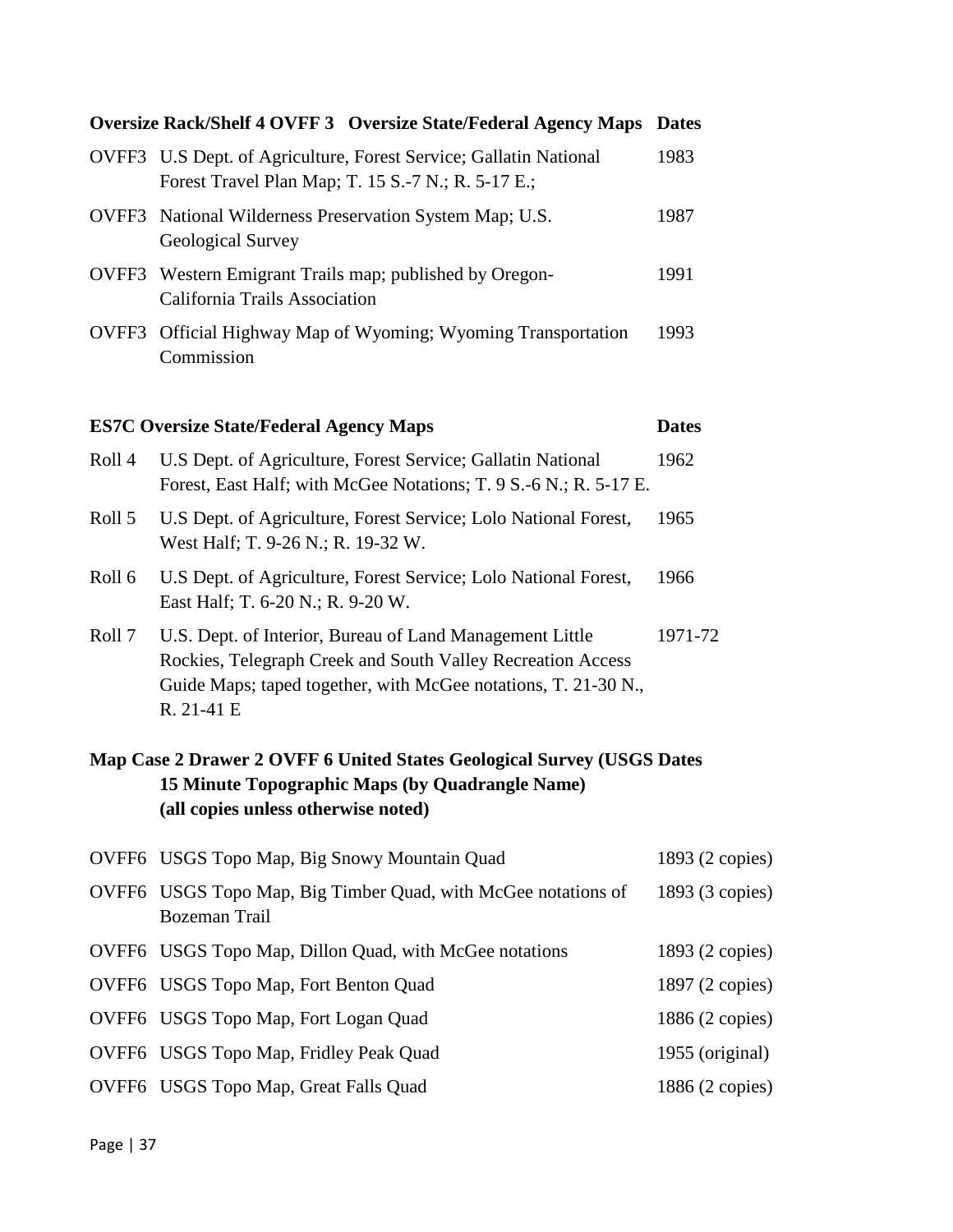## **Map Case 2 Drawer 2 OVFF6 United States Geological Survey (USGS) Dates 15 Minute Topographic Maps (by Quadrangle Name) (all copies unless otherwise noted)**

| OVFF6 USGS Topo Map, Helena Quad                           | 1903 (2 copies) |
|------------------------------------------------------------|-----------------|
| OVFF6 USGS Topo Map, Little Belt Mountains Quad            | 1902 (2 copies) |
| OVFF6 USGS Topo Map, Livingston Quad, with McGee notations | 1893 (6 copies) |
| OVFF6 USGS Topo Map, Livingston Quad                       | 1908 (2 copies) |
| OVFF6 USGS Topo Map, Lolo Quad                             | 1913 (2 copies) |
| OVFF6 USGS Topo Map, Rosebud Quad                          | 1901 (2 copies) |
| OVFF6 USGS Topo Map, St. Xavier Quad                       | 1901 (3 copies) |
| OVFF6 USGS Topo Map, Stillwater Quad                       | 1892 (3 copies) |

## **Map Case 2 Drawer 2 OVFF7 United States Geological Survey (USGS) Dates 7.5 Minute Topographic Maps (by Quadrangle Name)**

| OVFF7 USGS Topo Map, Boyd Quad                              | 1956 |
|-------------------------------------------------------------|------|
| OVFF7 USGS Topo Map, Brisbin Quad                           | 1951 |
| OVFF7 USGS Topo Map, Carney Quad                            | 1951 |
| OVFF7 USGS Topo Map, Cooney Reservoir Quad                  | 1956 |
| OVFF7 USGS Topo Map, Edgar Quad                             | 1956 |
| OVFF7 USGS Topo Map, Elton Quad                             | 1951 |
| OVFF7 USGS Topo Map, Fromberg Quad                          | 1956 |
| OVFF7 USGS Topo Map, Kelly Hills Quad                       | 1951 |
| OVFF7 USGS Topo Map, Livingston Quad, with McGee notations. | 1951 |
| OVFF7 USGS Topo Map, Livingston Quad, Photorevised 1981     | 1951 |
| OVFF7 USGS Topo Map, Mission Quad, Photorevised 1981        | 1952 |
| OVFF7 USGS Topo Map, Pryor NW Quad                          | 1967 |
| OVFF7 USGS Topo Map, Roscoe NE Quad                         | 1956 |
| OVFF7 USGS Topo Map, Roscoe NW Quad                         | 1956 |
| OVFF7 USGS Topo Map, Springdale Quad, Photorevised 1981     | 1951 |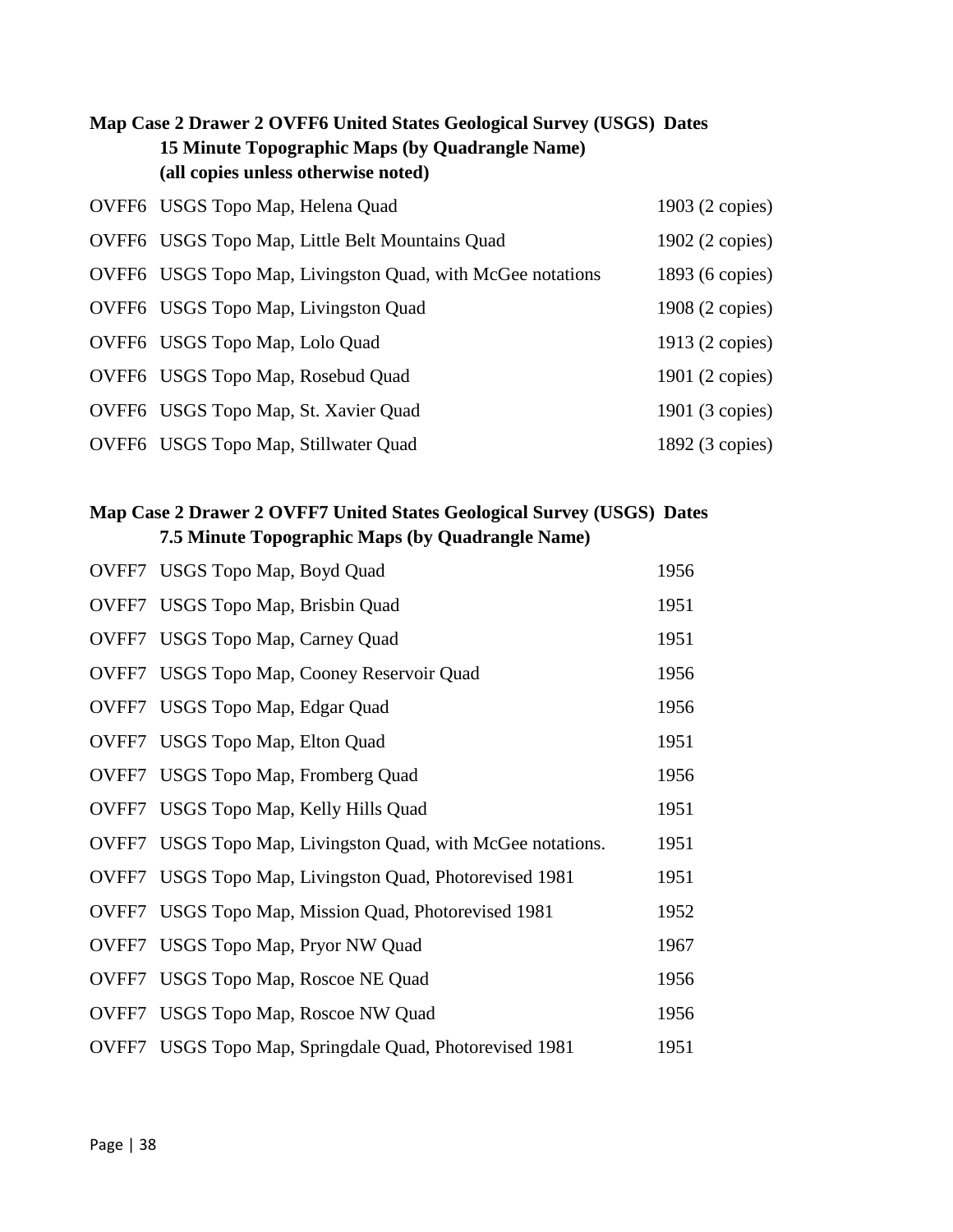| Map Case 2 Drawer 2 OVFF8 United States Geological Survey<br>(USGS) Maps (by date)                                             | <b>Dates</b> |
|--------------------------------------------------------------------------------------------------------------------------------|--------------|
| OVFF8 USGS Topo Maps 15' Series, three taped together, Three Forks,<br>Manhattan, and Tosten Quads; with McGee notations       | 1949         |
| OVFF8 USGS Topo Map 1:250,000 Series; Glasgow Quad; NM 13-10                                                                   | 1954         |
| OVFF8 USGS Topo Map 1:250,000 Series; Jordan Quad; NL 13-1                                                                     | 1954         |
| OVFF8 USGS Topo Map 1:250,000 Series; Lewistown Quad; NL 12-3                                                                  | 1954         |
| OVFF8 USGS Topo Maps 15' Series, three taped together, Emigrant,<br>Fridley Peak, and Bozeman Pass Quads; with McGee notations | 1955         |
| OVFF8 USGS Topo Maps 7.5' Series, two taped together, Limestone<br>Canyon and Dry Soap Creek Quads; with McGee notations       | 1969         |

## **SERIES 7 AUDIO VISUAL**

| Box 1      | <b>DVD/Cassette Tapes Photo Archives Bookshelf 6</b>                                                           | <b>Dates</b>           |
|------------|----------------------------------------------------------------------------------------------------------------|------------------------|
| DVD/Tape 1 | Bozeman Trail – Slide Show, Ghost Town Preservation<br>Group, Livingston - Fort Laramie to West End (2019.046) | Aug. 29, 1981          |
|            | DVD/Tape 2 Bozeman Trail – Pryor/Lodge Grass (2019.046)                                                        | Aug. 21, Sept. 1, 1978 |
|            | DVD/Tape 3 Bozeman Trail – Slide Show, Anaconda (2019.046)                                                     | Nov. 16, 1979          |
| DVD/Tape 4 | Bozeman Trail – Kelly Canyon, MT Ellis, Moffet Canyon Sept. 5, 1975<br>(tape not digitized)                    |                        |
|            | DVD/Tape 5 Bozeman Trail – Hunter's Grave, Stillwater (2019.046)                                               | Sept. 6, 1975          |
|            | DVD/Tape 6 Bozeman Trail – Fort Ellis (2019.046)                                                               | Sept. 5, 1975          |
| DVD/Tape 7 | Bozeman Trail – Norris to Sterling (2019.046)                                                                  | Sept. 17, 1975         |
| Tape 8     | Bozeman Trail – Fort Smith, Norris to Sterling (tape not<br>digitized)                                         | Sept. 17, 1975         |
| Tape 9     | Bozeman Trail – Madison to Norris, Fort Smith (tape not<br>digitized)                                          | Sept. 10, 17, 1975     |
| Tape 10    | Bozeman Trail – Sterling to Thains-Bradley Creek (tape<br>not digitized)                                       | Sept. 24, 1975         |
|            | DVD/Tape 11 Bozeman Trail – Sterling to Thains-Bradley Creek<br>(2019.046)                                     | Sept. 24, 1975         |
|            | DVD/Tape 12 Bozeman Trail – Fort Smith. Madison to Norris (cassette) Sept.10, 24, 1975<br>(2019.046)           |                        |
|            |                                                                                                                |                        |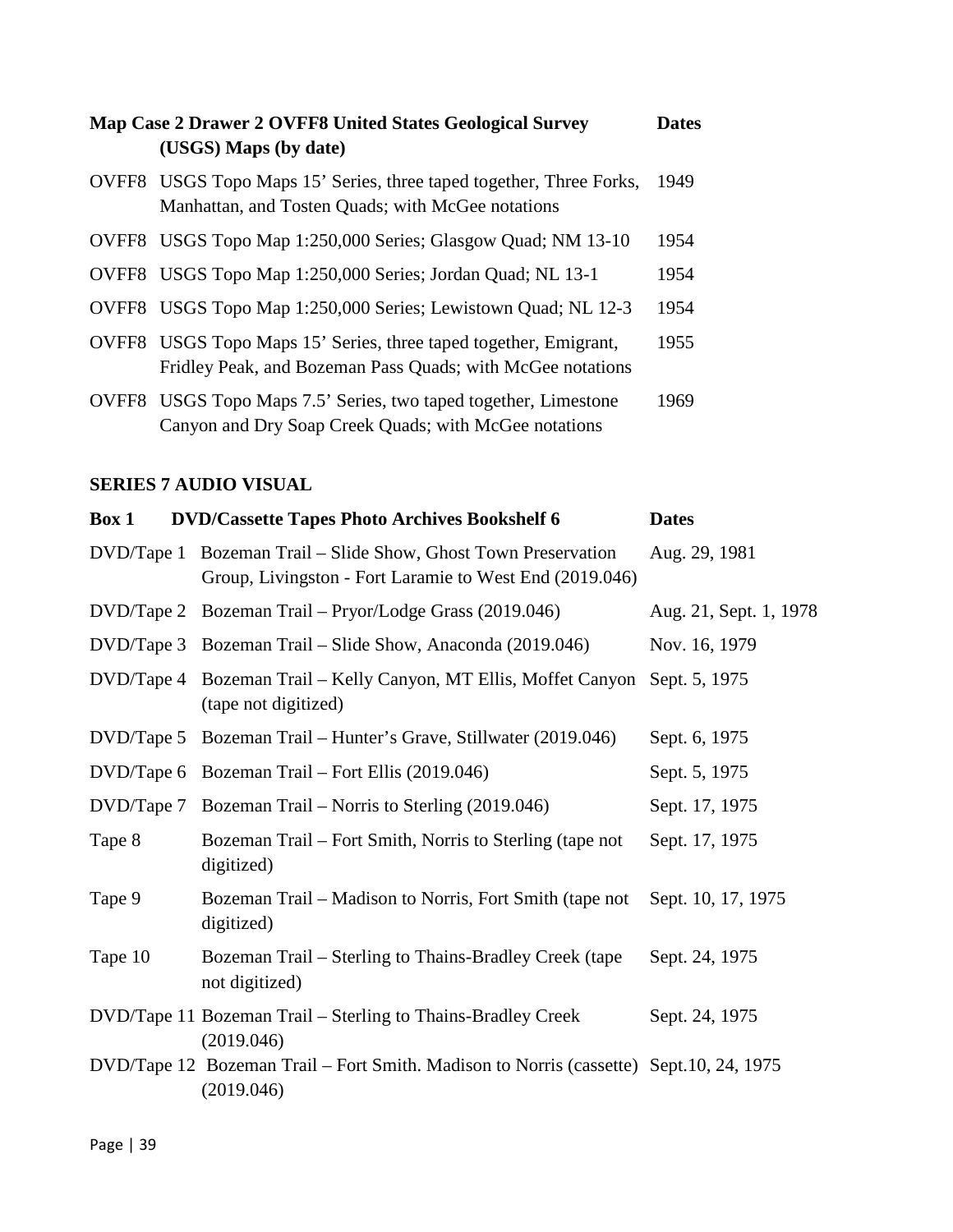| Box 1      | <b>DVD/Cassette Tapes Photo Archives Bookshelf 6</b>                                                                                                 | <b>Dates</b>    |
|------------|------------------------------------------------------------------------------------------------------------------------------------------------------|-----------------|
|            | DVD/Tape 13 Bozeman Trail – Norris, Laurence Jeffers, Stan Frisbee<br>one cassette on two dvds, side two on tape 13 (2019.046)                       | Sept.17, 1975   |
|            | DVD/Tape 14 Bozeman Trail – Grove Creek to Edgar-Laurel, Joliet -<br>Edgar - East to E. Pryor Creek, Isabell Johnson (2019.046)                      | Sept.8-10, 1975 |
|            | DVD/Tape 15 Bozeman Trail - Slade Creek, Mazda Stuck.                                                                                                | Aug. 10, 1978   |
|            | DVD/Tape 16 Bozeman Trail - Walter Steeves, Roy Moore,<br>Ride from Lily Grass Palmer, Conrows to Shields<br>(2019.046)                              | Sept. 3-4, 1975 |
|            | DVD/Tape 17 Bozeman Trail – Mt. Carver to Joliet. Lyons' comment<br>on Bozeman Trail (2019.046)                                                      | July 16, 1976   |
|            | DVD/Tape 18 Bozeman Trail – McGee comments after show, Three<br>Forks slide show $(2019.046)$                                                        | Jan. 16, 1978   |
| Box 2      | <b>DVD/Cassette Tapes Photo Archives Bookshelf 6</b>                                                                                                 | <b>Dates</b>    |
| DVD/Tape 1 | Bozeman Trail – Clark Fork Crossing, Walt Sirlinsky<br>Edgar, Roy Marsh, Pryor (2019.046)                                                            | Sept. 3-4, 1974 |
|            | DVD/Tape 2 Bozeman Trail – Bridger Creek to High Divide, Fort<br>Story from School House, Irvin Miller (2019.046)                                    | Sept.2, 1974    |
| DVD3       | Bozeman Trail – Crossing, Stillwater-Rosebud                                                                                                         | Sept.3, 1974    |
| DVD/Tape 4 | Bozeman Trail – Columbus to Joliet, Interview with<br>Mrs. Young, Jim Annin, Bozeman Trail crossing,<br>Stillwater-Rosebud                           | Sept.3, 1974    |
| DVD/Tape 5 | Bozeman Trail - Isabel Johnson, Stillwater River<br>to Fishtail, Absarokee-Bozeman Trail (2019.046)                                                  | not dated       |
| Tape 6     | Bozeman Trail - Isabel Johnson, Absarokee, Stillwater<br>River to Fishtail (tape not digitized)                                                      | not dated       |
| Tape 7     | Bozeman Trail – Isabelle Johnson, Grave Creek to Edgar<br>Laurel, Joliet Edgar east to Pryor Creek, C.F. Smith<br>daddy's voice (tape not digitized) | Sept.8-10 1975  |
|            | DVD/Tape 8 Bozeman Trail – Springdale to Boulder River, Duck<br>Creek, Springdale-Gage Creek Stage Station, Yellowstone<br>Ford (2019.04.6)          | Sept.1, 1974    |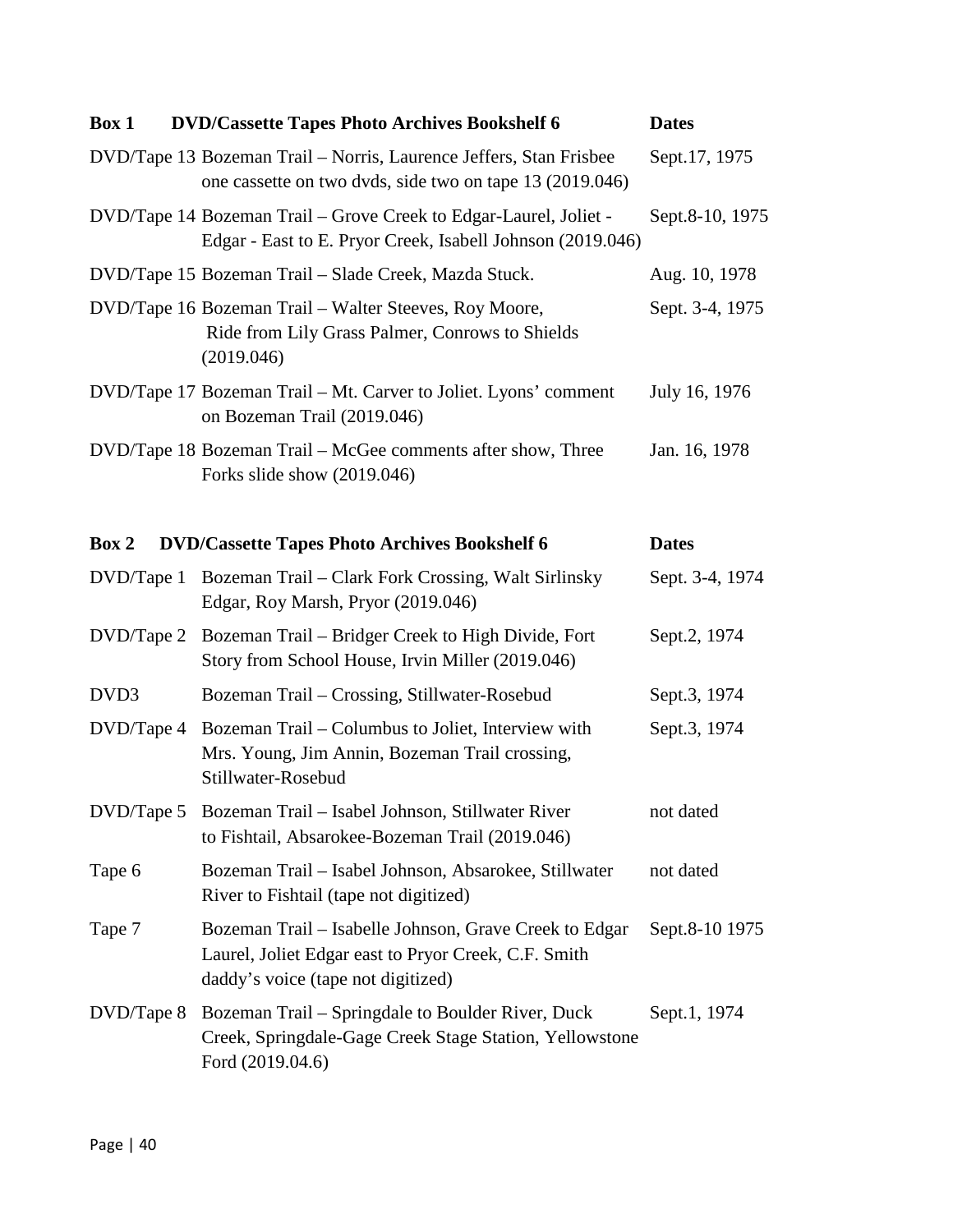|            | <b>Box 2 DVD/Cassette Tapes Photo Archives Bookshelf 6</b>                                                                           | <b>Dates</b>                    |
|------------|--------------------------------------------------------------------------------------------------------------------------------------|---------------------------------|
| Tape 9     | Bozeman Trail – Jim Annin, Absarokee, Bridger Creek,<br>Stillwater, (tape not digitized)                                             | Sept.2-3, 1974                  |
|            | DVD/Tape 10 Bozeman Trail – Bridger Creek to Stillwater, Irvin Miller,<br>Jim Annin, Absarokee                                       | July 3, 1974,<br>Sept.3, 1975   |
|            | DVD/Tape 11 Bozeman Trail - KPRK McGee recordings                                                                                    | Sept.5, 1974                    |
| Tape 12    | Bozeman Trail – KPRK (tape not digitized)                                                                                            | Sept.5, 1974                    |
|            | DVD/Tape 13 Bozeman Trail – Fred Kreig, blgs.                                                                                        | Sept.4, 1974                    |
| Tape 14    | Bozeman Trail – Fishtail country, Fred Kreig, Bldgs.                                                                                 | Sept.4, 1974                    |
|            | DVD/Tape 15 McGee tells Park Co. Historical Society about Bozeman<br>Trail, Searching out Bozeman Trail                              | Sept. 9, 1974<br>Sept.1-5, 1974 |
|            | DVD/Tape 16 Bozeman Trail - Annie Fowler                                                                                             | Sept.2, 1975                    |
| Tape 17    | Bozeman Trail – Annie Fowler (tape not digitized)                                                                                    | Sept.2, 1975                    |
| Tape 18    | Bozeman Trail – Walt Selinsky, Clark Fork Crossing,<br>Roy Marsh at Pryor, 50 years among the Indians, (tape<br>not digitized)       | Sept.3, 1974<br>Sept.4, 1974    |
| Tape 19    | Bozeman Trail – No Description, (tape not digitized)                                                                                 | Sept.1, 1974                    |
|            | <b>Box 3 DVD/Cassette Tapes Photo Archives Bookshelf 6</b>                                                                           | <b>Dates</b>                    |
| DVD/Tape 1 | Nina Killorn, Heroes w/o Glory-Schafer, Portugese<br>Phillips Ride, Fort Kearney to Fort Laramie                                     | April 12, 1976                  |
|            | DVD/Tape 2 Vie Willits, Garber interview (2 discs), Story-Burlingame, July 31, 1981<br>Arlette Randash-Livingston, Pete Malson story |                                 |
| DVD/Tape 3 | Vie Willits – Bozeman Trail, Willits interview 1906                                                                                  | July 31, 1981                   |
| DVD/Tape 4 | Fur Trade in Yellowstone National Park – Fred Gowans                                                                                 | not dated                       |
| DVD/Tape 5 | John Rodgers – Talk on Lewis and Clark                                                                                               | Feb.1, 1988                     |
| DVD/Tape 6 | Lewis and Clark trip to Two Medicine, Camp<br>Disappointment                                                                         | June 13, 1987                   |
| DVD/Tape 7 | Susan Doyle reads Pioneer Diaries                                                                                                    | June 18, 1993                   |
| DVD/Tape 8 | Joe Marshall tells the Indians Views on Treaties,<br>HoJo Inn Buffalo Wyoming                                                        | June 18, 1993                   |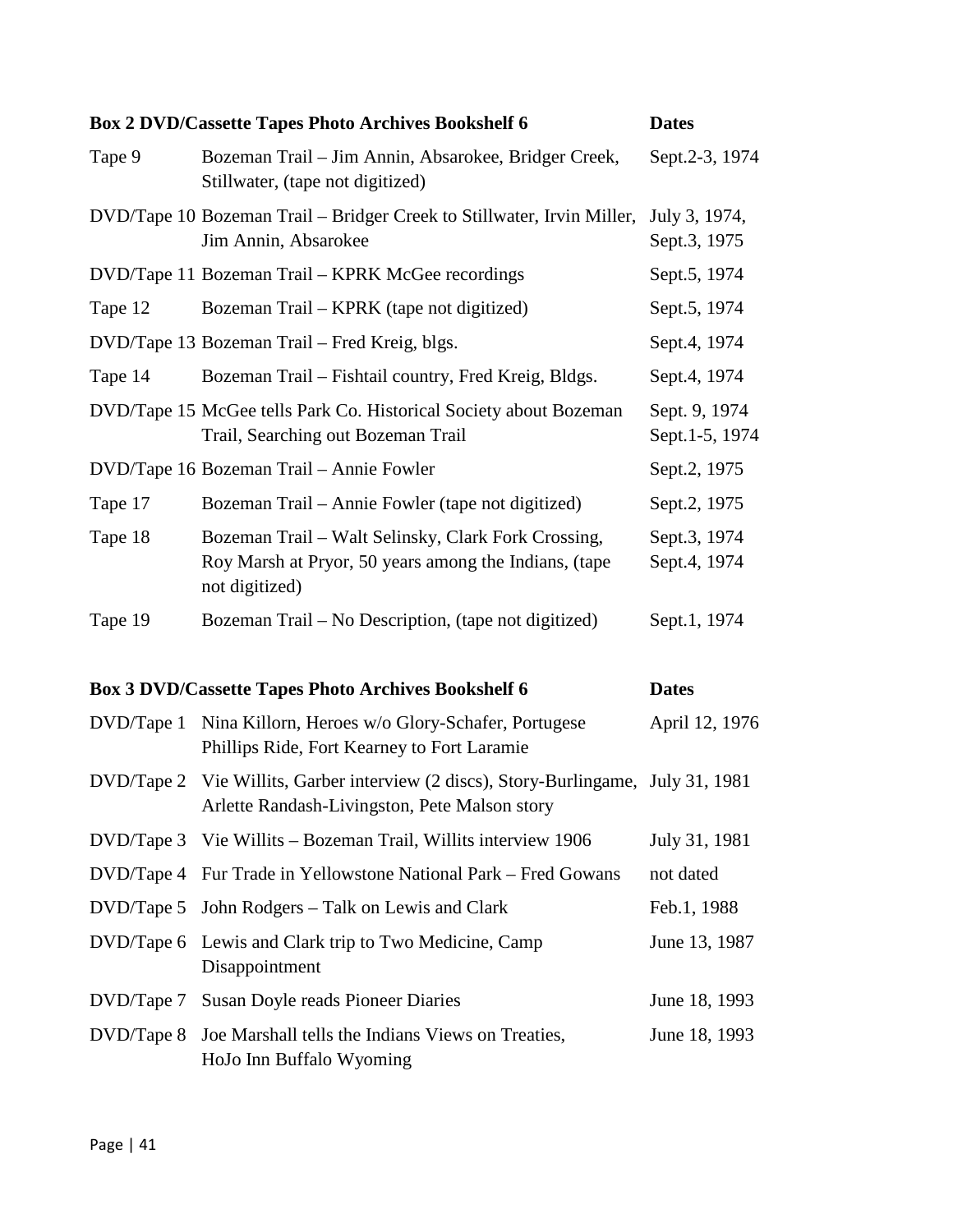|            | <b>Box 3</b> DVD/Cassette Tapes Photo Archives Bookshelf 6                                                                                                   | <b>Dates</b>    |
|------------|--------------------------------------------------------------------------------------------------------------------------------------------------------------|-----------------|
|            | DVD/Tape 9 Fort Reno and Fort Kearney Tour, bus tour of<br>Bozeman Trail route- Kaycee WY                                                                    | June 19, 1993   |
|            | DVD/Tape 10 Fetterman Massacre Tour (two discs, one cassette)                                                                                                | June 20, 1993   |
| Tape 11    | Fort Union, President Jefferson (tape not digitized)                                                                                                         | June 7, 1987    |
|            | DVD/Tape 12 History of Tom Miner Basin – Allen Reed                                                                                                          | February 1980   |
|            | DVD/Tape 13 Yankee Jim Canyon Exploration                                                                                                                    | Nov.12, 1988    |
|            | DVD/Tape 14 Joe Parr Talks About Moonshining, Moonshine<br>Days of Don Johnston                                                                              | Aug.9, 1981     |
|            | DVD/Tape 15 Pete Story Tells About Nelson Story – 1866 Castle<br>Drive, Bozeman Trail Annual Meeting                                                         | June 18, 1993   |
|            | DVD/Tape 16 Warren Interviews Pete Story – Nelson Story History                                                                                              | Feb.23, 1997    |
|            | DVD/Tape 17 Metis Thackery – No Description                                                                                                                  | Oct.27, 1984    |
|            | DVD/Tape 18 Oral History Dick Roeder/Laurie Mercior - Liz Phair,<br>White Chocolate Space Egg                                                                | Oct.26, 1984    |
|            | DVD/Tape 19 Worship Rock Gap in the Pryors – Roy Marsh                                                                                                       | Sept.4, 1974    |
| Tape 20    | Roy Marsh – Worship Rock, Pryor Mountains (tape not<br>digitized)                                                                                            | Sept. 4, 1974   |
|            | DVD/Tape 21 Montana Historical Conference Helena                                                                                                             | Nov. 28, 1983   |
|            | <b>Box 4 DVD/Cassette Tapes Photo Archives Bookshelf 6</b>                                                                                                   | <b>Dates</b>    |
|            | DVD/Tape 1 Montana History Conference, Oral History Mary<br>Hargreaves, Dry Land Farming                                                                     | Oct. 25-26 1984 |
| DVD/Tape 2 | Frontier Heritage Alliance Meeting – Hardin, Big Horn<br>Museum                                                                                              | Oct. 2, 1997    |
| DVD/Tape 3 | Institute of the Rockies - Bozeman Project, Melinda<br>Quivik                                                                                                | July 26, 1979   |
| DVD/Tape 4 | Early Montana College Course - Montana History<br>Slides, University of Montana                                                                              | not dated       |
| DVD/Tape 5 | Park County Historical Society – Shields River Tour,<br>Part 1, Brackett Creek, Francis Ranch on Kay Creek,<br>Mary Evelyn Bridgeman Leffingwell Guest Ranch | Aug. 1, 1987    |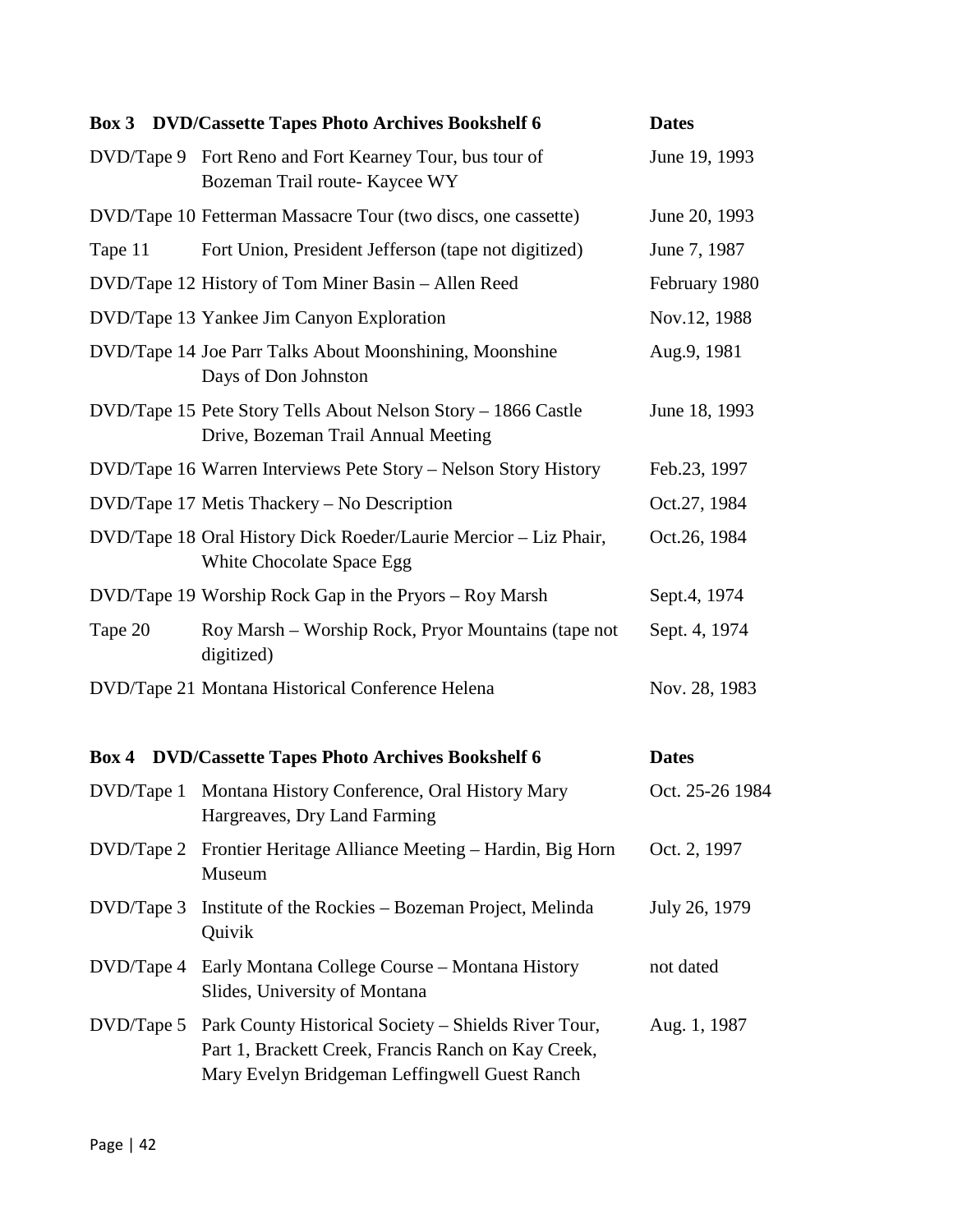|            | <b>Box 4 DVD/Cassette Tapes Photo Archives Bookshelf 6</b>                                                                | <b>Dates</b>   |
|------------|---------------------------------------------------------------------------------------------------------------------------|----------------|
|            | DVD/Tape 6 Park County Historical Society Tour Shields Valley,<br>Part 2, Battle Ridge Campsite, Myers Berg               | Aug. 2, 1987   |
| Tape 7     | Meeting of Museum Structure (tape not digitized)                                                                          | Sept. 9 1983   |
| Tape 8     | Park County Museum Bldg. Structure Planning (tape<br>not digitized)                                                       | April 1979     |
| Tape 9     | Doris Whithorn – Coal Town History, Gallatin County<br>History Society, Francis Niven Pres. Minnie Paugh                  | April 27, 1978 |
|            | DVD/Tape 10 Allenspur Dam Conversation                                                                                    | Mar. 27, 1974  |
|            | DVD/Tape 11 Allenspur Dam Meeting                                                                                         | Mar. 27, 1984  |
|            | DVD/Tape 12 Allenspur Dam                                                                                                 | July 24, 1974  |
|            | DVD/Tape 13 Allenspur Dam Meeting - Bob Anderson Report                                                                   | Sept.10, 1974  |
|            | DVD/Tape 14 Libby Dam Dedication                                                                                          | Aug. 24, 1975  |
|            | DVD/Tape 15 King Willson Banquet                                                                                          | Nov.11, 1974   |
| Tape 16    | King Willson Banquet – A. Olson, Otto Steen,<br>Montana Central Railroad Project (tape not digitized)                     | Nov.8, 1974    |
| Tape 17    | King Willson Presentation – KPRK Local News side 2<br>(tape not digitized)                                                | Nov. 8, 1974   |
| Tape 18    | Lagoon Grant Approved (tape not digitized)                                                                                | June 2, 1980   |
| Tape 19    | Newsletter (tape not digitized)                                                                                           | Fall, 1996     |
|            | DVD/Tape 20 City Council Meeting - Water Well Audit,<br>Auditor Report 1991-1992, City Ban on Well Drilling               | Feb. 6, 1995   |
| DVD/Tape 1 | Bernice McGee Interview by Karen Dehn, interviewed for May 15, 1985<br>local Montana History Class, Park High School 1985 |                |
| Box 5      | <b>DVD/Cassette Tapes Photo Archives Bookshelf 6</b>                                                                      | <b>Dates</b>   |
| DVD/Tape 2 | Warren and Bernice McGee Interview by Doris<br>Whithorn, interview about their family                                     | Jan. 13, 1988  |
| DVD/Tape 3 | Warren's Slide Show – Wallace, Janice, Mom, Bernice                                                                       | Dec. 23, 1980  |
| Tape 4     | Doris Whithorn Interviews Mildred and Bernice<br>McGee, not digitized                                                     | Jan. 19, 1988  |
| Tape 5     | "Dear Darling Boy", Photos of Warren McGee                                                                                | Sept. 19. 2001 |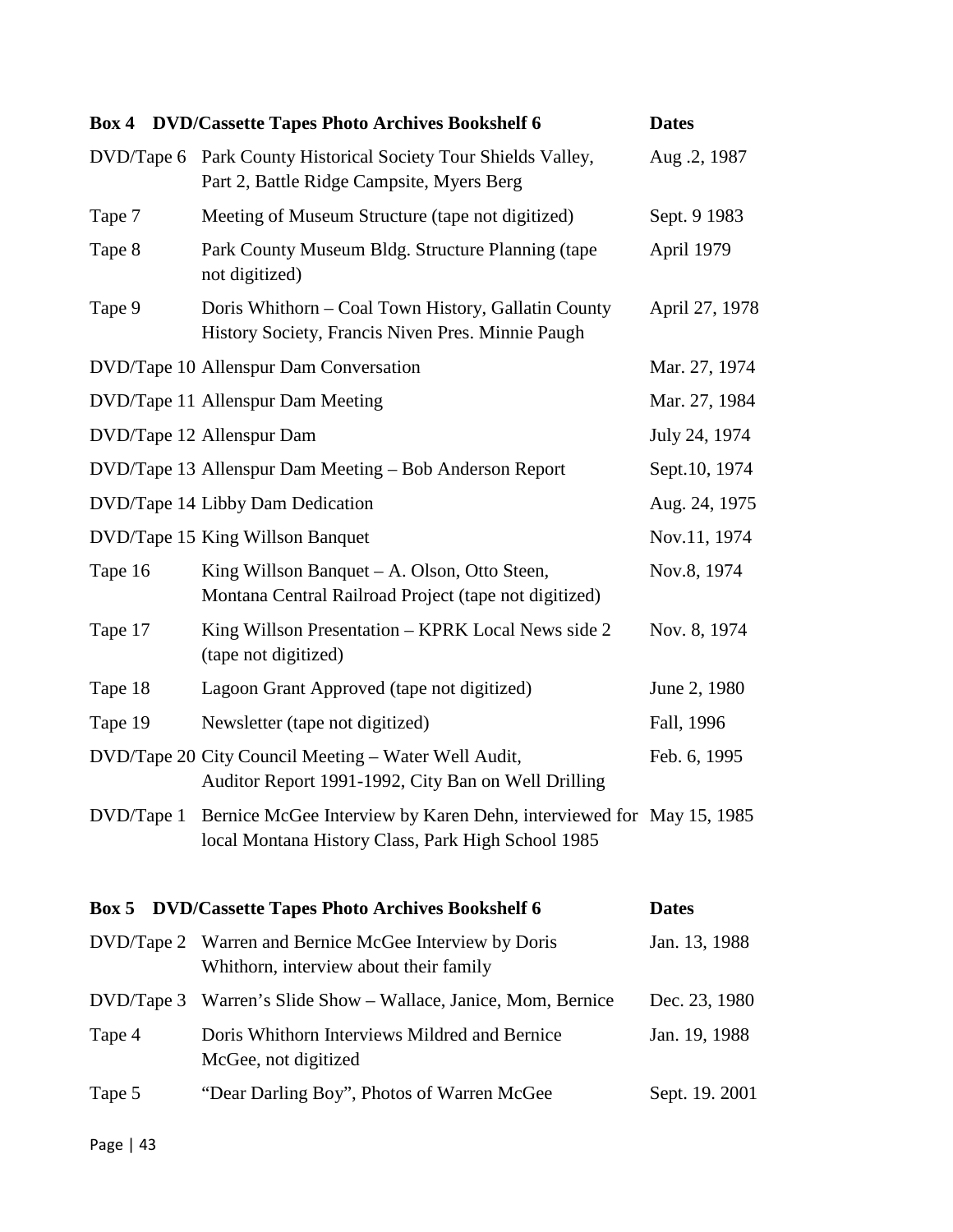| Box 5   | <b>DVD/Cassette Tapes Photo Archives Bookshelf 6</b>                                                                                                   | <b>Dates</b>          |
|---------|--------------------------------------------------------------------------------------------------------------------------------------------------------|-----------------------|
| Tape 6  | Warren McGee Interview, (1 of 7) (tape not digitized)                                                                                                  | Dec. 4, 1997          |
| Tape 7  | Warren McGee Interview, (2 of 7) (tape not digitized)                                                                                                  | not dated             |
| Tape 8  | Warren McGee Interview, (3 of 7) (tape not digitized)                                                                                                  | not dated             |
| Tape 9  | Warren McGee Interview, (4 0f 7) (tape not digitized)                                                                                                  | not dated             |
| Tape 10 | Warren McGee Interview, (5 of 7) (tape not digitized)                                                                                                  | not dated             |
| Tape 11 | Warren McGee Interview, (6 of 7) (tape not digitized)                                                                                                  | not dated             |
| Tape 12 | Warren McGee Interview, (7 of 7) (tape not digitized)                                                                                                  | not dated             |
| Tape 13 | Keith Sweat (tape not digitized)                                                                                                                       | not dated             |
| Tape 14 | Summer, 1998 (tape not digitized)                                                                                                                      | 1998                  |
|         | <b>Box 6 VHS Tapes Photo Archives Bookshelf 5</b>                                                                                                      | <b>Dates</b>          |
| Tape 1  | Utah National Parks, Bridges, Arches, Moab                                                                                                             | Mar. 4, 1989          |
|         | Tape 2 Utah Parks, Texas, Phoenix, San Antonio, Sea World,<br>Fiesta, Corpus Christi                                                                   | April 1989            |
|         | Tape 2 Bozeman Trail, Cow Creek-Virginia City, McGee Narrative,<br>McGee slide show for MT Historical Society                                          | not dated             |
|         | Tape 8 Blue Ridge Mountains, Return to Washington D.C.,<br>Alexandria VA, Park County History Tour of Shields Valley,<br>Park High School Tour         | July 8, 1989          |
|         | Tape 9 Big Timber Birthday Party, Jardine Mine, Dailey Lake,<br>Lombard B.O. tape                                                                      | Sept. 1989            |
|         | Tape 10 S.I.A Butte Mine                                                                                                                               | Oct. 1989             |
|         | Tape 16 SPS 700-Cleelum to Kennewick, Xmas with Lavolds,<br>Huey the Duck, Park County Pioneer Society, Gardiner                                       | Oct. 1990, April 1991 |
|         | Tape 35 Cooke City-Red Lodge Hwy, plowed open 5/95, Daisy Pass,<br>Lulu, Crown Butte Gold Mine; President Clinton paid<br>\$72 million to not mine it. | Jan. 8, 1995          |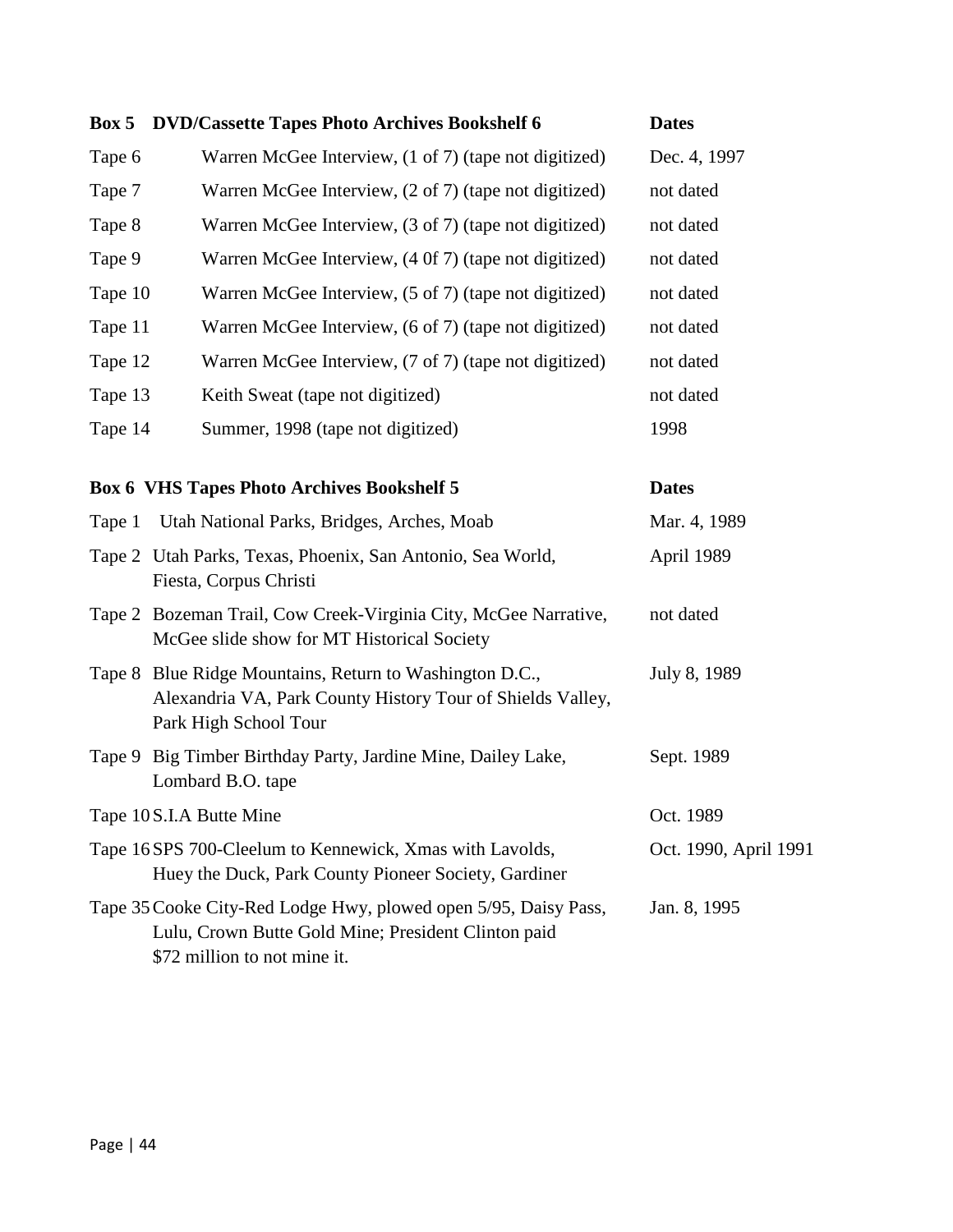## **SERIES 8 OBJECTS**

| <b>Locations</b>                                     | Item (Accession# or other #)                                                                                                                                                                                                                                                                                      | <b>Dates</b> |
|------------------------------------------------------|-------------------------------------------------------------------------------------------------------------------------------------------------------------------------------------------------------------------------------------------------------------------------------------------------------------------|--------------|
|                                                      | Note: As additional objects are cataloged the finding aid will be updated                                                                                                                                                                                                                                         |              |
| <b>MSS</b><br><b>EXH</b><br><b>MGD</b><br><b>MML</b> | <b>Museum Shop and Storage</b><br>Exhibit<br>Main Garage Display<br>Main Museum Lot<br><b>MMB</b> Main Museum Building                                                                                                                                                                                            |              |
|                                                      | <b>Location Objects - Montana Towns/Counties</b>                                                                                                                                                                                                                                                                  | <b>Dates</b> |
| <b>MSS</b>                                           | Group of 5 pins (2018.049.1257 a,b,c,d,e,)                                                                                                                                                                                                                                                                        |              |
|                                                      | a - Round, Melcher for Montana, green metal white band across the<br>center with MELCHER and below in white letters, FOR MONTANA                                                                                                                                                                                  | 1969         |
|                                                      | b - Round, red Gallatin Valley Threshing Bee in black letters across<br>the top, Belgrade, Montana across the bottom                                                                                                                                                                                              |              |
|                                                      | c - Round, white background, Black letters along border, Last Spike<br>Centennial, Deer Lodge, MT, in red 1883, 1983; in center outline<br>of the state of Montana in red, Northern Pacific in small blue letters,<br>steam engine in gray                                                                        | 1983         |
|                                                      | d - Round, Bozeman Trail Heritage Conference in black letters on top<br>border, July 28 - 31, 1999, Bozeman, Montana along bottom, pictured in<br>center, 4 covered wagons pulled by oxen, 4 tepees, fort, two brown trails,<br>trees, bluffs, and mountains. On backside in black marker, Jul 99, W.R.<br>McGee. | 1999         |
|                                                      | e - Round, white background, black letters, Ride the Red Rocket across not dated<br>top, Toronto along the bottom, image of electric train car, red and beige<br>in center $(2018.049.1257 a,b,c,d,e)$                                                                                                            |              |
| <b>MSS</b>                                           | Red plastic clip, Truck Stop Cafe, White Sulphur Springs, We Some<br>Times DozeBut We Never Close (2018.049.1252)                                                                                                                                                                                                 |              |
| Location                                             | <b>Objects - Bozeman Trail, Montana, Yellowstone Park</b>                                                                                                                                                                                                                                                         | <b>Dates</b> |
| <b>MSS</b>                                           | Collection of 16 date stamps. 4 no markings, 1 Front, 2 - 2000 Plus,<br>Pacemaker, Sparco brand, 2 Crowy, Faymus Deluxe 8 D-1, 6409,<br>Justrite Helena Stamp Works, Carter's 1.5, Shiny (2018.049.1281)                                                                                                          | not dated    |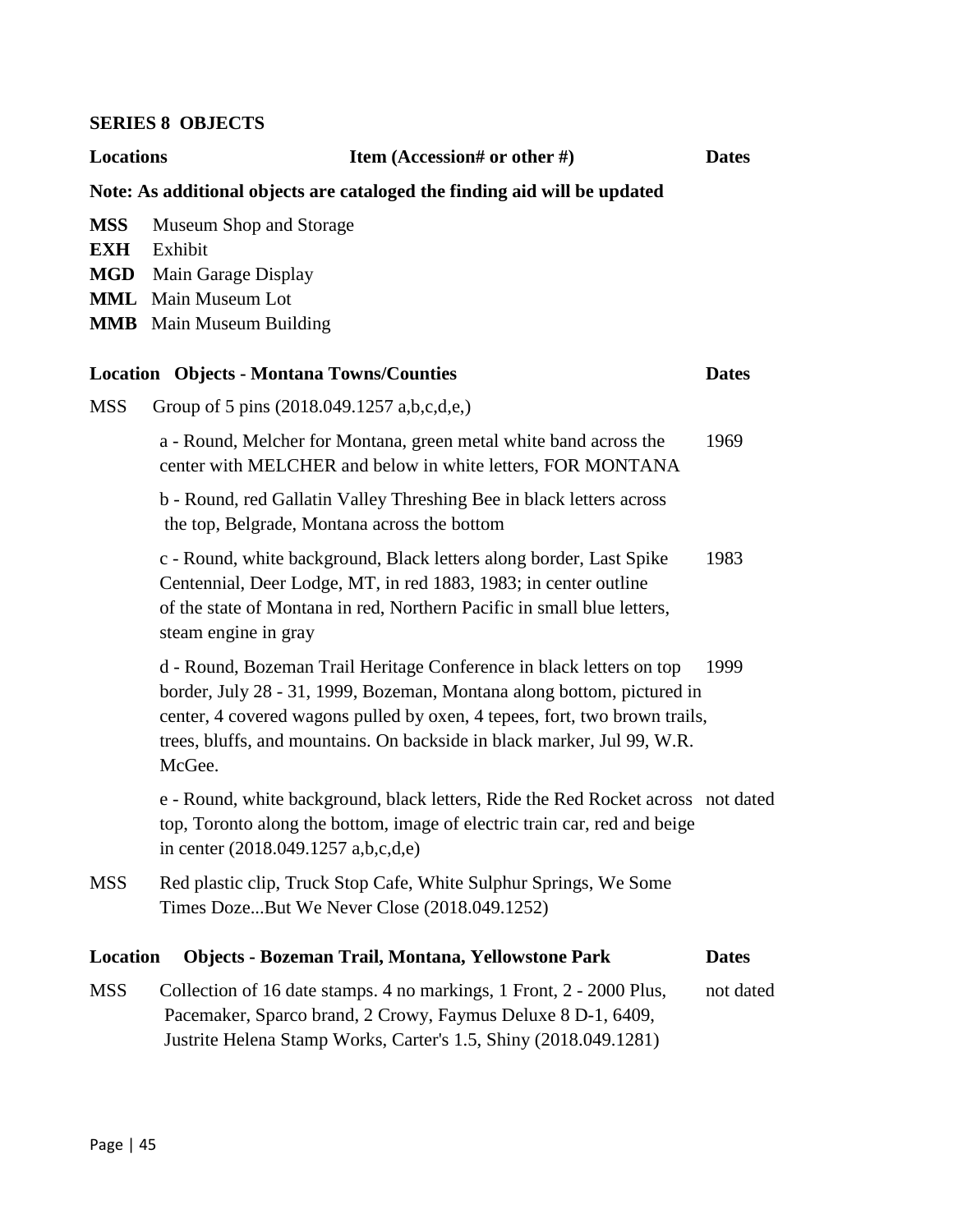| Location         | Objects - Bozeman Trail, Montana, Yellowstone Park                                                                                                                           | <b>Dates</b> |
|------------------|------------------------------------------------------------------------------------------------------------------------------------------------------------------------------|--------------|
| <b>MSS</b>       | Two information cards from The Manitoba Division of INCO Limited<br>at Thompson, detailing the ore of Nickel from mining to pure<br>electrolytic nickel (2018.049.1246)      | not dated    |
| <b>MSS</b>       | White metal sign, top stated in white letters with red elliptical<br>background WARNING, followed by, in green lettering HIGH<br>PRESSURE PETROLEUM PIPELINE (2018.049.1248) | not dated    |
| <b>MSS</b>       | Three ore samples, (rocks) from Grass River, from Setting Lake<br>(2018.049.1290)                                                                                            | not dated    |
| <b>MSS</b>       | Wooden 6-inch ruler, inch markings in black, lower half written in<br>red lettering (2018.049.1260)                                                                          | not dated    |
| <b>Locations</b> | <b>Objects - Park County/Livingston</b>                                                                                                                                      | <b>Dates</b> |
| <b>MSS</b>       | Masonic coin, Livingston Lodge #32, 100 years of Masonry,<br>$1885 - 1985(2018.049.1030)$                                                                                    | 1985         |
| <b>MSS</b>       | Park County Pioneer Society ribbon, gold tin name plate at top,<br>H.E. McGee (2018.049.1214)                                                                                | not dated    |
| <b>MSS</b>       | Park County Pioneer Society ribbon, gold tin name plate at top,<br>H.E. McGee (2018.049.1215)                                                                                | not dated    |
| <b>MSS</b>       | Two fly fishing wet flies in original packaging from Dan Bailey's Flies, prior to 1943<br>Livingston, Montana (2018.049.1229)                                                |              |
| <b>MSS</b>       | 1964-1965 Park County Rangers pin, purple background with gold<br>lettering (2018.049.1240)                                                                                  | 1964-1965    |
| <b>MSS</b>       | Park High Rangers, Fight 'EM Parks written around border in purple<br>(2018.049.1241)                                                                                        | not dated    |
| <b>MSS</b>       | Brown plastic license holder, in white lettering, Dan Bailey's Fly Shop,<br>Best Flies and Fishing Tackle (2018.049.1242)                                                    | 1965         |
| <b>MSS</b>       | Light brown plastic address book, written in silver on front is<br>Compliments of The Mint Tavern, Choice Wines Liquors & Beers<br>(2018.049.1243)                           | not dated    |
| <b>MSS</b>       | 13-inch ruler, beige with yellowing edges, brown center strip with<br>Livingston Employee's Federal Credit Union (2018.049.1244)                                             | not dated    |
| <b>MSS</b>       | Yellow plastic clipboard, Farmers Service Cooperative, written<br>at top (2018.049.1223)                                                                                     | not dated    |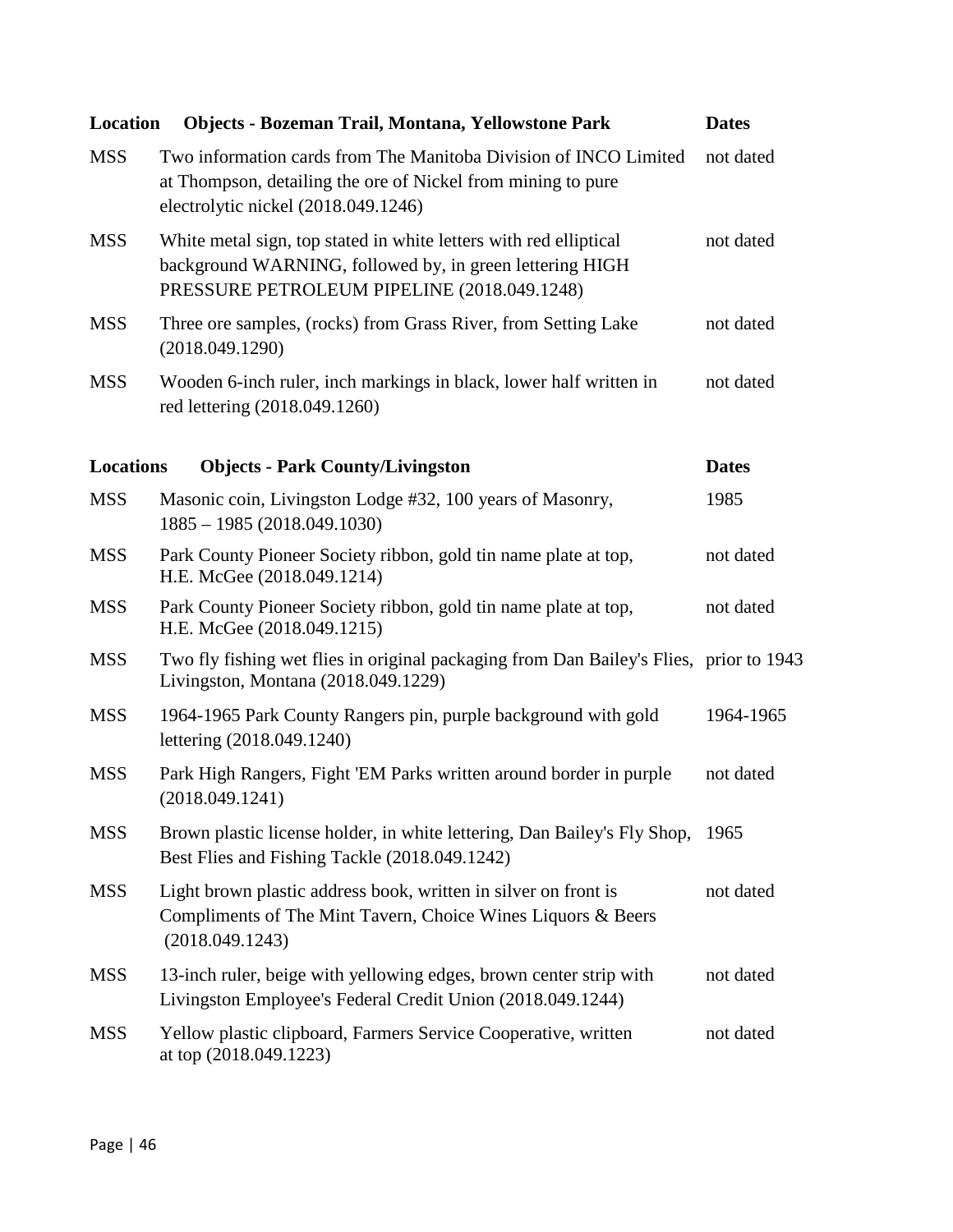|            | <b>Locations Objects - McGee Family Personal</b>                                                                                                                           | <b>Dates</b> |
|------------|----------------------------------------------------------------------------------------------------------------------------------------------------------------------------|--------------|
| <b>MMB</b> | Award of Recognition to Warren McGee from City of Livingston<br>(2019.016.0001)                                                                                            | Nov. 6, 1995 |
| <b>MSS</b> | Three metal clipboards, one has McGee written on top<br>(2018.049.1251 a.b.c.)                                                                                             | not dated    |
| <b>MSS</b> | Illuminator for Zadiix Viewers #500, housed in a black and yellow<br>box with illustration $(2018.049.1292)$                                                               | not dated    |
| <b>MSS</b> | 14 woodless pencils, black, found with photography equipment<br>(2018.049.1293)                                                                                            | not dated    |
| <b>MSS</b> | Zephyr Duofile, dustproof, durable storing for transparencies<br>(2018.049.1296)                                                                                           | not dated    |
| <b>MSS</b> | Black metal round disc with center cut out, 1.5 " cutout on one side<br>and three prongs for attachment. May have been used with<br>photographic equipment (2018.049.1297) | not dated    |
| <b>MSS</b> | Bausch and Lomb optical ballast resistor which is used to operate a<br>Low voltage lamp (2018.049.1298)                                                                    | not dated    |
| <b>MSS</b> | Black metal object that was found with other photographic accessories<br>(2018.049.1299)                                                                                   | not dated    |
| <b>MSS</b> | Three stencils of numbers (2018.049.1301)                                                                                                                                  | not dated    |
| <b>MSS</b> | Two triple-plated, chrome finish Ferrotype plates No. 6976, made by<br>Tower and sold only by Sears, Roebuck and Co (2018.049.1305)                                        | not dated    |
| <b>MSS</b> | Collection of two American Bonded Chrome Squeegee Plates, each<br>enclosed envelope with black lettering and graphics (2018.049.1306)                                      | not dated    |
| <b>MSS</b> | Collection of three squeegee type plates without identifying<br>information (2018.049.1307)                                                                                | not dated    |
| <b>MSS</b> | Wooden yardstick, light colored wood, varnished (2018.049.1308)                                                                                                            |              |
| <b>MSS</b> | Three contact printing frames for making darkroom prints and/or<br>contact sheets (2018.049.1309)                                                                          |              |
|            | <b>Locations Objects - McGee Family Personal</b>                                                                                                                           | <b>Dates</b> |
| <b>MSS</b> | Thermomelt stick held inside metal casing by a sliding clip, packaged<br>in a plastic tube with metal screw on top (2018.049.1261)                                         | not dated    |
| <b>MSS</b> | Vintage Bilora Stabilo camera tripod, made in Germany<br>(2018.049.1262)                                                                                                   | not dated    |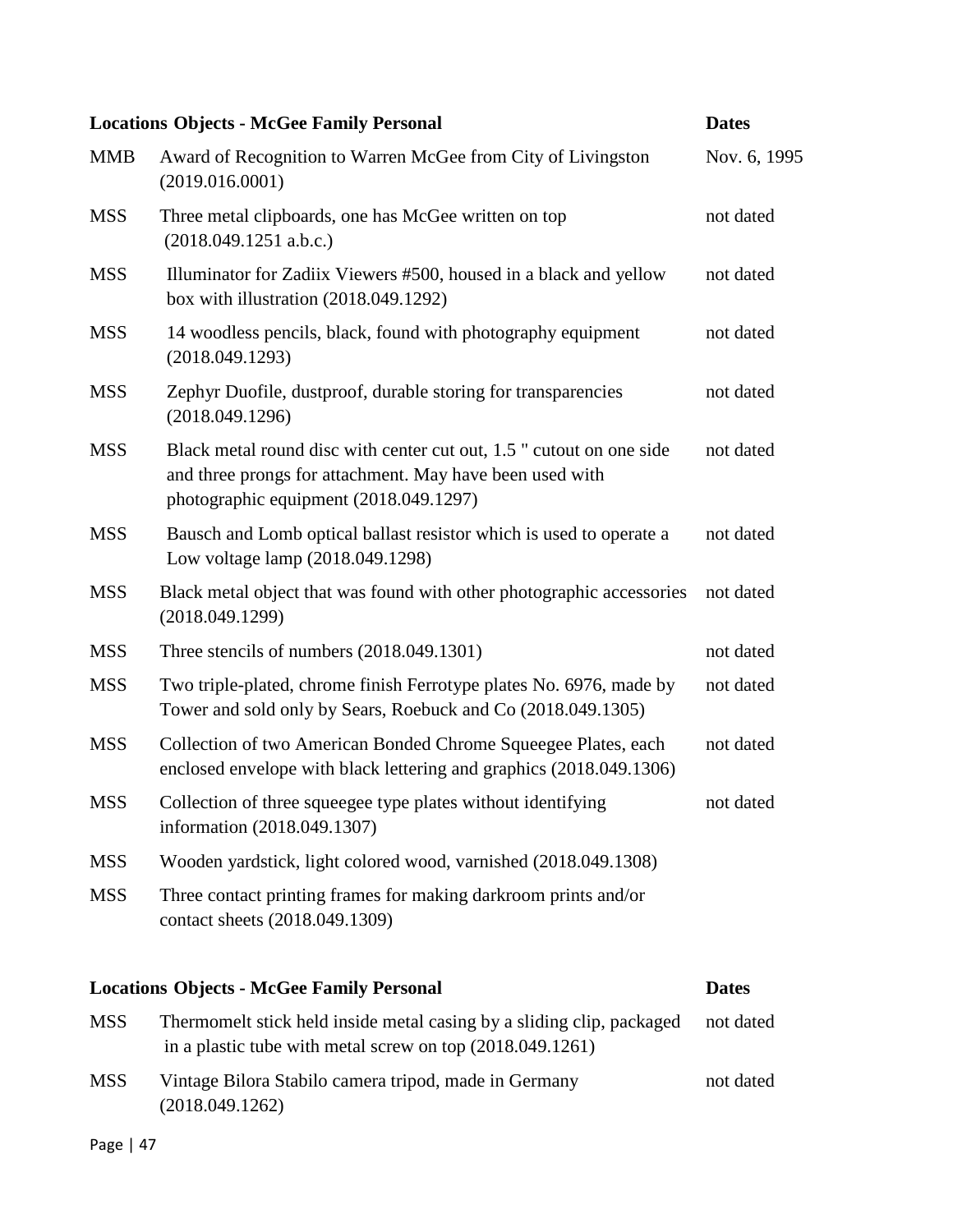## **Locations Objects - McGee Family Personal Dates**

| <b>MSS</b> | 5 hand stamps, one date stamp and two ink pads<br>W.R. McGee with home address on front, Helena Stamp Works,<br>a.<br>Helena, Montana on front top                                                                                                                                                                                                                                                                               | not dated |
|------------|----------------------------------------------------------------------------------------------------------------------------------------------------------------------------------------------------------------------------------------------------------------------------------------------------------------------------------------------------------------------------------------------------------------------------------|-----------|
|            | b. W.R. McGee with home address on front, no manufacturer<br>markings                                                                                                                                                                                                                                                                                                                                                            | not dated |
|            | c. W. R. McGee on front; stamp has address information                                                                                                                                                                                                                                                                                                                                                                           | not dated |
|            | d. W.R. McGee with home address on front, no manufacturer<br>markings, black, round rubber extension on handle                                                                                                                                                                                                                                                                                                                   | not dated |
|            | e. Date stamp with four movable rubber ribbons. Pace Maker No. 1<br>Line Dater at top of front                                                                                                                                                                                                                                                                                                                                   | not dated |
|            | f. Flat stamp without handle, Montana Central Railroad and<br>Recreation Company, Inc., 347 L No. Last Chance Gulch, Helena,<br>Montana 59601                                                                                                                                                                                                                                                                                    | not dated |
|            | g, h. Two black foam Carter's Stamp pads (2018.049.1265)                                                                                                                                                                                                                                                                                                                                                                         | not dated |
| <b>MSS</b> | Metal section of a clipboard, backing is missing. The Globe Wernicke<br>Co., Cincinnati, Ohio is stamped at top with Columbia File underneath<br>(2018.049.1266)                                                                                                                                                                                                                                                                 | not dated |
| <b>MSS</b> | Vintage Scandinavian metal barrel padlock with key (2018.049.1268)                                                                                                                                                                                                                                                                                                                                                               | not dated |
| <b>MSS</b> | Piece of concrete with compass directions and 10/19/1995 written in<br>red (2018.049.1269)                                                                                                                                                                                                                                                                                                                                       | 1995      |
| <b>MSS</b> | Small glass bottle with some sediment inside, elongated, small<br>opening (2018.049.1271)                                                                                                                                                                                                                                                                                                                                        | not dated |
| <b>MSS</b> | Putty colored metal suitcase, handle wrapped in electrical tape<br>(2018.049.1279)                                                                                                                                                                                                                                                                                                                                               | not dated |
| <b>MSS</b> | Wooden box with warped lid, old white adhesive tape on box top<br>and around sides, across the top is written, this box contains all my<br>valuables from 2/24/44 - 9/21/45. S/SGT W.R. McGee, front is<br>stamped W.R. McGEE. Inside box contains collection of camera<br>equipment; Kodak Standard Flashholder, lens hoods, 41 filters,<br>universal finder, Kodak Pola-Screen viewer and photography items<br>(2018.049.1274) | 1944-1945 |
| <b>MSS</b> | Rectangular, silver metal case with opening on one end<br>(2018.049.1280)                                                                                                                                                                                                                                                                                                                                                        | not dated |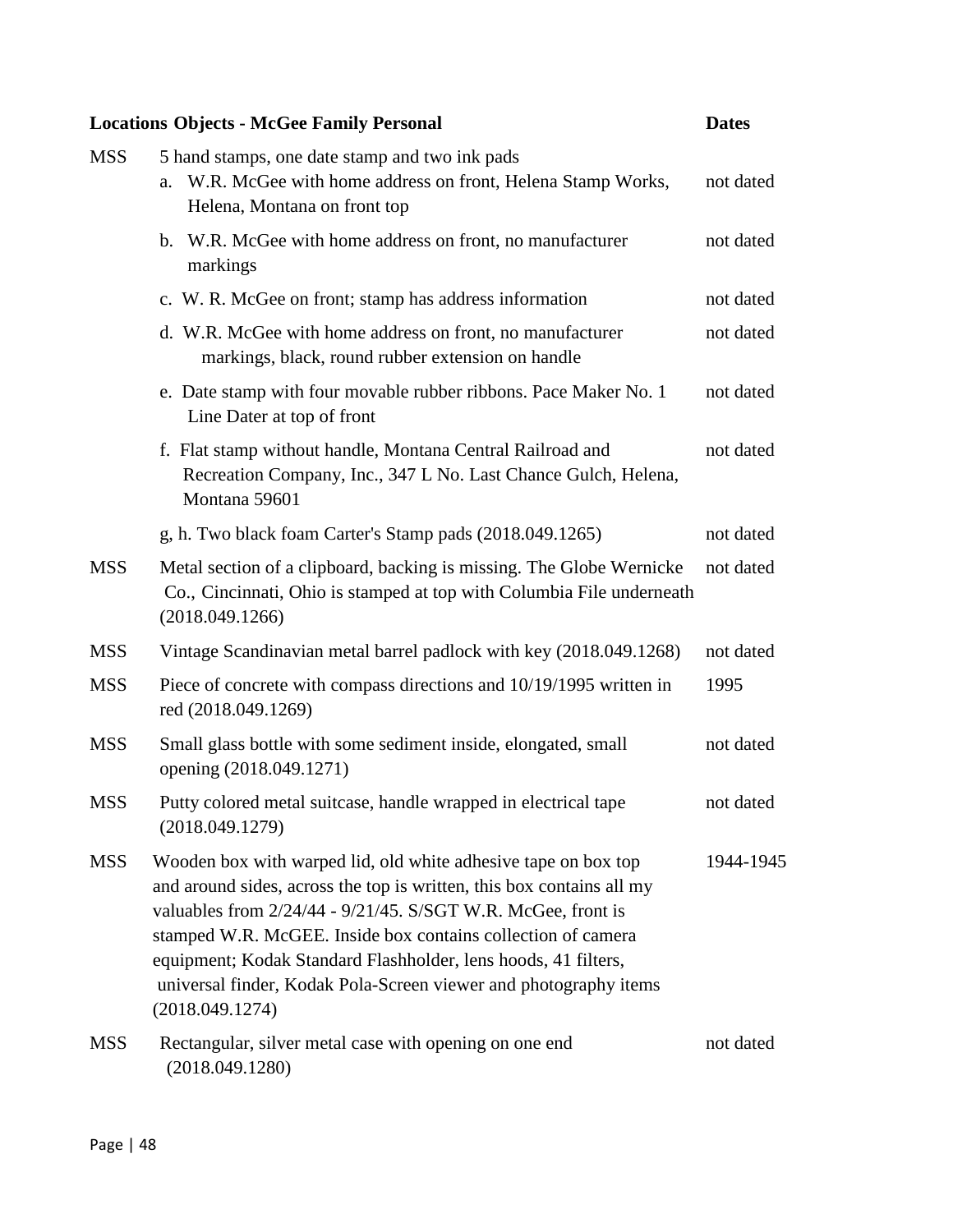|            | <b>Locations Objects - McGee Family Personal</b>                                                                                                                          | <b>Dates</b> |
|------------|---------------------------------------------------------------------------------------------------------------------------------------------------------------------------|--------------|
| <b>MSS</b> | Set of two white broadcloth curtains, bottom of each has hand<br>embroidered pictures of a man and woman at the bottom of the<br>curtain (2018.049.1200 a,b)              | not dated    |
| <b>MSS</b> | WWII Sweetheart Pin, aviation prop and wings insignia and one<br>Blue Star flag (2018.049.1216)                                                                           | ca. 1940s    |
| <b>MSS</b> | Collection of 13 film clips. stainless steel, 2 have rounded bottoms,<br>14 bell shaped. All have heavy wire hangers attached (2018.049.1288)                             | not dated    |
| <b>MSS</b> | Vintage stainless steel Burke & James Developing Tank, large format,<br>black spool-like device, plastic; stainless steel container; black plastic<br>top (2018.049.1284) | not dated    |
| <b>MSS</b> | Aluminum box, top has glass framed by aluminum, piece of cardboard<br>with a 1 $1/2$ " cut out taped on top of glass top $(2018.049.1287)$                                | not dated    |
| <b>MSS</b> | Glass jar, half full with fine black and silver colored material<br>(2018.049.1289)                                                                                       | not dated    |

## **SERIES 9 PHOTOGRAPHS**

| Photos – Bozeman Trail, Montana, Yellowstone National Park                                                      | <b>Dates</b> |
|-----------------------------------------------------------------------------------------------------------------|--------------|
| 2 folders of photos that document dedication events, parades, Montana<br>historic sites, and exhibits.          | 1946-1983    |
| Folder 1: 25 photos of Yellowstone Gateway Museum's Caboose,                                                    |              |
| Yellowstone Western Stage Coach (in Helena), Bannack Montana main<br>street, historic buildings                 |              |
| Folder 2: 127 photos of Libby Dam dedication, Butte Historical Society                                          |              |
| Conference, Colstrip Dedication, Missouri Headwaters Dedication,                                                |              |
| White Sulphur Springs "The Castle", Missouri River Float Trip,                                                  |              |
| Cow Island, Fort Benton historic sites (2018.049.2091)                                                          |              |
| 3 folders of color photos of Bozeman Trail, Yellowstone River and<br>aerial views (3 folders from one notebook) | 1993-1999    |
| Folder 1:36 photos of Bozeman Trail                                                                             |              |
| Folder 2: 37 photos of Norris to Virginia City, historic low water on the                                       |              |
| Yellowstone in Livingston                                                                                       |              |
| Folder 3: 21 photos of Gage Family cemetery visited in 1999,                                                    |              |
| T1S R12E S1 aerial shot of Yellowstone Ford of 1864 Bozeman trail,<br>(2018.049.2095)                           |              |
|                                                                                                                 |              |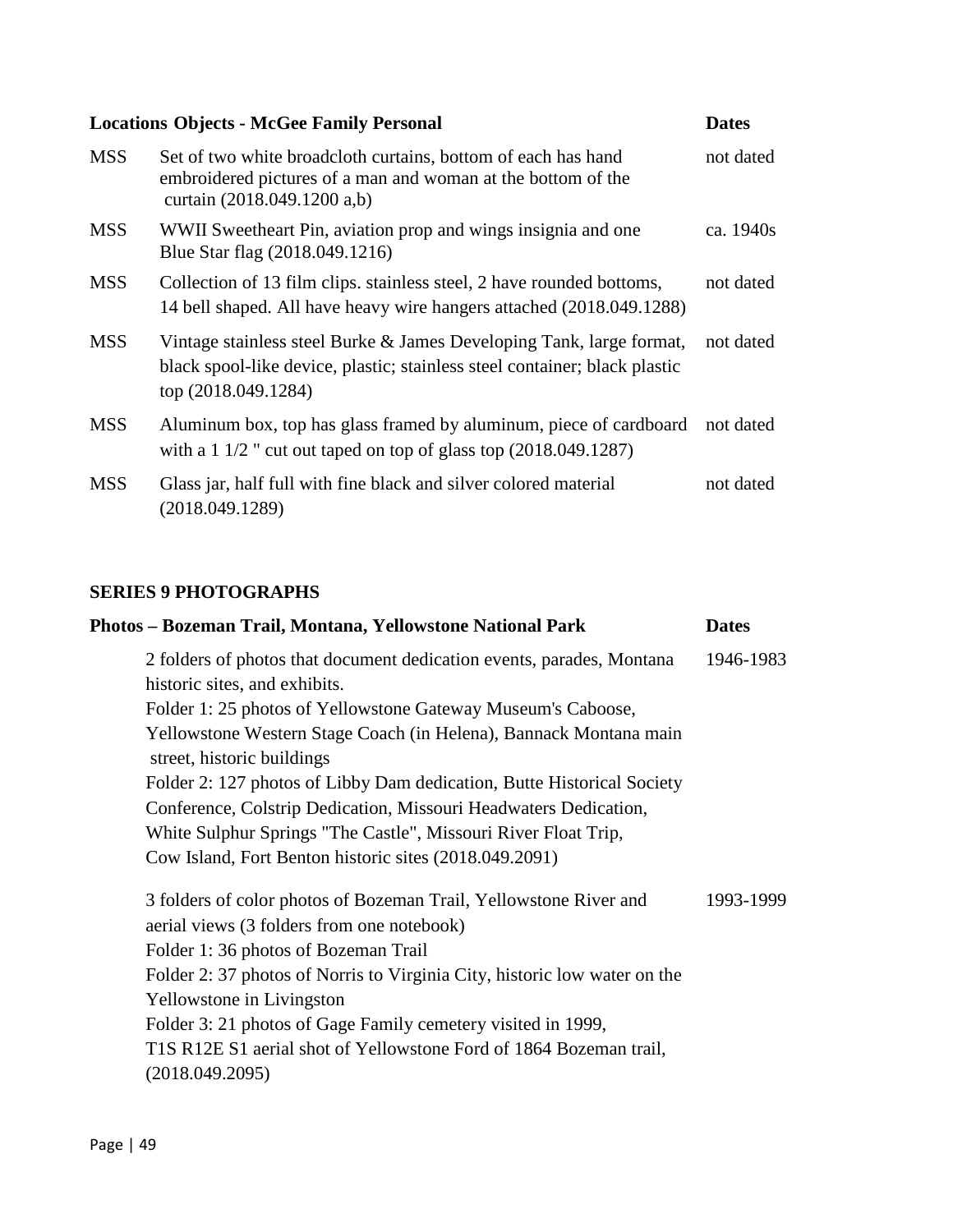| Photos – Bozeman Trail, Montana, Yellowstone National Park                                                                                                                                                                                                                                                                                                                                                                                                                                                                        | <b>Dates</b> |
|-----------------------------------------------------------------------------------------------------------------------------------------------------------------------------------------------------------------------------------------------------------------------------------------------------------------------------------------------------------------------------------------------------------------------------------------------------------------------------------------------------------------------------------|--------------|
| 2 folders of photos of the 1864 Bozeman Trail.                                                                                                                                                                                                                                                                                                                                                                                                                                                                                    | 1974-1997    |
| Folder 1: 83 photos taken by Warren McGee who drove, walked and<br>mapped the Bozeman Trail. Each photo is identified by township, range<br>and section. People include: Bryon Grosfield, Walt Selinski, Roy Moore,<br>Isabelle Johnson, Sigurd Eggen, Lawrence Tuggle. Sites include: Fort<br>Fetterman, Deer Creek Station, Montana-Wyoming State Line, Twin<br>Creek, East Pass Creek, Lodge Grass Creek, Fort Smith, Rotten Grass,<br>Hayfield Fight, Bighorn River Crossing, Silent City, Templed Hills/City,<br>Fort Buster |              |
| Folder 2: 102 photos, sites include; Beauvais Creek, Scott Creek,<br>E. Pryor Creek, Will James Ranch, Plenty Coups Museum, Devils Gap,<br>Grove Creek, Stillwater River Ford, Fort Story, Bridger Creek Divide,<br>Thomas Party Massacre, Boulder River Ford. People include: Byron<br>Grosfield, Walt Selinski, Roy Moore, Isabelle Johnson, Sigurd Eggen,<br>Lawrence Tuggle (2018.049.2125).                                                                                                                                  |              |
| 3 folders of the 1864 Bozeman Trail. McGee drove, walked and<br>mapped the Bozeman Trail. Each photo is identified by township,<br>range and section.                                                                                                                                                                                                                                                                                                                                                                             | 1972-1978    |
| Folder 1: 76 photos. Subjects include: Hunter Hot Springs, Duck Creek,<br>Gage Creek, National Geographic Magazine, Convict Grade Road,<br>Shields River Crossing, Benson's Landing, Fleshman Creek Crossing<br>People include: Bryon Grosfield, Walter Steeves, Roy Moore,<br>Walter Laubach, Andy Killorn.                                                                                                                                                                                                                      |              |
| Folder 2: 67 photos, subjects include: Slade Creek, Madison Valley,<br>Ennis Lake, Warm Springs Creek, Norris, Red Bluff Cemetery, Cold<br>Spring Canyon/Creek, Madison River, Kelly Canyon, Moffit Canyon,<br>Bozeman Pass. People include: Bryon Grosfield, Walter Steeves, Roy<br>Moore, Walter Laubach, Andy Killorn                                                                                                                                                                                                          |              |
| Folder 3: 40 photos, subjects include: Slade Creek, Slades Toll Station,<br>Article on Jack Slade, Virginia City/Alder Gulch, Cady Creek/John<br>Bozeman Monument. People include: Bryon Grosfield, Walter Steeves,<br>Roy Moore, Walter Laubach, Andy Killorn. (2018.049.2126)                                                                                                                                                                                                                                                   |              |
| 35 slides of sections of the Bozeman Trail; slides include: township,<br>range and section coordinates. Subjects include: Moffitt Canyon,<br>Springdale, Red Bluff, Grave Creek, Benson's Landing. (2018.049.2127)                                                                                                                                                                                                                                                                                                                | 1974-1981    |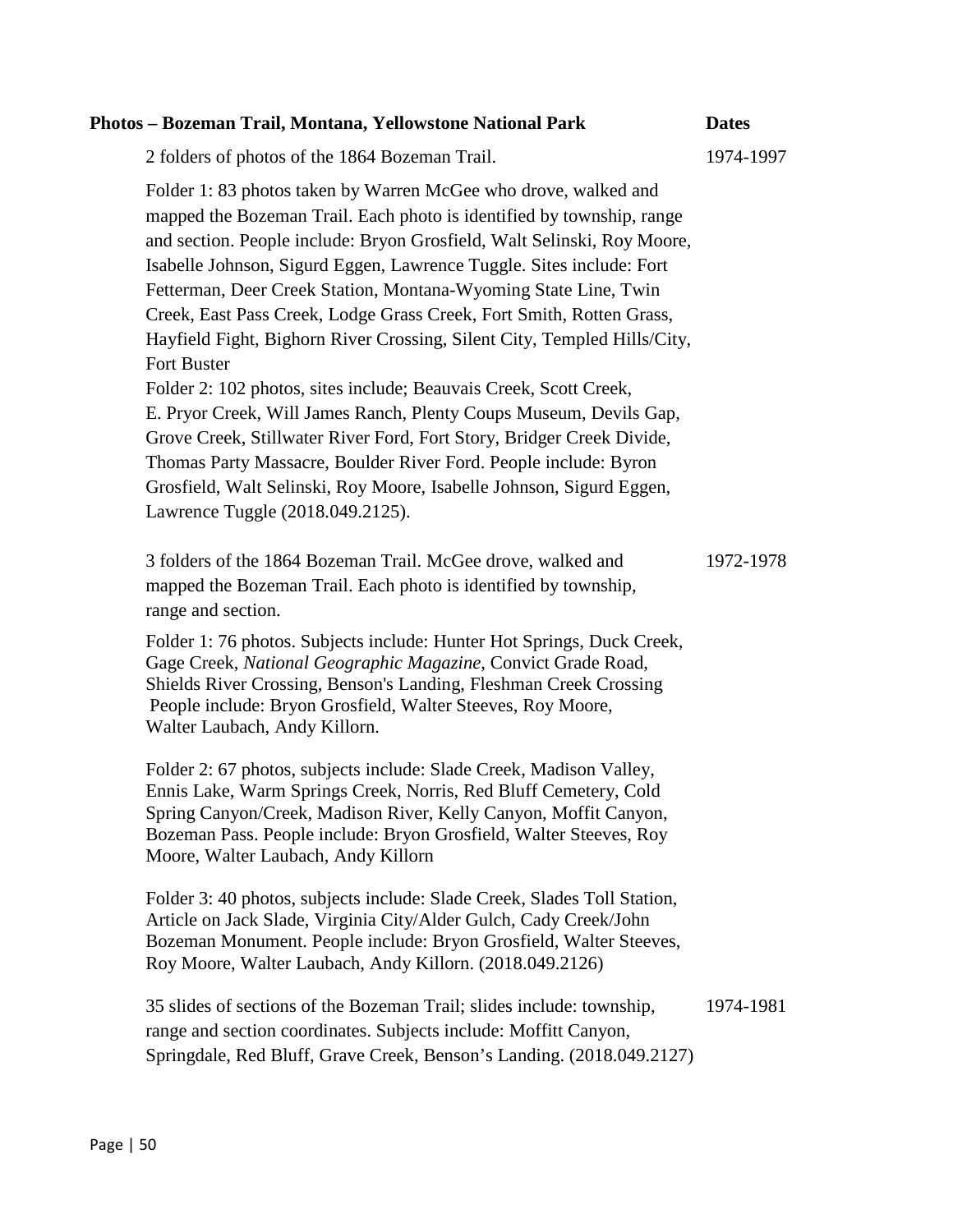| Photos - Bozeman Trail, Montana, Yellowstone National Park                                                                                                                                                                                                                                                                                                                                             | <b>Dates</b> |
|--------------------------------------------------------------------------------------------------------------------------------------------------------------------------------------------------------------------------------------------------------------------------------------------------------------------------------------------------------------------------------------------------------|--------------|
| 77 slides of locations on the Bozeman and Oregon Trails.<br>Also includes four photos of Warren McGee and Susan Doyle<br>at Bozeman Trail Conference and Highway 89, Bozeman Trail and a<br>location near the Shields River. Subjects include: Fort Laramie,<br>Barracks of Fort Laramie, Platte River, Guernsey Wyoming<br>Glenrock Wyoming, Fort Smith, Silent City, Buster Creek<br>(2018.049.2128) | 1975-1983    |
| 80 slides of locations on the Bozeman Trail, specified by<br>township, range and section coordinates. People include Dick Lamb,<br>Jonathan Wright. Subjects include: Buster Creek, East Pryor Creek,<br>Devils Gap, Cooney Reservoir, Old Crow Agency, Grove Creek,<br>Stillwater River Crossing, Cow Creek Divide (2018.049.2129)                                                                    | 1974-1983    |
| 73 slides of locations on the Bozeman Trail by township,<br>range and section coordinates. Subjects include: Cow Creek, Bridger<br>Creek, Big Timber, Hunter Hot Springs, Shields River Crossing,<br>Billman Creek, Fleshman Creek (2018.049.2130)                                                                                                                                                     | 1974-1980    |
| 80 slides of locations on the Bozeman Trail, specified by<br>township, range and section. Subjects include: Kelly Canyon,<br>Moffett Canyon, Madison River, Norris Hill, Red Bluff Cemetery,<br>Johnson's Rock House, Slade Creek, Virginia City, Raspberry<br>Hill Grade, Alder Creek, Boot Hill, Virginia City (2018.049.213)                                                                        | 1975-1980    |
| 10 photos of Frontier Alliance members in meetings and in the<br>field (Bozeman Trail/Yellowstone Ford) (2018.049.2152)                                                                                                                                                                                                                                                                                | 1999         |
| 15 photos of the dedication at Missouri Headwaters State Park and<br>John Colter Run. Subjects include: Missouri Headwater State Park,<br>Three Forks, Montana (2018.049.2153).                                                                                                                                                                                                                        | 1976         |
| 44 photos of Helena Vigilante parade, dance; Fort Benton historic<br>buildings, streets, exhibits; Jefferson City gold dredge; Boulder town<br>site and train depot. Subjects include: Helena, Fort Benton, Jefferson<br>City, Boulder, Montana (2018.049.2154)                                                                                                                                        | 1976         |
| 51 photos of battlefields and travel routes, depicting Chief Joseph<br>and the Nez Perce's effort to escape the U.S. Army and attempt to<br>reach Canada. Subjects include: Chief Joseph, Big Hole Battlefield,<br>Canyon Creek Battle, Bears Paw Battle, Fort Assiniboine, Ryegate,<br>Chief Joseph Monument (2018.049.2155)                                                                          | 1976/93      |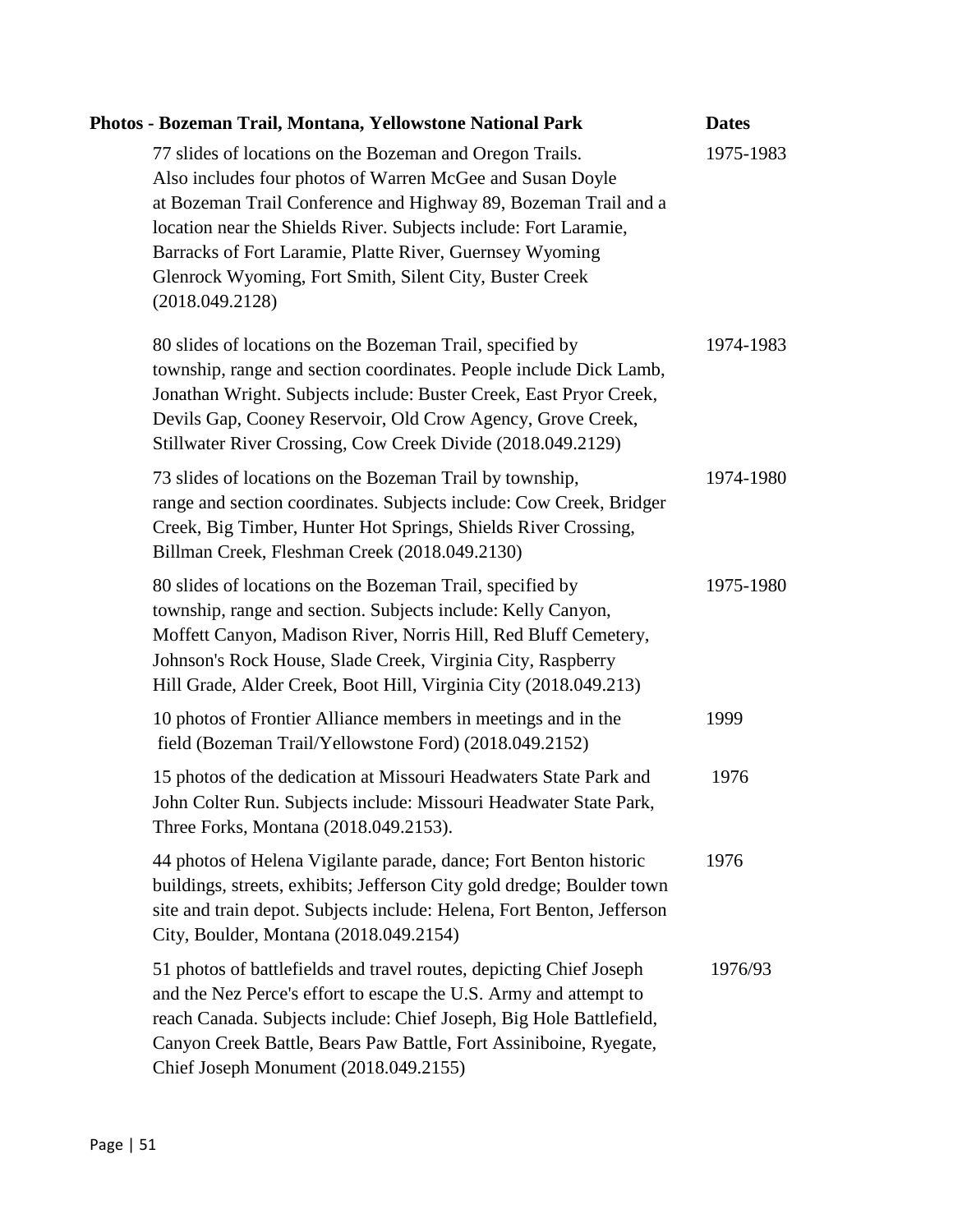| Photos - Bozeman Trail, Montana, Yellowstone National Park                                                                                                                                                                                                                                                                                                                                                                                                                                                                                                                                            | <b>Dates</b> |
|-------------------------------------------------------------------------------------------------------------------------------------------------------------------------------------------------------------------------------------------------------------------------------------------------------------------------------------------------------------------------------------------------------------------------------------------------------------------------------------------------------------------------------------------------------------------------------------------------------|--------------|
| 107 photos of historical sites across Montana; Fort Custer;<br>Virginia City; Park County historic places (Aldrich, Horr), Battle<br>Ridge/Wilsall Road, George Lufffingwell Ranch on Bracket Creek,<br>Homestead, Livingston Depot, Exhibits; Fort Union, and the<br>confluence of the Yellowstone and Missouri Rivers: Pompey's<br>Pillar and photo of a sod house nearby. Subjects include: Chief Joseph,<br>Big Hole Battlefield, Canyon Creek Battle, Bears Paw Battle, Fort<br>Assiniboine, Ryegate/Chief Joseph Monument (2018.049.2156)                                                       | 1963-1991    |
| 34 photos of the route from Deer Creek Station to Pompey's Pillar,<br>includes photos of Fort Fetterman, Oregon Trail exhibits, Devil's<br>Gate Wyoming, Independence Rock Wyoming, Oregon Trail<br>(2018.049.2157)                                                                                                                                                                                                                                                                                                                                                                                   | 1994-1995    |
| 29 photos of Pompey's Pillar and the grounds surrounding the<br>monument; Hesper site (Chief Joseph battle with General Sturgis);<br>David Fafferty's grave on Buster Creek on Crow Reservation; Cady<br>Creek, the site of John Bozeman's death, monument to John Bozeman;<br>sections of the Bozeman Trail (2018.049.2158)                                                                                                                                                                                                                                                                          | 1995         |
| 28 photos of Montana cities, Mount Rushmore, Elephant Rock,<br>Oregon 1946; Fort Dodge Iowa; Helena High School after the 1935<br>earthquake; ore train in Helena 1896; Butte MT before the Berkley Pit;<br>Iron Mountain Mill at Superior MT before 1900; Great Falls, Billings;<br>St. Vincent Hospital; Missouri River at Gates of the Mountains;<br>postcards of riverboats on the Mississippi River in Iowa; group photos<br>of McGee friends, coworkers. People include: Dier Murphy, Warren<br>McGee, Robert E. Maxson, Bernice McGee (2018.049.2159)                                          | 1913-99      |
| Series of Oregon Trail photos organized in three folders.<br>Folder 1: 63 photos of historic locations on the Oregon Trail, subjects<br>include: Oregon Trail; Fort Laramie; Chimney Rock Nebraska; Oregon<br>Trail Ruts Landmark; Parting of the Ways; Register Cliffs; Baker, OR;<br>Wagon Box Fight; Fort Kearney; Fort Smith; Bighorn Canyon; DeSmet<br>Lake; Massacre Hill; Connors Battlefield, Rancher Wyoming; Gravestone<br>of John Daily, Sterling Montana; Virginia City; Bozeman Trail, people<br>include: Merrill Burlingame, R.W. Moore, Marriett Meloy, Hal Stearns,<br>Doris Whithorn | 1977-1993    |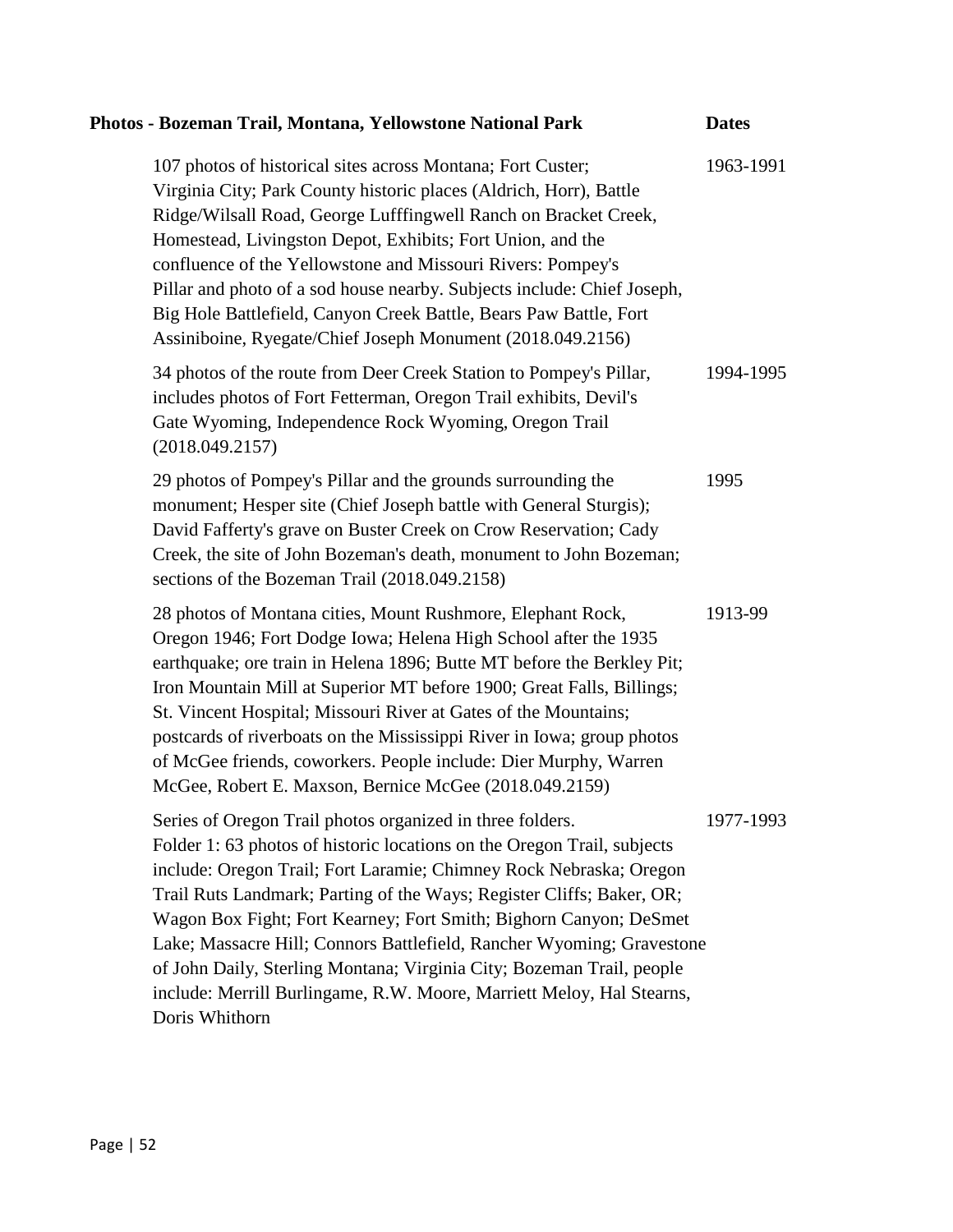| Photos - Bozeman Trail, Montana, Yellowstone National Park                                                                                                                                                                                                                                                                                                                                                                                                                                         | <b>Dates</b> |
|----------------------------------------------------------------------------------------------------------------------------------------------------------------------------------------------------------------------------------------------------------------------------------------------------------------------------------------------------------------------------------------------------------------------------------------------------------------------------------------------------|--------------|
| Folder 2: 43 photos of Oregon Trail, Fort Laramie, Chimney Rock<br>Nebraska, Oregon Trail Ruts Landmark, Parting of the Ways; Register<br>Cliffs; Baker, Oregon; Wagon Box Fight; Fort Kearney; Fort Smith;<br>Bighorn Canyon; DeSmet Lake; Massacre Hill; Connors Battlefield,<br>Rancher, Wyoming; Gravestone of John Daily; Sterling Montana;<br>Virginia City, Bozeman Trail. People include: Merrill Burlingame,<br>R.W. Moore, Marriett Meloy, Hal Stearns, Doris Whithorn.                  |              |
| Folder 3: 49 photos of Oregon Trail; Fort Laramie; Chimney Rock<br>Nebraska; Oregon Trail Ruts Landmark; Parting of the Ways; Register<br>Cliffs; Baker Oregon; Wagon Box Fight; Fort Kearney, Fort Smith,<br>Bighorn Canyon, DeSmet Lake; Massacre Hill; Connors Battlefield,<br>Rancher Wyoming; Gravestone of John Daily; Sterling, Montana;<br>Virginia City; Bozeman Trail. People include: Merrill Burlingame,<br>R.W. Moore, Marriett Meloy, Hal Stearns, Doris Whithorn<br>(2018.049.2160) |              |
| <b>Photos - Park County, Montana</b>                                                                                                                                                                                                                                                                                                                                                                                                                                                               | <b>Dates</b> |
| Basil Murn, 6 photos, include family portrait, medicine wheel,<br>"comet west" (2018.049.2132)                                                                                                                                                                                                                                                                                                                                                                                                     | 1976-1978    |
| Photo portrait of George W. Potter, Clara Wright's friend<br>(2018.049.2133)                                                                                                                                                                                                                                                                                                                                                                                                                       | 1900         |
| 29 historic photos of the Bottler Ranch (1888-1889), Olga Bottler<br>working on ranch's original fence posts, people include: Phil Willis,<br>Fredrick Bottler, Josephine Bottler, Will Hancock, Abbie Hancock,<br>Floyd Bottler, Olga Bottler. (2018.049.2134)                                                                                                                                                                                                                                    | 1976         |
| 65 photos of the Bozeman Pass construction, before and after images<br>of I-90, Bozeman Pass. Subjects include: Timberline Creek, Bozeman<br>Trail, Yellowstone Trail, Bud Miles Ranch (2018.049.2135)                                                                                                                                                                                                                                                                                             | 1976-1978    |
| 38 photos of the construction of I-90 over Bozeman Pass, subjects<br>include: Bud Miles Ranch, Bozeman Pass, I-90 (2018.049.2136)                                                                                                                                                                                                                                                                                                                                                                  | 1976-1977    |
|                                                                                                                                                                                                                                                                                                                                                                                                                                                                                                    |              |

Dedication (2018.049.2137)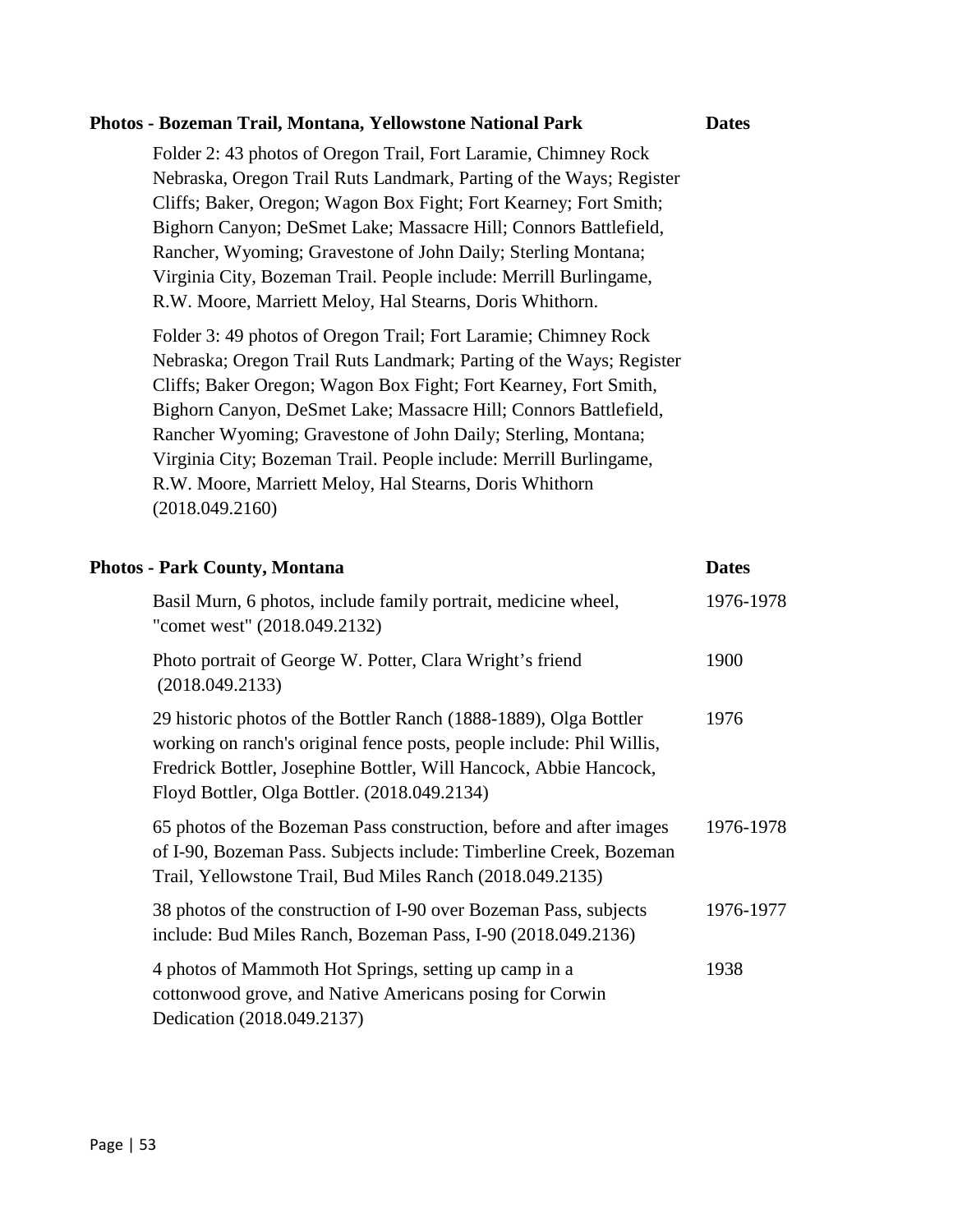| <b>Photos - Park County, Montana</b>                                                                                                                                                                                                                                                                                                                                                                                                                                                 | <b>Dates</b> |
|--------------------------------------------------------------------------------------------------------------------------------------------------------------------------------------------------------------------------------------------------------------------------------------------------------------------------------------------------------------------------------------------------------------------------------------------------------------------------------------|--------------|
| 9 photos of Gardiner Montana town site, Gardiner bridge,<br>stage stop for "Tally-Ho" coach, Gardiner Railroad Depot,<br>Jardine Montana, mine buildings, Bear Creek drainage. Subjects<br>also include: Roosevelt Arch, Jardine Mine (2018.049.2138)                                                                                                                                                                                                                                | 1903-1976    |
| 2 photos of gold dredge at Emigrant Montana, Paradise Valley.<br>Subjects include: Two photos showing gold dredge at Emigrant,<br>Montana, Paradise Valley (2018.049.2139)                                                                                                                                                                                                                                                                                                           | 1941         |
| 60 photos of Fort Parker site, Fort Parker historical marker and<br>foundation ruins. Photos show where Fort Parker was in relation<br>to I-90, Mission Creek, Frontage Road. Subjects include: First Crow<br>Indian Agency, Steeves Crossing (2018.049.2140)                                                                                                                                                                                                                        | 1993-1997    |
| <b>Photos - Park County, Livingston, Montana</b>                                                                                                                                                                                                                                                                                                                                                                                                                                     | <b>Dates</b> |
| 21 photos of the Park County senior citizen party, plaque<br>listing past presidents, dancing, group poses (2018.049.2161)                                                                                                                                                                                                                                                                                                                                                           | 1987         |
| 8 photos of Park County fire crew posing by antique fire<br>equipment and training classes. (2018.049.2162)                                                                                                                                                                                                                                                                                                                                                                          | 1979-1984    |
| 4 photos of 1943 flood conditions at Sacajawea Park, Harvat's<br>Bridge (2018.049.2163)                                                                                                                                                                                                                                                                                                                                                                                              | 1943         |
| 3 photos of Livingston Rodeo Parade; Allenspur Dam float, V.F.W.<br>float, old jalopy (2018.049.2164)                                                                                                                                                                                                                                                                                                                                                                                | 1977         |
| 5 photos of rooms full of file boxes; location unknown<br>(2018.049.2165)                                                                                                                                                                                                                                                                                                                                                                                                            | 1990         |
| 116 photos of the cleanup and rehabilitation of the Livingston<br>Railyard; photos of toxic waste sites, removal of soil, removal<br>of waste water; cleanup committee, meetings with EPA officials<br>and contractors, picnics with "LIFE" committee members; people<br>include: Warren McGee, Bernice McGee, Jim Durfey, Bob Jovick,<br>Tom Lemke, Clare Lemke, Dan Porter. Subjects include Livingston<br>Rail Yard Cleanup, Livingston Plume "LIFE" Committee<br>(2018.049.2166) | 1989-1993    |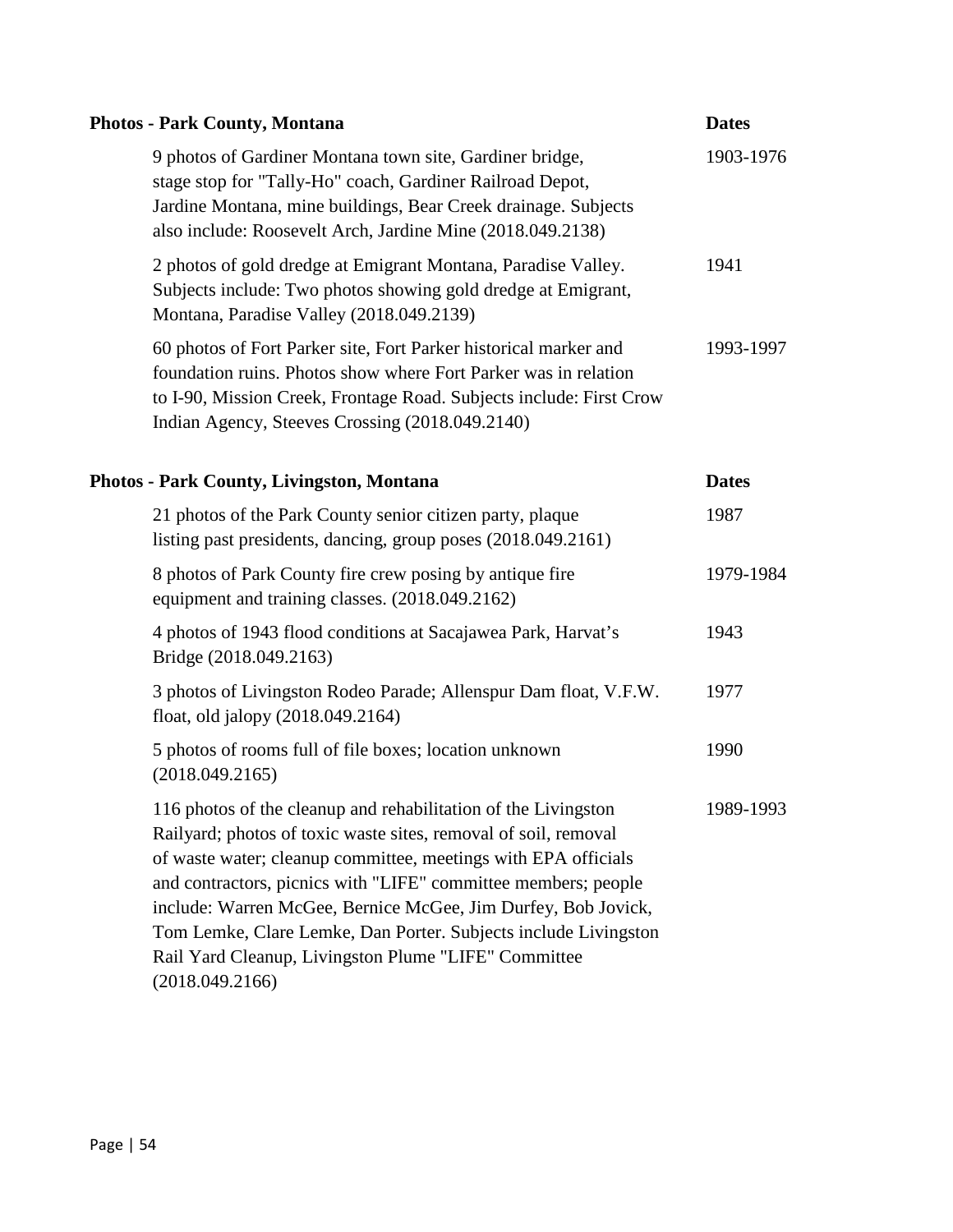| <b>Photos - Park County, Livingston, Montana</b>                                                                                                                                                                                                                                                                                                                                                                                                                                                                                                        | <b>Dates</b> |
|---------------------------------------------------------------------------------------------------------------------------------------------------------------------------------------------------------------------------------------------------------------------------------------------------------------------------------------------------------------------------------------------------------------------------------------------------------------------------------------------------------------------------------------------------------|--------------|
| 12 photos of Livingston businessmen, Sacajawea Park,<br>Band shell, 1st prize float in parade, Livingston Police Dept.<br>(1920-1930), and an early airplane in Livingston. People include:<br>Fred Mjelde, Pat Tucker, P. Nelson, A.W. Miles, Berg, Lashorn,<br>H.J. Miller (2018.049.2167)                                                                                                                                                                                                                                                            | 1920-1967    |
| 32 photos of historic buildings and downtown Livingston, MT,<br>Sites include: post office, electric power plant, Valley Lumber Company,<br>City Hall, Northside School, Main St., Calamity Jane Cabin, Albermarle<br>Hotel, The Enterprise (2018.049.2168)                                                                                                                                                                                                                                                                                             | 1889-1958    |
| 10 photos and two programs of the 1976 dedication of Park County<br>Administrative Offices (2018.049.2169)                                                                                                                                                                                                                                                                                                                                                                                                                                              | 1976         |
| 24 photos of Livingston bridges, Yellowstone River and Lagoon.<br>Includes the Harvat Bridge, Sacajawea Park, Main St. Bridge flood<br>and the collapse of the Shields River Bridge 018.049.2170)                                                                                                                                                                                                                                                                                                                                                       | 1918-1958    |
| 15 photos of Livingston Schools. Images with notations on cost of<br>buildings remodel, and number of students. Color photos of Northside<br>School in 1970 before it became museum. Subjects include:<br>Northside School, Eastside School, County High School, Park County<br>High School, Central High School (2018.049.2171)                                                                                                                                                                                                                        | 1902-1976    |
| 22 photos taken from various locations in Park County and Livingston;<br>new housing development on the north side of town, Depuy Mansion,<br>Fort Parker ruins, Chico Hot Springs, Kent Cemetery (2018.049.2172)                                                                                                                                                                                                                                                                                                                                       | 1976-1981    |
| 32 aerial photos of Paradise Valley and Livingston; some photos of<br>early buildings with dates of construction, housing development on<br>the north side of town $(2018.049.2173)$                                                                                                                                                                                                                                                                                                                                                                    | 1898-1984    |
| 82 photos of Livingston people, class pictures, town site views; early<br>photos of Warren and Wallace McGee, McGee's neighborhood friends;<br>Yellowstone Trail before Carter's Bridge 1918; Lincoln School 8th<br>grade class picture 1928. Warren McGee digging a telephone line in<br>Yellowstone National Park 1935. People include: Warren McGee,<br>Wallace McGee, Harold McGee, Wilbur Miller. Subjects include:<br>Lincoln School, Livingston People, Lincoln School, McGee Family<br>Yellowstone National Park, Buffalo Ranch (2018.049.2174) | 1918-1940    |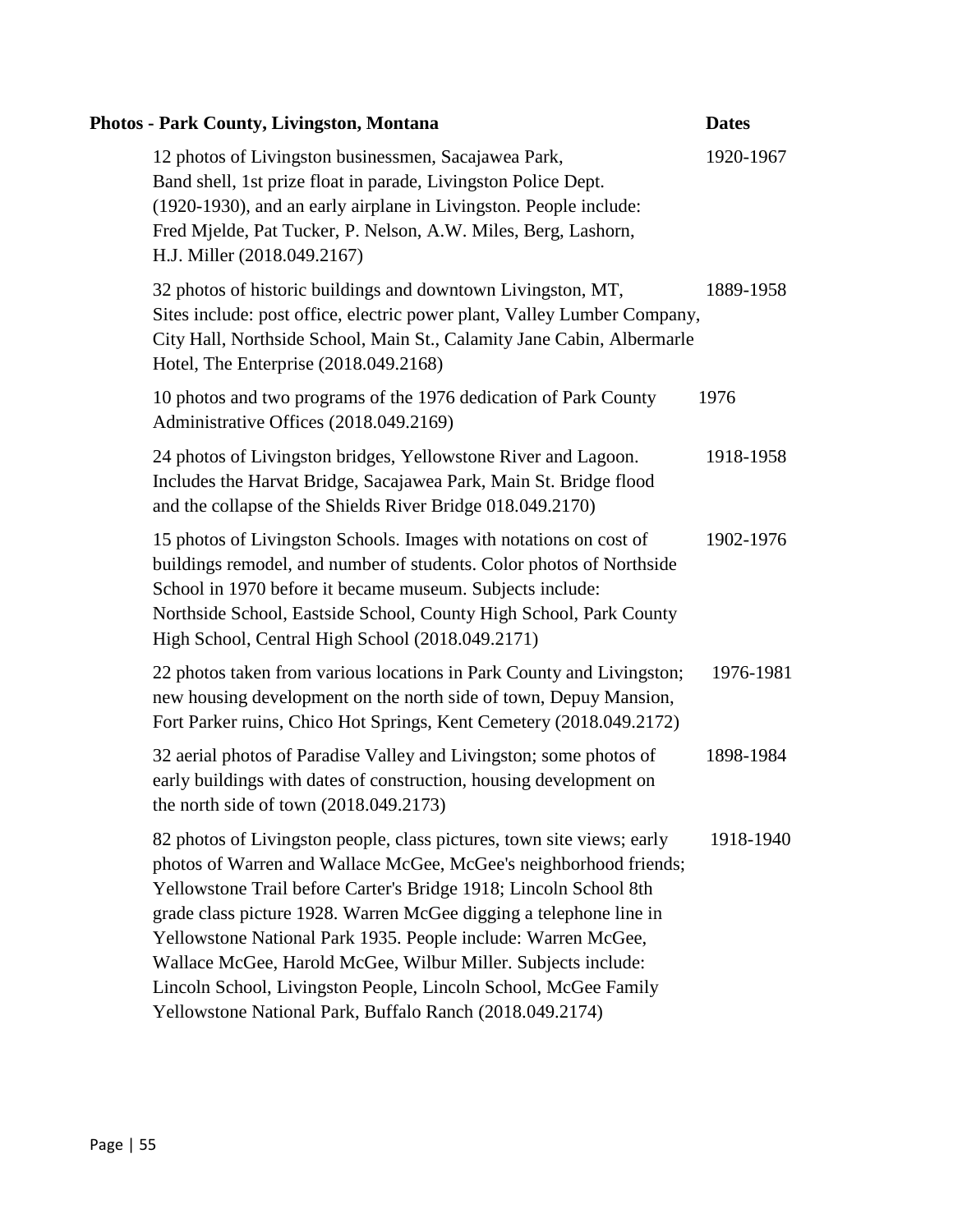| <b>Photos - Park County, Livingston, Montana</b>                                                                                                                                                                                                                                                                                                                                                                                                                         | <b>Dates</b> |
|--------------------------------------------------------------------------------------------------------------------------------------------------------------------------------------------------------------------------------------------------------------------------------------------------------------------------------------------------------------------------------------------------------------------------------------------------------------------------|--------------|
| 94 slides of Park County Historical Society tours to Mission Creek,<br>Hunter Hot Springs, Steeves Crossing. Index card in folder lists<br>specific number and description for each slide. Subjects include:<br>Fort Parker, Gage Cemetery. People include Doris Whithorn<br>(2018.049.2175)                                                                                                                                                                             | 1981-1986    |
| 31 photos of Park County Museum building (currently the<br>Yellowstone Gateway Museum) and employees performing pioneer<br>reenactments of butter churning, washing clothes, making rope,<br>wood carving. People include: Caroline Anderson, Rachel Rom,<br>Tom Skillman, Andy Laubach, Bill and Nina Killorn. Doris Whithorn<br>Subjects include: Park County Museum, Yellowstone Gateway<br>Museum, Pioneer Craft (2018.049.2176)                                     | 1982-1995    |
| 7 photos of various locations around Park County; includes<br>Yellowstone Trail, Wagon Road, Corwin Hot Springs Hotel, Convict<br>Grade Road, and Cokedale Ovens (2018.049.2177)                                                                                                                                                                                                                                                                                         | 1913-1958    |
| Five folders of photos of the construction of the Park County<br>Museum's storage facility, exhibits and Museum board members in<br>meetings and on-site work.                                                                                                                                                                                                                                                                                                           | 1977-1983    |
| Folder 1: 84 photos of storage building construction, museum parade<br>float, Yellowstone National Park passenger carriage and last wigwam<br>from Sheridan, WY<br>Folder 2: 25 photos of storage facility construction, workshop, moving<br>exhibits                                                                                                                                                                                                                    |              |
| Folder 3: 59 photos of construction of exhibits, first board meeting<br>Folder 4: 66 photos of museum construction, exhibits, parade floats<br>Folder 5; 71 photos of building foundation work, moving exhibits,<br>board member dinners, parade floats. Subjects include: Park County<br>Museum, Yellowstone Gateway Museum. People include: Warren<br>McGee, Dean Gilbert, Andy Laubach, Les Carter, George Ommundsen,<br>Tom Skillman, Doris Whithorn (2018.049.2178) |              |
| 29 photos of 1990 rehabilitation work on protecting the Yellowstone<br>River bank in Livingston. Subjects include: Yellowstone River<br>Flood Control, Yellowstone River Bank Restoration (2018.049.2179)                                                                                                                                                                                                                                                                | 1990         |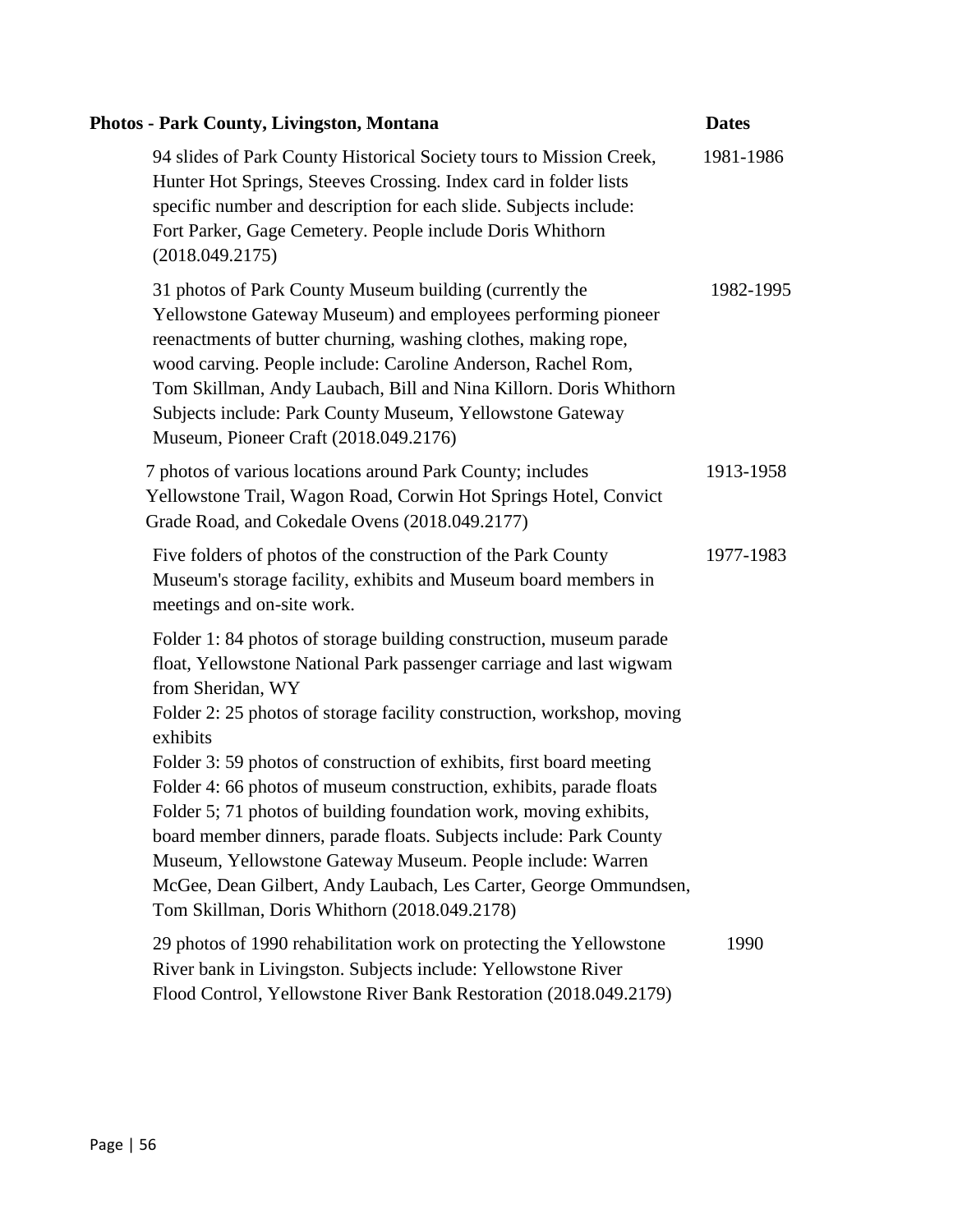| Photos - Park County, Livingston, Montana                                                                                                                                                                                                                                                                                                                                                                                                                                                                                        | <b>Dates</b> |
|----------------------------------------------------------------------------------------------------------------------------------------------------------------------------------------------------------------------------------------------------------------------------------------------------------------------------------------------------------------------------------------------------------------------------------------------------------------------------------------------------------------------------------|--------------|
| Series of four folders showing the rehabilitation and construction<br>of Sacajawea Park                                                                                                                                                                                                                                                                                                                                                                                                                                          | 1990-2001    |
| Folder 1: 168 photos of planning meetings, stream flows, water levels,<br>"dam" construction<br>Folder 2: 112 photos of volunteers, engineering, planning meetings,<br>work on stream cleanup, rock dams, water levels, drainage<br>Folder 3: 63 slides of lagoon rehabilitation, stream flows, water levels<br>Folder 4: 80 photos of lagoon rehab and the crews who worked on project<br>People include: Warren McGee. Subjects include: Sacajawea Lagoon,<br>Sacajawea Park, Sacajawea Rehabilitation Project (2018.049.2180) |              |
| 19 photos of Warren McGee and volunteers planting trees in<br>Sacajawea Park (2018.049.2181)                                                                                                                                                                                                                                                                                                                                                                                                                                     | 1990-2001    |
| 101 photos of the Yellowstone Wagon Train and the locations it<br>traveled through; group photos of participants. People include:<br>Warren McGee, Bernice McGee, Roy Hall, Gary Beebe, Patty Miller;<br>subjects include: Pioneers, Park County (2018.049.2182)                                                                                                                                                                                                                                                                 | 1976-1981    |
| 8 photos of Teddy Roosevelts' train trip to Yellowstone National Park;<br>train schedule; President's train at Cinnabar, Montana; Roosevelt Arch;<br>group of train crew and staff; Roosevelt laying corner stone for Arch<br>(2018.049.2183)                                                                                                                                                                                                                                                                                    | 1903-1941    |
| 56 photos of Yellowstone Trail through Yankee Jim Canyon, ghost<br>signs on rocks advertising, trail route in canyon, "research" groups<br>in canyon, Bottler Ranch, rock from Yankee Jim Canyon with ghost<br>sign located at Yellowstone Gateway Museum. People include: Doc<br>Hamilton, Vince VanAken, Milton Dewings, Scotty Robson, Olga<br>Bottler (2018.049.2184)                                                                                                                                                        | 1977-1988    |
| 8 photos of Ipswich Memorial Arch and a rock with Yellowstone<br>Trail ghost sign. Subjects include: Yellowstone Trail, Ipswich<br>Memorial Arch (2018.049.2185)                                                                                                                                                                                                                                                                                                                                                                 | 1985-1990    |
| 34 photos of Yankee Jim Canyon, Jim George cabin, toll station,<br>Yellowstone Trail (2018.049.2186)                                                                                                                                                                                                                                                                                                                                                                                                                             | 1977-1988    |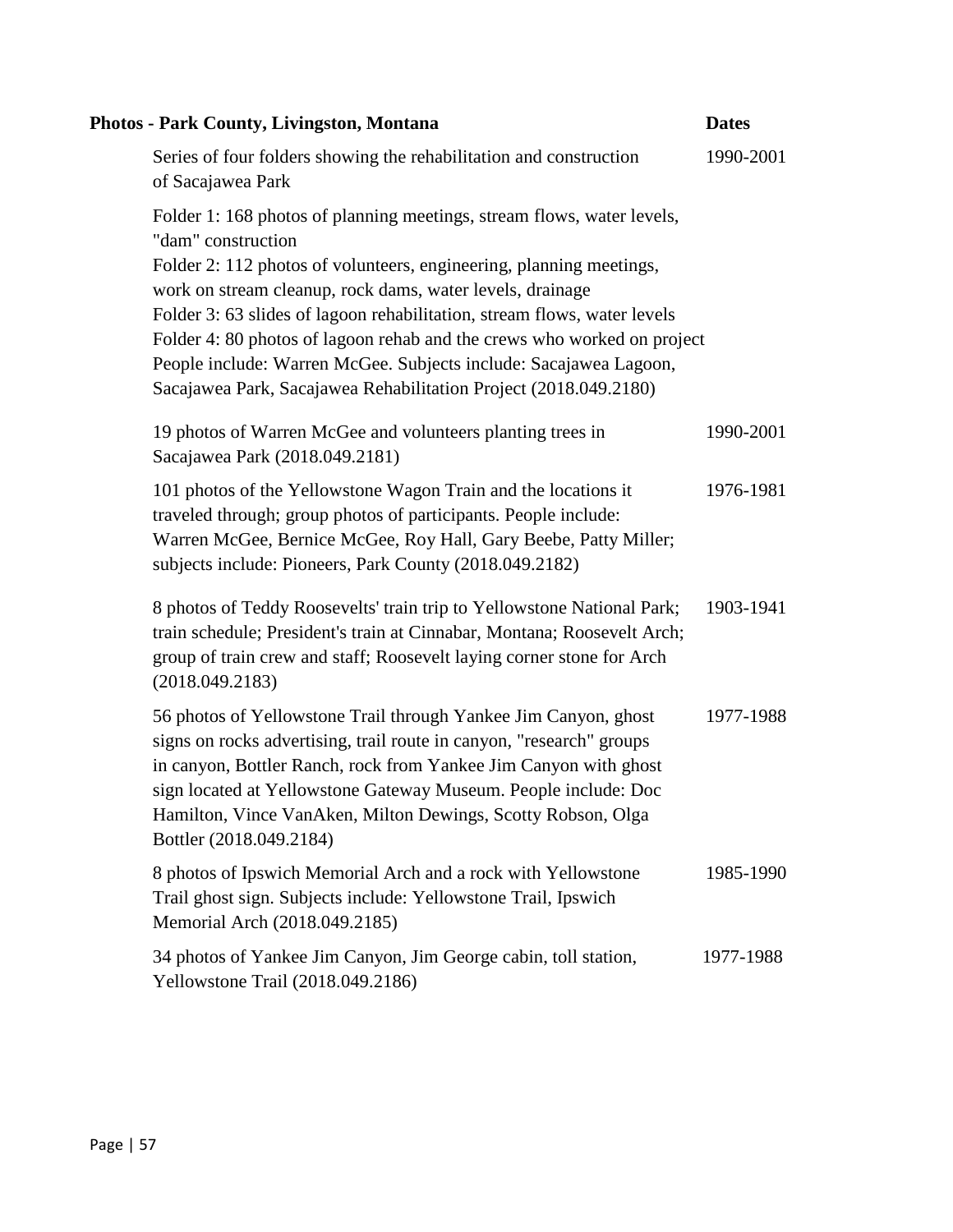| <b>Photos - Park County, Livingston, Montana</b>                                                                                                                                                                                                                                                                                                                                                                                                               | <b>Dates</b> |
|----------------------------------------------------------------------------------------------------------------------------------------------------------------------------------------------------------------------------------------------------------------------------------------------------------------------------------------------------------------------------------------------------------------------------------------------------------------|--------------|
| Portrait of Joseph Sohl, bridge builder, Sid Nesbit's uncle.<br>(2018.049.2192)                                                                                                                                                                                                                                                                                                                                                                                | 1880         |
| Large size photo of fall colors, Rocky Canyon, Bozeman, Montana<br>(2019.049.2193)                                                                                                                                                                                                                                                                                                                                                                             | 1993         |
| Cattle grazing in a pasture with rock out-crop in the background.<br>Subjects include: Glacier National Park, Goat Mountain Ranch<br>(2018.049.2194)                                                                                                                                                                                                                                                                                                           | not dated    |
| A photo of Pilot, Index Peaks with fall colors in foreground<br>(2018.049.2195)                                                                                                                                                                                                                                                                                                                                                                                | 1990         |
| Color photo of Homestake Pass on the Continental Divide 6329 elev.;<br>photo presented to Warren McGee from John Orolinell (2018.049.2196)                                                                                                                                                                                                                                                                                                                     | 1991         |
| 3 photos of scenery in Shields Valley; Crazy Mountains,<br>Triangle 7 Road, Mission Creek Road, and Steeves Crossing on the<br>Convict Grade Road. (2018.049.2197)                                                                                                                                                                                                                                                                                             | 1980-1987    |
| Photo of Gardiner, Montana taken from the travertine area above<br>Gardiner. (2018.049.2198)                                                                                                                                                                                                                                                                                                                                                                   | 1984         |
| 7 photos of various topics related to Livingston Montana;<br>aerial photo of town, Governor Schwinden awarding Livingston<br>funding for incinerator plant, telephone operators on last day of<br>Mountain Bell service, and windmill for wind farm. People include:<br>Ted Schwinden, Howard Queen, Pete Story, Dan Yardley, Ken<br>Subjects include: Livingston Montana, Livingston Incinerator Plant<br>Livingston Wind Farm, Mountain Bell (2018.049.2199) | 1980-1996    |
| 5 photos of historical buildings and scenes in Livingston; Calamity<br>Jane Cabin, panoramic views of Livingston with Absarokas in<br>Background, the Livingston Depot from a F.J. Haynes original<br>1894 (2018.049.2200)                                                                                                                                                                                                                                     | 1894-1940    |
| 2 photos of a miniature train giving rides to kids at the Livingston<br>Depot (2018.049.2201)                                                                                                                                                                                                                                                                                                                                                                  | 1992         |
| 13 photos of scenic views in Park County; Paradise Valley in winter,<br>DePuy's "duck pond", Yankee Jim Cabin, Point of Rocks with<br>Yellowstone Trail, Emigrant Peak. (2018.049.2202)                                                                                                                                                                                                                                                                        | 1940-1996    |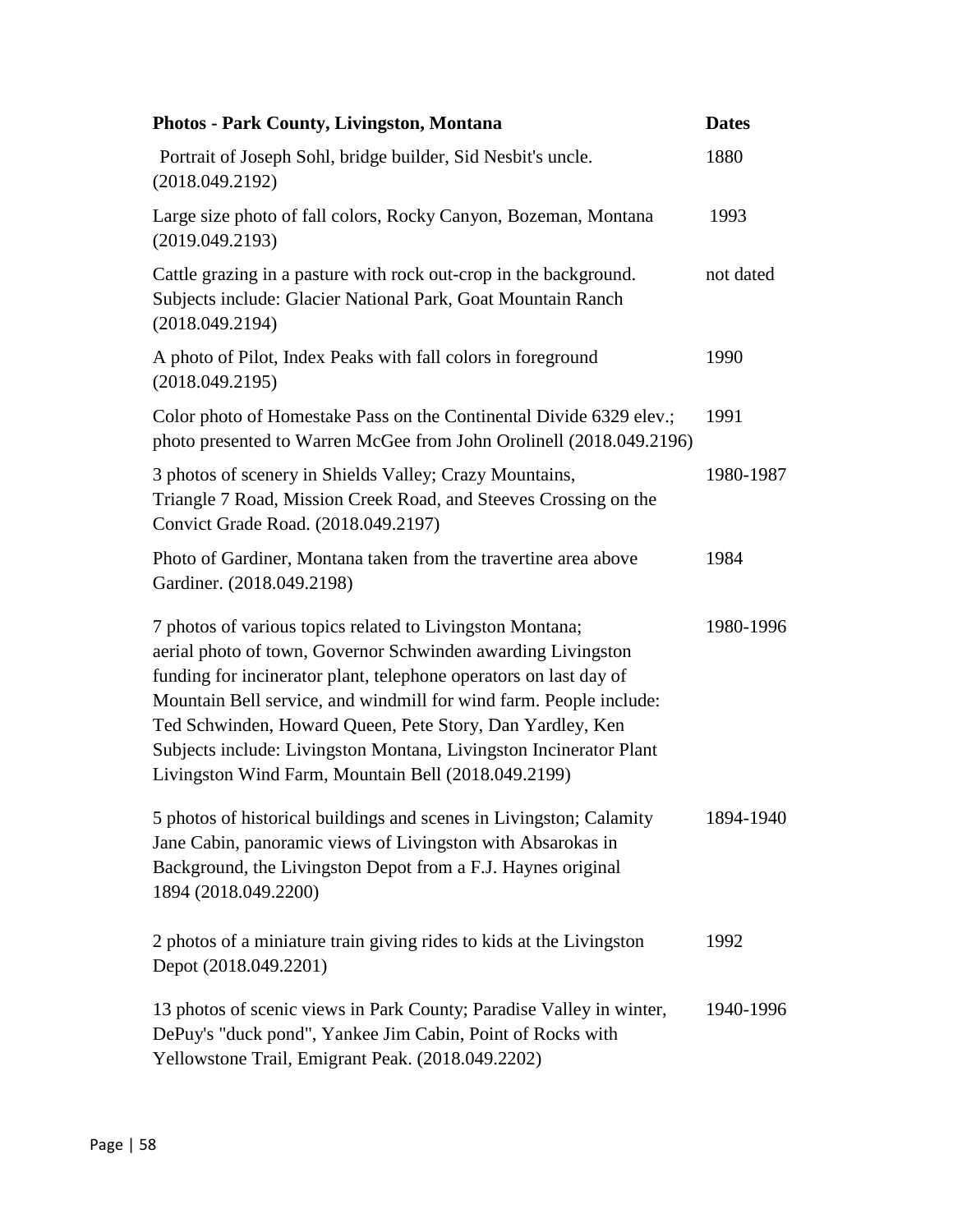|                                          | <b>Photos - Park County, Livingston, Montana</b>                                                                                                                                                                                                                                                                                                                                                                      | <b>Dates</b> |
|------------------------------------------|-----------------------------------------------------------------------------------------------------------------------------------------------------------------------------------------------------------------------------------------------------------------------------------------------------------------------------------------------------------------------------------------------------------------------|--------------|
|                                          | 6 photos of the Park County Museum building, Warren McGee<br>moving Burlington Northern files, fire department delivering a 1935<br>fire apparatus. Subjects include: Livingston Fire Dept., Northern Pacific<br>Railroad, Burlington Northern Railroad (2018.049.2203)                                                                                                                                               | 1982-1987    |
|                                          | 6 photos of bison, bighorn sheep, bull elk. (2018.049.2204)                                                                                                                                                                                                                                                                                                                                                           | 1978-1995    |
|                                          | 2 photos of Mount Baldy and a view of the Absaroka Range from Deep<br>Creek. People include: John Haberstroh (2018.049.2205)                                                                                                                                                                                                                                                                                          | not dated    |
|                                          | 10 photos of various locations in Yellowstone National Park.<br>Tower Road, Yellowstone Falls, Yellowstone Lake, Old Faithful<br>Geyser, Mammoth Hot Springs, Gibbon Falls (2018.049.2206)                                                                                                                                                                                                                            | 1940-1998    |
|                                          | 2 photos of Yellowstone National Park; Hayden Valley<br>(Trout Creek), Yellowstone River near Tower Falls (2018.049.2207)                                                                                                                                                                                                                                                                                             | 1984         |
|                                          | 3 photos of Wyoming, at Grand Teton National Park, the Wyodak<br>Mine at Gillette, Wyoming (2018.049.2208)                                                                                                                                                                                                                                                                                                            | 1987-1992    |
|                                          | A photo of Don Juhnke leading the Yellowstone Wagon Train<br>departing from Chico, Montana. (2018.049.2209).                                                                                                                                                                                                                                                                                                          | 1976         |
| <b>Map Case 3, Drawer 5 – Livingston</b> |                                                                                                                                                                                                                                                                                                                                                                                                                       | <b>Dates</b> |
|                                          | 5 panoramic photos of Livingston Montana, photo by Warren McGee<br>Warren McGee, Rufus Cone, John Fuji. (3 copies) (2019.066.0002)                                                                                                                                                                                                                                                                                    | 2005         |
|                                          | <b>Photos - McGee Family, Personal</b>                                                                                                                                                                                                                                                                                                                                                                                | <b>Dates</b> |
|                                          | 7 photos by Harold McGee of Paradise Valley, Yellowstone River,<br>Absaroka Mountains, and cattle pens. Folder also contains photo<br>album covers. (2018.049.2210)                                                                                                                                                                                                                                                   | not dated    |
|                                          | 4 photos of McGee family: Harold McGee's 8th grade graduation<br>class, Warren working with the incinerator shutdown, Bernice McGee<br>on the Livingston City Council. People include: Warren McGee, Bernice<br>McGee, Harold McGee, Jody Fink, Bill Dennis, Rick Loftice, Louis<br>Armentaro, Robert Jovick Subjects include: Livingston City Council,<br>Livingston Schools, Livingston Incinerator (2018.049.2211) | 1925-1999    |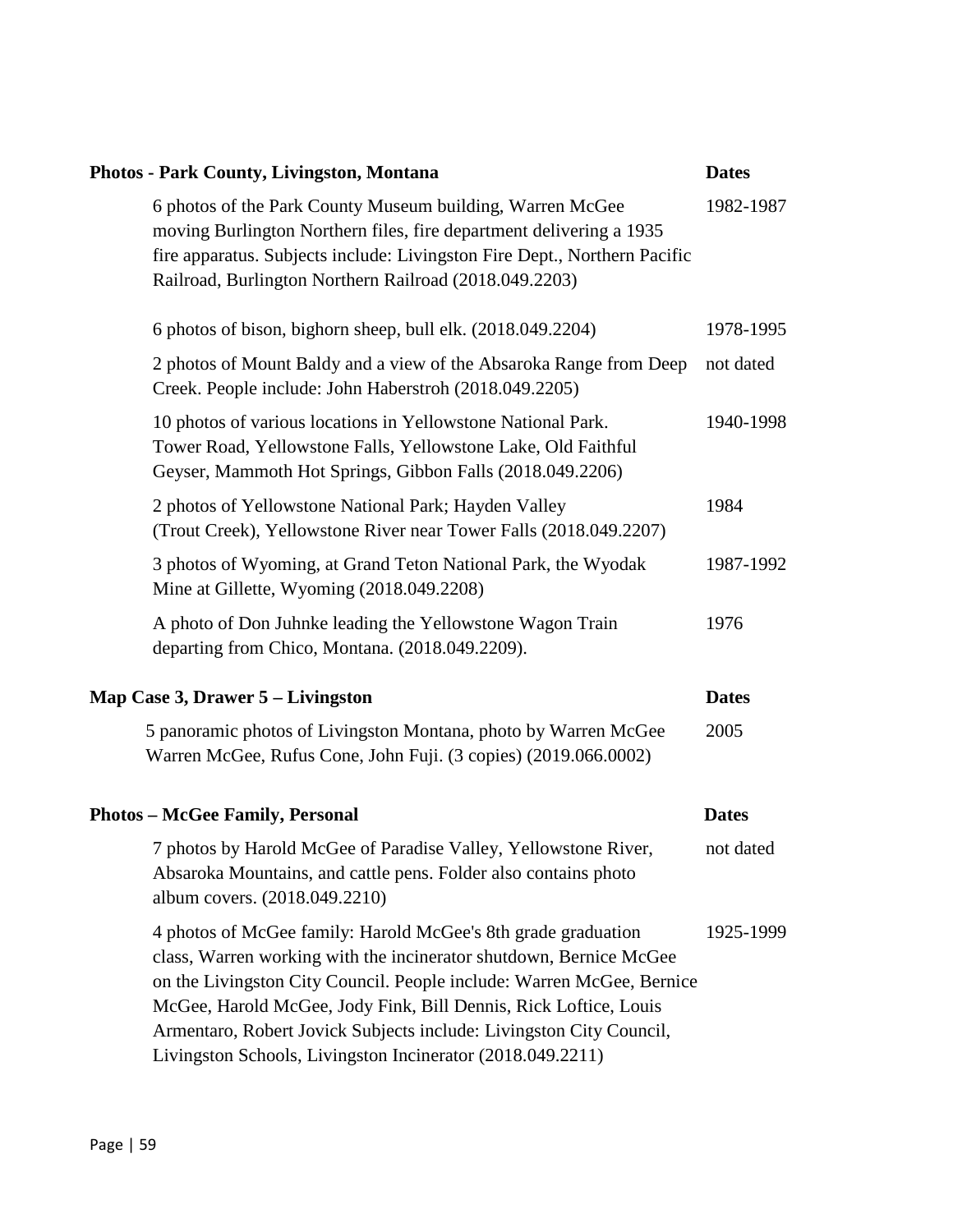| <b>Photos - McGee Family, Personal</b>                                                                                                                                                                                                                                                                                                                                                                                                                                     | <b>Dates</b> |
|----------------------------------------------------------------------------------------------------------------------------------------------------------------------------------------------------------------------------------------------------------------------------------------------------------------------------------------------------------------------------------------------------------------------------------------------------------------------------|--------------|
| 9 photos of Warren McGee family and friends, Warren and H. E.<br>McGee on their first passenger train ride, working together, Park<br>County Historical Society Pilot Committee. People include:<br>Warren McGee, Mildred Reeves, Annie Lambert, Mary McMahon,<br>Josie Minor, Stella Cain, Walter Steeves, Tom Skillman, Gladys<br>Stermitz, Doris Whithorn, Lois Parr (2018.049.2187)                                                                                    | 1976-1995    |
| 11 photos of McGee's friends. People include: Kermit Kholt<br>(2018.049.2188)                                                                                                                                                                                                                                                                                                                                                                                              | 1983-1992    |
| 20 photos of McGee friends, dinner banquet and Park County<br>Museum. People include: C.F. Johansen, George Loughridge,<br>Dorothy Loughridge, Al Grosgebauch (2018.049.2189)                                                                                                                                                                                                                                                                                              | 1977-1982    |
| 5 photos of Warren McGee's railroad exhibit, Teddy Roosevelt on train,<br>a bio of McGee's background (2018.049.2190)                                                                                                                                                                                                                                                                                                                                                      | 1997         |
| Series of five folders of Park County High School Reunions for class of<br>1930-1939. (note: names written on photo)                                                                                                                                                                                                                                                                                                                                                       | 1977-1995    |
| Folder 1: 104 photos of reunion parties, Warren and Bernice McGee                                                                                                                                                                                                                                                                                                                                                                                                          | 1983         |
| Folder 2: 56 photos of reunion parties                                                                                                                                                                                                                                                                                                                                                                                                                                     | 1986         |
| Folder 3: 8 photos of reunion parties                                                                                                                                                                                                                                                                                                                                                                                                                                      | 1989         |
| Folder 4: 42 photos of reunion parties                                                                                                                                                                                                                                                                                                                                                                                                                                     | 1992         |
| Folder 5: 7 photos of reunion parties (2018.049.2191)                                                                                                                                                                                                                                                                                                                                                                                                                      | 1995         |
| Photos taken from album consisting of ninety-one photographs<br>showing Livingston, Park County Pioneers Banquet, and farm machine<br>equipment at the Gallatin County Threshing Bee. July 1979 - May 1980.<br>Sacajawea Lagoon planning meetings, Lagoon construction, fishing<br>derbies, road trips to Three Forks and Trident, dedication of Miles Park.<br>Subjects include: Trident, Livingston, Lagoon, Gallatin Valley Historical<br>Society. (YGM 2005.011.0004). | 1979-1980    |
| 458 photos taken by Warren McGee divided in to five folders.<br>Folder 1: 100 photos taken in 1983 showing the annual Yellowstone<br>Boat Float and historical locations described by McGee, Sacajawea<br>Park, wind storm damage, July 4th Livingston Roundup, Pioneer<br>Society Dances, Big Timber Parade.                                                                                                                                                              | 1982-1999    |